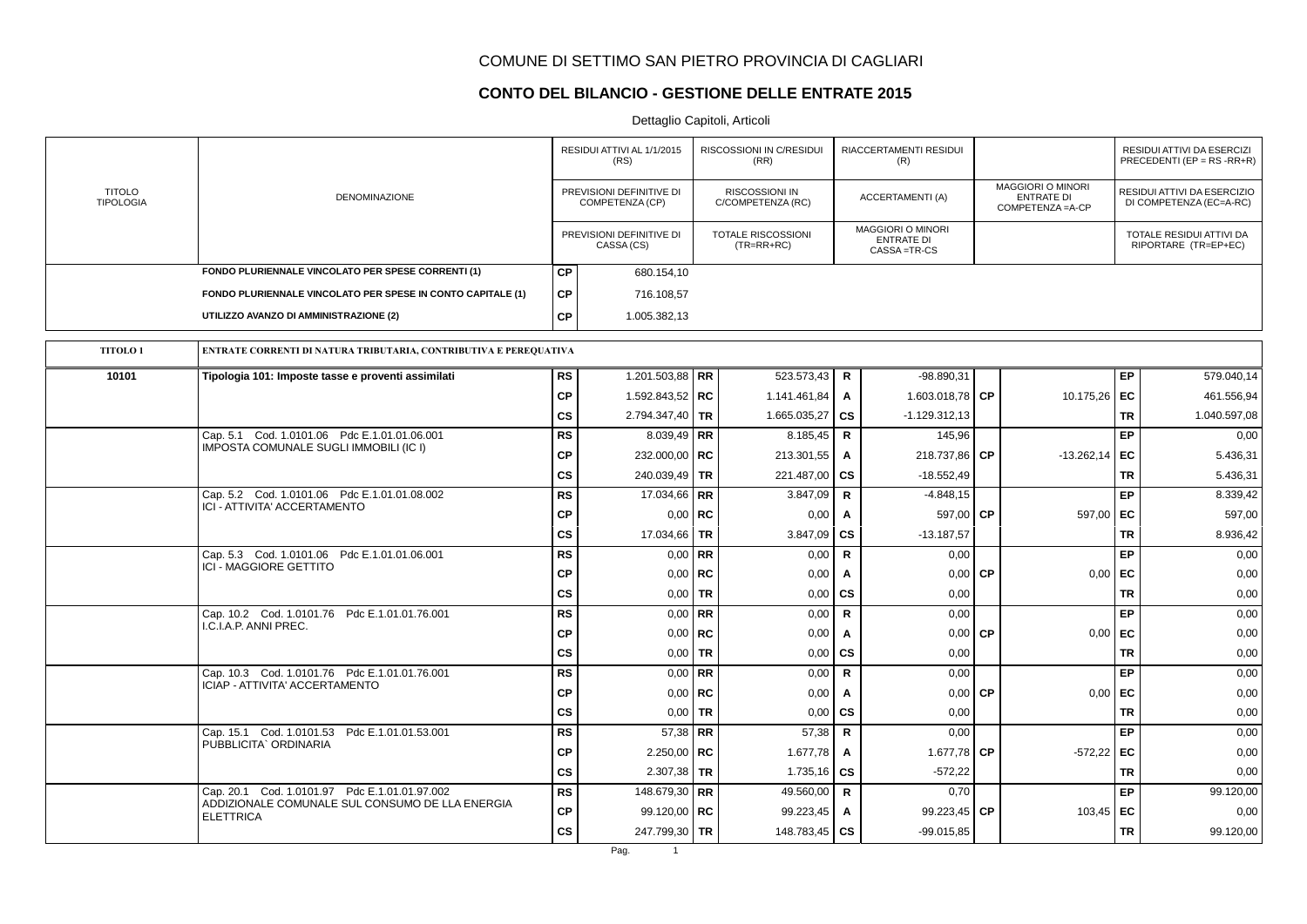# **CONTO DEL BILANCIO - GESTIONE DELLE ENTRATE 2015**

|                                   |                                                    |           | RESIDUI ATTIVI AL 1/1/2015<br>(RS)          |           | RISCOSSIONI IN C/RESIDUI<br>(RR)    |              | RIACCERTAMENTI RESIDUI<br>(R)                                |           |                                                                    |           | RESIDUI ATTIVI DA ESERCIZI<br>PRECEDENTI (EP = $RS$ -RR+R) |
|-----------------------------------|----------------------------------------------------|-----------|---------------------------------------------|-----------|-------------------------------------|--------------|--------------------------------------------------------------|-----------|--------------------------------------------------------------------|-----------|------------------------------------------------------------|
| <b>TITOLO</b><br><b>TIPOLOGIA</b> | DENOMINAZIONE                                      |           | PREVISIONI DEFINITIVE DI<br>COMPETENZA (CP) |           | RISCOSSIONI IN<br>C/COMPETENZA (RC) |              | <b>ACCERTAMENTI (A)</b>                                      |           | <b>MAGGIORI O MINORI</b><br><b>ENTRATE DI</b><br>COMPETENZA = A-CP |           | RESIDUI ATTIVI DA ESERCIZIO<br>DI COMPETENZA (EC=A-RC)     |
|                                   |                                                    |           | PREVISIONI DEFINITIVE DI<br>CASSA (CS)      |           | TOTALE RISCOSSIONI<br>$(TR=RR+RC)$  |              | <b>MAGGIORI O MINORI</b><br><b>ENTRATE DI</b><br>CASSA=TR-CS |           |                                                                    |           | TOTALE RESIDUI ATTIVI DA<br>RIPORTARE (TR=EP+EC)           |
|                                   | Cap. 24.1 Cod. 1.0101.76 Pdc E.1.01.01.76.001      | <b>RS</b> | 4.106,79   RR                               |           | 4.963,92                            | R            | 857,13                                                       |           |                                                                    | EP        | 0,00                                                       |
|                                   | <b>TASI</b>                                        | <b>CP</b> | 168.000,00   RC                             |           | 180.421,70                          | A            | 184.243,02 CP                                                |           | 16.243,02                                                          | EC        | 3.821,32                                                   |
|                                   |                                                    | CS        | 172.106,79 TR                               |           | 185.385,62                          | <b>CS</b>    | 13.278,83                                                    |           |                                                                    | <b>TR</b> | 3.821,32                                                   |
|                                   | Cap. 25.2 Cod. 1.0101.76 Pdc E.1.01.01.76.001      | <b>RS</b> |                                             | $0.00$ RR | 0,00                                | R            | 0,00                                                         |           |                                                                    | EP        | 0,00                                                       |
|                                   | ADDIZIONALE COMUNALE IRPEF                         | <b>CP</b> | $0.00$ RC                                   |           | 0,00                                | A            | 0,00                                                         | <b>CP</b> | 0,00                                                               | EC        | 0,00                                                       |
|                                   |                                                    | <b>CS</b> | $0,00$ TR                                   |           | 0,00                                | <b>CS</b>    | 0,00                                                         |           |                                                                    | <b>TR</b> | 0,00                                                       |
|                                   | Cap. 25.3 Cod. 1.0101.16 Pdc E.1.01.01.16.001      | <b>RS</b> | 106.367,83 RR                               |           | 106.171,03                          | $\mathsf{R}$ | 0,00                                                         |           |                                                                    | EP        | 196,80                                                     |
|                                   | ADDIZIONALE COMUNALE IRPEF                         | <b>CP</b> | 260.000,00   RC                             |           | 245.399,54                          | $\mathsf{A}$ | 265.112,06                                                   | l CP.     | 5.112,06                                                           | EC        | 19.712,52                                                  |
|                                   |                                                    | CS        | 366.367,83   TR                             |           | 351.570,57                          | cs           | $-14.797,26$                                                 |           |                                                                    | <b>TR</b> | 19.909,32                                                  |
|                                   | Cap. 30.1 Cod. 1.0101.52 Pdc E.1.01.01.52.001      | <b>RS</b> | $255,56$ RR                                 |           | 255,56                              | $\mathsf{R}$ | 0,00                                                         |           |                                                                    | EP        | 0,00                                                       |
|                                   | TASSA PER L'OCCUPAZIONE DI SPAZI ED AREE PUBBLICHE | <b>CP</b> | 8.000,00   $RC$                             |           | 7.248,74                            | A            | 7.248,74                                                     | <b>CP</b> | $-751,26$                                                          | EC        | 0,00                                                       |
|                                   |                                                    | <b>CS</b> | 8.255,56 TR                                 |           | 7.504,30                            | <b>CS</b>    | $-751,26$                                                    |           |                                                                    | <b>TR</b> | 0,00                                                       |
|                                   | Cap. 35.1 Cod. 1.0101.51 Pdc E.1.01.01.51.001      | <b>RS</b> | 272.685,84   RR                             |           | 38.237,20                           | R            | $-29.360,04$                                                 |           |                                                                    | EP        | 205.088,60                                                 |
|                                   | PER RUOLI DI COMPETENZA                            | <b>CP</b> | $0,00$ RC                                   |           | 0,00                                | A            | 0,00                                                         | <b>CP</b> | 0,00                                                               | EC        | 0,00                                                       |
|                                   |                                                    | CS        | 272.685,84   TR                             |           | 38.237,20                           | <b>CS</b>    | -234.448,64                                                  |           |                                                                    | <b>TR</b> | 205.088,60                                                 |
|                                   | Cap. 35.2 Cod. 1.0101.51 Pdc E.1.01.01.51.001      | <b>RS</b> | 180.795,42 RR                               |           | 0,00                                | $\mathsf{R}$ | $-65.406,40$                                                 |           |                                                                    | EP        | 115.389,02                                                 |
|                                   | ADDIZIONALE ERARIALE TARSU                         | <b>CP</b> | $0,00$ RC                                   |           | 0,00                                | A            | $0,00$ CP                                                    |           | 0,00                                                               | EC        | 0,00                                                       |
|                                   |                                                    | <b>CS</b> | 180.795,42 TR                               |           | 0,00                                | <b>CS</b>    | $-180.795,42$                                                |           |                                                                    | <b>TR</b> | 115.389,02                                                 |
|                                   | Cap. 35.4 Cod. 1.0101.51 Pdc E.1.01.01.51.002      | <b>RS</b> | 20.187,19 RR                                |           | 5.345,62                            | $\mathsf{R}$ | $-279,51$                                                    |           |                                                                    | EP        | 14.562,06                                                  |
|                                   | TARSU - ATTIVITA' ACCERTAMENTO                     | <b>CP</b> | $0,00$   RC                                 |           | 0,00                                | A            | $2.481,16$ CP                                                |           | 2.481,16                                                           | EC        | 2.481,16                                                   |
|                                   |                                                    | CS        | 20.187,19   TR                              |           | 5.345,62                            | CS           | $-14.841,57$                                                 |           |                                                                    | <b>TR</b> | 17.043,22                                                  |
|                                   | Cap. 36.1 Cod. 1.0101.61 Pdc E.1.01.01.51.001      | <b>RS</b> | 398.130,50 RR                               |           | 306.915,78                          | R            | 0,00                                                         |           |                                                                    | EP        | 91.214,72                                                  |
|                                   | <b>TARI</b>                                        | <b>CP</b> | 781.947,00 RC                               |           | 393.364,89                          | A            | 781.947,00 CP                                                |           | 0,00                                                               | EC        | 388.582,11                                                 |
|                                   |                                                    | CS        | 1.180.077,50 TR                             |           | 700.280,67                          | <b>CS</b>    | -479.796.83                                                  |           |                                                                    | <b>TR</b> | 479.796,83                                                 |
|                                   | Cap. 36.2 Cod. 1.0101.61 Pdc E.1.01.01.51.001      | <b>RS</b> | 4.203,00   RR                               |           | 0,00                                | $\mathsf{R}$ | 0,00                                                         |           |                                                                    | EP        | 4.203,00                                                   |
|                                   | ADDIZIONALE PROVINCIALE TARSU                      | <b>CP</b> | $0.00$ RC                                   |           | 0,00                                | A            | 0,00                                                         | <b>CP</b> | 0,00                                                               | EC        | 0,00                                                       |
|                                   |                                                    | CS        | 4.203,00 TR                                 |           | 0,00                                | CS           | $-4.203,00$                                                  |           |                                                                    | <b>TR</b> | 4.203,00                                                   |
|                                   | Cap. 36.3 Cod. 1.0101.51 Pdc E.1.01.01.51.001      | <b>RS</b> | 40.926,52 RR                                |           | 0,00                                | R            | 0,00                                                         |           |                                                                    | EP        | 40.926,52                                                  |
|                                   | <b>ADDIZIONALE PROVINCIALE TARI</b>                | <b>CP</b> | 40.926,52   RC                              |           | 0,00                                | A            | 40.926,52 CP                                                 |           | 0,00                                                               | EC        | 40.926,52                                                  |
|                                   |                                                    | <b>CS</b> | 81.853,04   TR                              |           | 0,00                                | <b>CS</b>    | $-81.853.04$                                                 |           |                                                                    | <b>TR</b> | 81.853,04                                                  |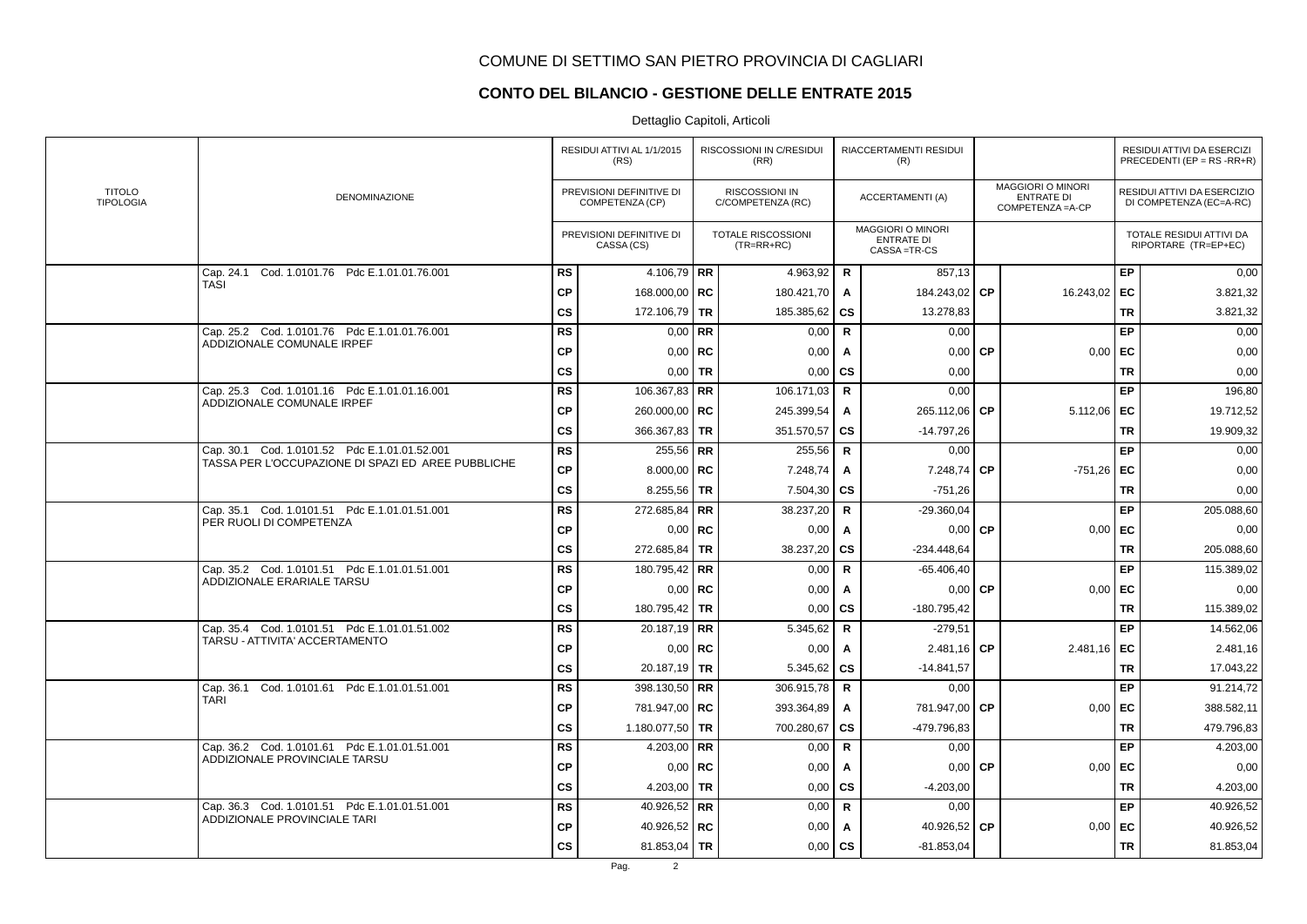### **CONTO DEL BILANCIO - GESTIONE DELLE ENTRATE 2015**

Dettaglio Capitoli, Articoli

|                                   |                                                                |               | RESIDUI ATTIVI AL 1/1/2015<br>(RS)          |           | <b>RISCOSSIONI IN C/RESIDUI</b><br>(RR)    |                        | <b>RIACCERTAMENTI RESIDUI</b><br>(R)                           |           |                                                                    |           | RESIDUI ATTIVI DA ESERCIZI<br>PRECEDENTI (EP = RS -RR+R) |
|-----------------------------------|----------------------------------------------------------------|---------------|---------------------------------------------|-----------|--------------------------------------------|------------------------|----------------------------------------------------------------|-----------|--------------------------------------------------------------------|-----------|----------------------------------------------------------|
| <b>TITOLO</b><br><b>TIPOLOGIA</b> | <b>DENOMINAZIONE</b>                                           |               | PREVISIONI DEFINITIVE DI<br>COMPETENZA (CP) |           | <b>RISCOSSIONI IN</b><br>C/COMPETENZA (RC) |                        | <b>ACCERTAMENTI (A)</b>                                        |           | <b>MAGGIORI O MINORI</b><br><b>ENTRATE DI</b><br>COMPETENZA = A-CP |           | RESIDUI ATTIVI DA ESERCIZIO<br>DI COMPETENZA (EC=A-RC)   |
|                                   |                                                                |               | PREVISIONI DEFINITIVE DI<br>CASSA (CS)      |           | <b>TOTALE RISCOSSIONI</b><br>$(TR=RR+RC)$  |                        | <b>MAGGIORI O MINORI</b><br><b>ENTRATE DI</b><br>CASSA = TR-CS |           |                                                                    |           | TOTALE RESIDUI ATTIVI DA<br>RIPORTARE (TR=EP+EC)         |
|                                   | Cap. 45.1 Cod. 1.0101.99 Pdc E.1.01.01.99.001                  | <b>RS</b>     |                                             | $0.00$ RR | 0,00                                       | R                      | 0,00                                                           |           |                                                                    | EP        | 0,00                                                     |
|                                   | TASSA CONCORSO A POSTI DI RUOLO                                | СP            | $0,00$ RC                                   |           | 0,00                                       | A                      | 0,00                                                           | <b>CP</b> | 0,00                                                               | EC        | 0,00                                                     |
|                                   |                                                                | <b>CS</b>     | $0.00$ TR                                   |           | 0,00                                       | $\mathbf{c}\mathbf{s}$ | 0,00                                                           |           |                                                                    | <b>TR</b> | 0,00                                                     |
|                                   | Cap. 50.1 Cod. 1.0101.53 Pdc E.1.01.01.53.001                  | <b>RS</b>     | 34,40 RR                                    |           | 34,40                                      | $\mathsf{R}$           | 0,00                                                           |           |                                                                    | EP        | 0,00                                                     |
|                                   | DIRITTI SULLE PUBBLICHE AFFISSIONI                             | <b>CP</b>     | $600,00$ RC                                 |           | 824,19                                     |                        | 824,19 $CP$                                                    |           | $224,19$ EC                                                        |           | 0,00                                                     |
|                                   |                                                                | <b>CS</b>     | 634,40 TR                                   |           | 858,59                                     | l cs                   | 224,19                                                         |           |                                                                    | <b>TR</b> | 0,00                                                     |
| 10301                             | Tipologia 301: Fondi perequativi da Amministrazioni Centrali   | <b>RS</b>     | $0.00$ RR                                   |           | 0,00                                       | R                      | 0,00                                                           |           |                                                                    | EP        | 0,00                                                     |
|                                   |                                                                | <b>CP</b>     | 45.864,42   RC                              |           | 44.813,73                                  | Α                      | 47.773,25 CP                                                   |           | 1.908,83                                                           | EC        | 2.959,52                                                 |
|                                   |                                                                | <b>CS</b>     | 57.321,88 TR                                |           | 44.813,73                                  | ∣cs                    | $-12.508,15$                                                   |           |                                                                    | <b>TR</b> | 2.959,52                                                 |
|                                   | Cap. 55.2 Cod. 1.0301.01 Pdc E.1.03.01.01.001                  | <b>RS</b>     |                                             | $0.00$ RR | 0,00                                       | $\mathsf{R}$           | 0,00                                                           |           |                                                                    | EP        | 0,00                                                     |
|                                   | FONDO DI SOLIDARIETA' COMUNALE                                 | СP            | 45.864,42   RC                              |           | 44.813,73                                  | $\mathsf{A}$           | 47.773,25 CP                                                   |           | 1.908,83 EC                                                        |           | 2.959,52                                                 |
|                                   |                                                                | <b>CS</b>     | 57.321,88 TR                                |           | 44.813,73                                  | l cs                   | $-12.508,15$                                                   |           |                                                                    | <b>TR</b> | 2.959,52                                                 |
| <b>Totale TITOLO 1</b><br>10000   | <b>ENTRATE CORRENTI DI NATURA TRIBUTARIA, CONTRIBUTIVA E P</b> | <b>RS</b>     | 1.201.503,88   RR                           |           | 523.573,43                                 | R.                     | $-98.890,31$                                                   |           |                                                                    | EP        | 579.040,14                                               |
|                                   |                                                                | <b>CP</b>     | 1.638.707,94   RC                           |           | 1.186.275,57                               | A                      | 1.650.792,03 CP                                                |           | 12.084,09                                                          | l EC      | 464.516,46                                               |
|                                   |                                                                | $\mathsf{cs}$ | $2.851.669.28$ TR                           |           | 1.709.849,00 $\mid$ CS                     |                        | $-1.141.820.28$                                                |           |                                                                    | <b>TR</b> | 1.043.556,60                                             |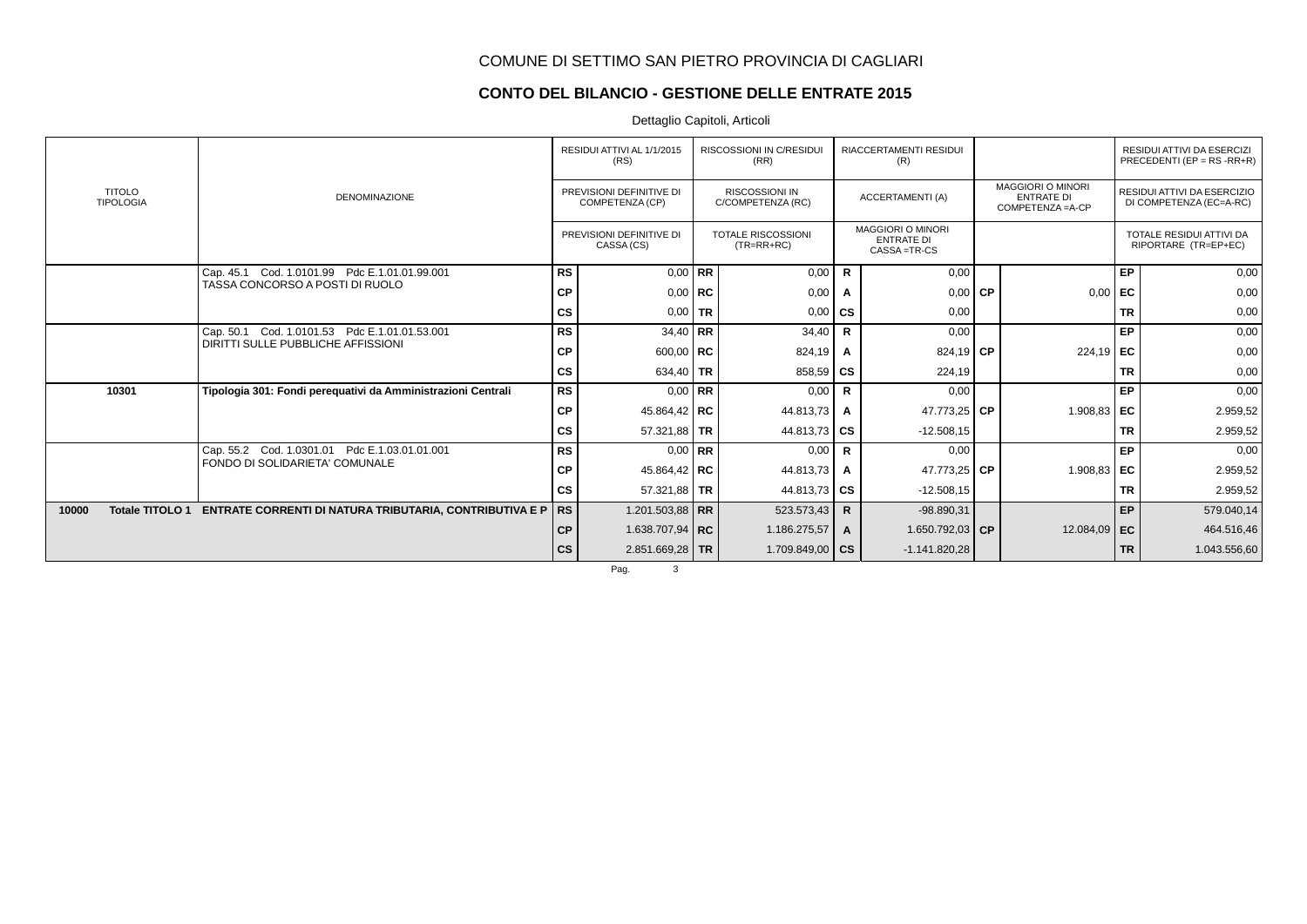### **CONTO DEL BILANCIO - GESTIONE DELLE ENTRATE 2015**

|                                   |                                                                                                        |           | RESIDUI ATTIVI AL 1/1/2015<br>(RS)          |             | RISCOSSIONI IN C/RESIDUI<br>(RR)           |              | RIACCERTAMENTI RESIDUI<br>(R)                                  |           |                                                                    |           | RESIDUI ATTIVI DA ESERCIZI<br>PRECEDENTI (EP = $RS$ -RR+R) |
|-----------------------------------|--------------------------------------------------------------------------------------------------------|-----------|---------------------------------------------|-------------|--------------------------------------------|--------------|----------------------------------------------------------------|-----------|--------------------------------------------------------------------|-----------|------------------------------------------------------------|
| <b>TITOLO</b><br><b>TIPOLOGIA</b> | <b>DENOMINAZIONE</b>                                                                                   |           | PREVISIONI DEFINITIVE DI<br>COMPETENZA (CP) |             | <b>RISCOSSIONI IN</b><br>C/COMPETENZA (RC) |              | <b>ACCERTAMENTI (A)</b>                                        |           | <b>MAGGIORI O MINORI</b><br><b>ENTRATE DI</b><br>COMPETENZA = A-CP |           | RESIDUI ATTIVI DA ESERCIZIO<br>DI COMPETENZA (EC=A-RC)     |
|                                   |                                                                                                        |           | PREVISIONI DEFINITIVE DI<br>CASSA (CS)      |             | TOTALE RISCOSSIONI<br>$(TR=RR+RC)$         |              | <b>MAGGIORI O MINORI</b><br><b>ENTRATE DI</b><br>CASSA = TR-CS |           |                                                                    |           | TOTALE RESIDUI ATTIVI DA<br>RIPORTARE (TR=EP+EC)           |
| <b>TITOLO 2</b>                   | <b>TRASFERIMENTI CORRENTI</b>                                                                          |           |                                             |             |                                            |              |                                                                |           |                                                                    |           |                                                            |
| 20101                             | Tipologia 101: Trasferimenti correnti da Amministrazioni pubbliche                                     | RS        | 3.072.630,14   RR                           |             | 1.991.520,36                               | R            | $-462.845,67$                                                  |           |                                                                    | EP        | 618.264,11                                                 |
|                                   |                                                                                                        | CP        | 5.986.926,00   RC                           |             | 4.387.792,02                               | A            | 5.256.624,71                                                   | <b>CP</b> | -730.301,29                                                        | EC        | 868.832,69                                                 |
|                                   |                                                                                                        | CS        | 8.545.288,51   TR                           |             | 6.379.312,38                               | <b>CS</b>    | $-2.165.976.13$                                                |           |                                                                    | <b>TR</b> | 1.487.096,80                                               |
|                                   | Cap. 60.1 Cod. 2.0101.01 Pdc E.2.01.01.01.006                                                          | <b>RS</b> |                                             | $0.00$ RR   | 0,00                                       | $\mathbf R$  | 0.00                                                           |           |                                                                    | EP        | 0,00                                                       |
|                                   | <b>ORDINARIO</b>                                                                                       | <b>CP</b> |                                             | $0,00$ RC   | 0,00                                       | Α            | 0,00                                                           | <b>CP</b> | 0,00                                                               | EC        | 0,00                                                       |
|                                   |                                                                                                        | <b>CS</b> |                                             | $0,00$ TR   | 0,00                                       | cs           | 0,00                                                           |           |                                                                    | <b>TR</b> | 0,00                                                       |
|                                   | Cap. 60.2 Cod. 2.0101.01 Pdc E.2.01.01.01.006                                                          | <b>RS</b> |                                             | $0.00$ RR   | 0,00                                       | $\mathbf R$  | 0,00                                                           |           |                                                                    | EP        | 0,00                                                       |
|                                   | <b>CONSOLIDATO</b>                                                                                     | <b>CP</b> |                                             | $0,00$   RC | 0,00                                       | A            | 0,00                                                           | <b>CP</b> | 0,00                                                               | EC        | 0,00                                                       |
|                                   |                                                                                                        | CS        |                                             | $0,00$ TR   | 0,00                                       | <b>CS</b>    | 0,00                                                           |           |                                                                    | <b>TR</b> | 0,00                                                       |
|                                   | Cap. 60.3 Cod. 2.0101.01 Pdc E.2.01.01.01.006                                                          | <b>RS</b> |                                             | $0,00$ RR   | 0,00                                       | $\mathbf R$  | 0,00                                                           |           |                                                                    | EP        | 0,00                                                       |
|                                   | PEREQUATIVO DELLA FISCALITA` LOCALE                                                                    | <b>CP</b> |                                             | $0,00$ RC   | 0,00                                       | $\mathsf{A}$ | 0,00                                                           | <b>CP</b> | 0,00                                                               | l EC      | 0,00                                                       |
|                                   |                                                                                                        | CS        |                                             | $0,00$ TR   | 0,00                                       | <b>CS</b>    | 0,00                                                           |           |                                                                    | <b>TR</b> | 0,00                                                       |
|                                   | Cap. 60.4 Cod. 2.0101.01 Pdc E.2.01.01.01.001<br><b>ALTRI CONTRIBUTI</b>                               | <b>RS</b> |                                             | $0.00$ RR   | 0,00                                       | R            | 0,00                                                           |           |                                                                    | EP        | 0,00                                                       |
|                                   |                                                                                                        | <b>CP</b> | 937,00   $RC$                               |             | 4.646,80                                   | $\mathsf{A}$ | 4.646,80                                                       | <b>CP</b> | 3.709,80                                                           | EC        | 0,00                                                       |
|                                   |                                                                                                        | CS        |                                             | $0,00$ TR   | 4.646,80                                   | <b>CS</b>    | 4.646,80                                                       |           |                                                                    | <b>TR</b> | 0,00                                                       |
|                                   | Cap. 60.5 Cod. 2.0101.01 Pdc E.2.01.01.01.001<br>PER LO SVILUPPO DEGLI INVESTIMENTI SU MUTUI CONTRATTI | <b>RS</b> |                                             | $0,00$ RR   | 0,00                                       | <b>R</b>     | 0,00                                                           |           |                                                                    | EP        | 0,00                                                       |
|                                   | <b>ENTRO IL 1993</b>                                                                                   | <b>CP</b> | 26.289,91   RC                              |             | 26.289,91                                  | Α            | 26.289,91                                                      | <b>CP</b> | 0,00                                                               | EC        | 0,00                                                       |
|                                   |                                                                                                        | cs        | 26.289,91   TR                              |             | 26.289,91                                  | cs           | 0,00                                                           |           |                                                                    | <b>TR</b> | 0,00                                                       |
|                                   | Cap. 60.6 Cod. 2.0101.01 Pdc E.2.01.01.01.006<br><b>IRAP</b>                                           | <b>RS</b> |                                             | $0.00$ RR   | 0,00                                       | $\mathbf R$  | 0,00                                                           |           |                                                                    | EP        | 0,00                                                       |
|                                   |                                                                                                        | <b>CP</b> |                                             | $0,00$ RC   | 0,00                                       | A            | 0,00                                                           | <b>CP</b> | 0,00                                                               | EC        | 0,00                                                       |
|                                   |                                                                                                        | cs        |                                             | $0,00$ TR   | 0,00                                       | cs           | 0,00                                                           |           |                                                                    | <b>TR</b> | 0,00                                                       |
|                                   | Cap. 60.7 Cod. 2.0101.01 Pdc E.2.01.01.01.006<br>CONTRIBUTO STATALE PER RIMBORSO IVA ESTERNALIZZAZIONI | RS        |                                             | $0.00$ RR   | 0,00                                       | $\mathbf R$  | 0,00                                                           |           |                                                                    | EP        | 0,00                                                       |
|                                   |                                                                                                        | СP        |                                             | $0.00$ RC   | 0,00                                       | A            | 0,00                                                           | <b>CP</b> | 0,00                                                               | EC        | 0,00                                                       |
|                                   |                                                                                                        | cs        |                                             | $0,00$ TR   | 0,00                                       | CS           | 0,00                                                           |           |                                                                    | TR        | 0,00                                                       |
|                                   | Cap. 60.8 Cod. 2.0101.01 Pdc E.2.01.01.01.001<br>CONTRIBUTO 5 PER MILLE GETTITO IRPEF                  | <b>RS</b> |                                             | $0,00$ RR   | 0,00                                       | R            | 0,00                                                           |           |                                                                    | EP        | 0,00                                                       |
|                                   |                                                                                                        | <b>CP</b> |                                             | $0.00$   RC | 1.840,52                                   | A            | 1.840,52 CP                                                    |           | 1.840,52                                                           | EC        | 0,00                                                       |
|                                   |                                                                                                        | CS        |                                             | $0,00$   TR | 1.840,52 $\overline{c}$ CS                 |              | 1.840,52                                                       |           |                                                                    | <b>TR</b> | 0,00                                                       |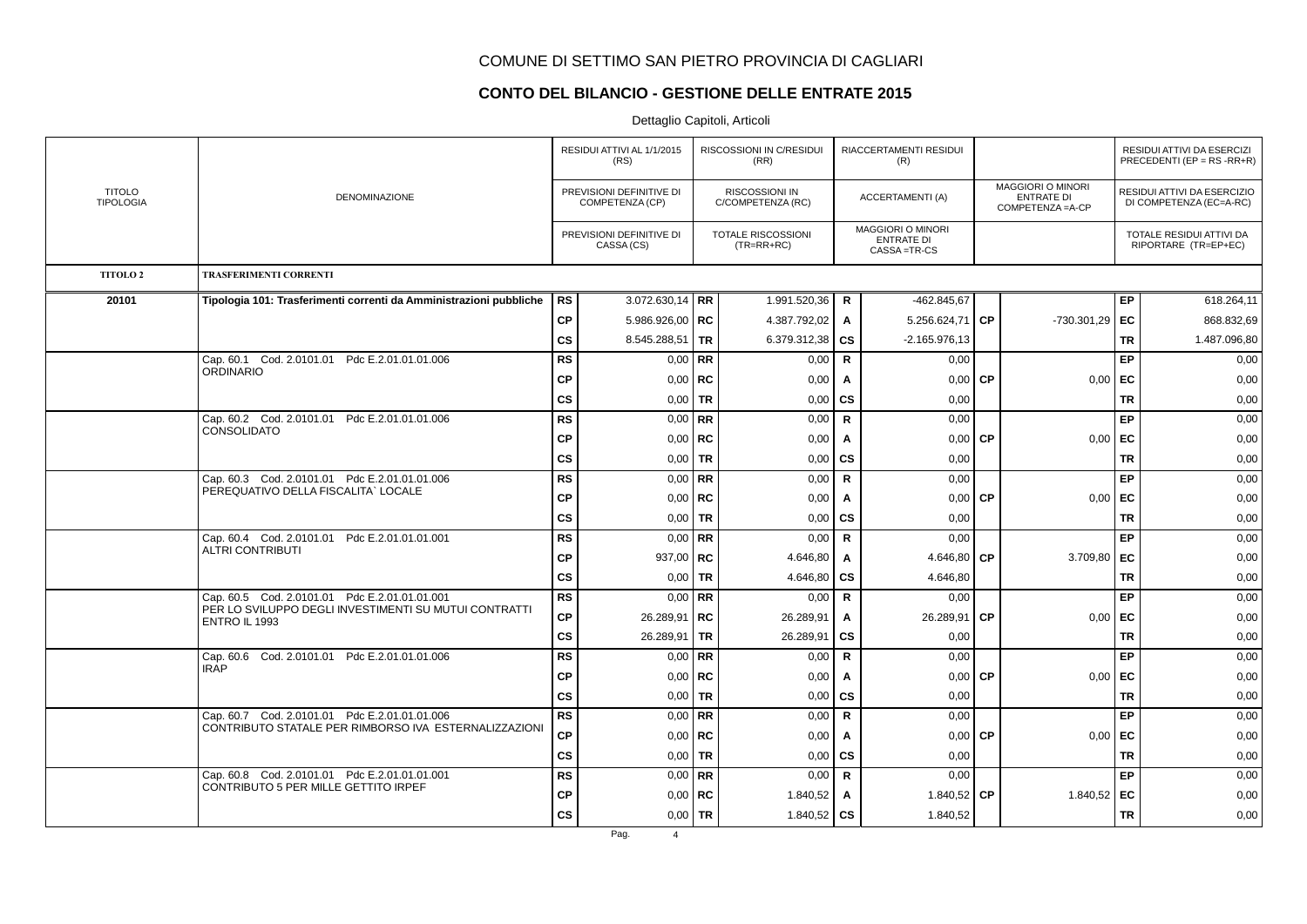## **CONTO DEL BILANCIO - GESTIONE DELLE ENTRATE 2015**

|                                   |                                                                                         |               | RESIDUI ATTIVI AL 1/1/2015<br>(RS)          |           | RISCOSSIONI IN C/RESIDUI<br>(RR)          |              | RIACCERTAMENTI RESIDUI<br>(R)                         |           |                                                                    |           | RESIDUI ATTIVI DA ESERCIZI<br>PRECEDENTI (EP = RS -RR+R) |
|-----------------------------------|-----------------------------------------------------------------------------------------|---------------|---------------------------------------------|-----------|-------------------------------------------|--------------|-------------------------------------------------------|-----------|--------------------------------------------------------------------|-----------|----------------------------------------------------------|
| <b>TITOLO</b><br><b>TIPOLOGIA</b> | <b>DENOMINAZIONE</b>                                                                    |               | PREVISIONI DEFINITIVE DI<br>COMPETENZA (CP) |           | RISCOSSIONI IN<br>C/COMPETENZA (RC)       |              | <b>ACCERTAMENTI (A)</b>                               |           | <b>MAGGIORI O MINORI</b><br><b>ENTRATE DI</b><br>COMPETENZA = A-CP |           | RESIDUI ATTIVI DA ESERCIZIO<br>DI COMPETENZA (EC=A-RC)   |
|                                   |                                                                                         |               | PREVISIONI DEFINITIVE DI<br>CASSA (CS)      |           | <b>TOTALE RISCOSSIONI</b><br>$(TR=RR+RC)$ |              | MAGGIORI O MINORI<br><b>ENTRATE DI</b><br>CASSA=TR-CS |           |                                                                    |           | TOTALE RESIDUI ATTIVI DA<br>RIPORTARE (TR=EP+EC)         |
|                                   | Cap. 70.2 Cod. 2.0101.01 Pdc E.2.01.01.01.001                                           | <b>RS</b>     | 413,74   RR                                 |           | 0,00                                      | R.           | $-413,74$                                             |           |                                                                    | EP        | 0,00                                                     |
|                                   | CONTRIBUTO STATALE FORNITURA LIBRI DI TESTO                                             | <b>CP</b>     | 10.000,00   RC                              |           | 9.584,79                                  | A            | 9.584,79                                              | <b>CP</b> | $-415,21$                                                          | EC        | 0,00                                                     |
|                                   |                                                                                         | <b>CS</b>     | 10.000,00 TR                                |           | 9.584,79                                  | <b>CS</b>    | $-415,21$                                             |           |                                                                    | <b>TR</b> | 0,00                                                     |
|                                   | Cap. 90.1 Cod. 2.0101.02 Pdc E.2.01.01.02.001                                           | <b>RS</b>     |                                             | $0,00$ RR | 0,00                                      | $\mathbf R$  | 0,00                                                  |           |                                                                    | EP        | 0,00                                                     |
|                                   | CONTRIBUTO REGIONALE PER SEGRETERIA GENERALE,<br>PERSONALE E ORGANIZZAZIO NE            | CP            | 0,00                                        | RC        | 0,00                                      | Α            | 0,00                                                  | <b>CP</b> | 0,00                                                               | EC        | 0,00                                                     |
|                                   |                                                                                         | <b>CS</b>     | 0,00                                        | <b>TR</b> | 0,00                                      | CS           | 0,00                                                  |           |                                                                    | <b>TR</b> | 0,00                                                     |
|                                   | Cap. 90.2 Cod. 2.0101.02 Pdc E.2.01.01.02.001                                           | <b>RS</b>     | $27.620.03$ RR                              |           | 22.159,12                                 | $\mathbf R$  | $-5.460,91$                                           |           |                                                                    | EP        | 0,00                                                     |
|                                   | CONTRIBUTO REGIONALE FONDO<br>FUNZIONAMENTO-ASSEGNAZIONE STATALE                        | <b>CP</b>     | 22.159,12   RC                              |           | 11.057,26                                 | A            | 22.159,12 CP                                          |           | 0,00                                                               | EC        | 11.101,86                                                |
|                                   |                                                                                         | $\mathsf{cs}$ | 44.318,24   TR                              |           | 33.216,38                                 | <b>CS</b>    | $-11.101,86$                                          |           |                                                                    | <b>TR</b> | 11.101,86                                                |
|                                   | Cap. 90.3 Cod. 2.0101.02 Pdc E.2.01.01.02.001                                           | RS            | 742.232,04   RR                             |           | 236.407,17                                | R            | 0,00                                                  |           |                                                                    | EP        | 505.824,87                                               |
|                                   | CONTRIBUTO REGIONALE FONDO UNICO                                                        | <b>CP</b>     | 1.676.154,67   RC                           |           | 1.365.754,02                              | Α            | 1.676.154,67                                          | <b>CP</b> | 0,00                                                               | EC        | 310.400,65                                               |
|                                   |                                                                                         | <b>CS</b>     | 2.418.386,71   TR                           |           | 1.602.161,19                              | <b>CS</b>    | $-816.225,52$                                         |           |                                                                    | <b>TR</b> | 816.225,52                                               |
|                                   | Cap. 90.4 Cod. 2.0101.02 Pdc E.2.01.01.02.001                                           | <b>RS</b>     |                                             | $0,00$ RR | 0,00                                      | R.           | 0.00                                                  |           |                                                                    | EP        | 0,00                                                     |
|                                   | - RECUPERO FONDO UNICO                                                                  | <b>CP</b>     |                                             | $0,00$ RC | 0,00                                      | A            | 0,00                                                  | <b>CP</b> | 0,00                                                               | EC        | 0,00                                                     |
|                                   |                                                                                         | <b>CS</b>     |                                             | $0,00$ TR | 0,00                                      | <b>CS</b>    | 0,00                                                  |           |                                                                    | <b>TR</b> | 0,00                                                     |
|                                   | Cap. 95.1 Cod. 2.0101.02 Pdc E.2.01.01.02.001                                           | RS            | 251.682,89 RR                               |           | 234.402,37                                | $\mathbf R$  | 0,00                                                  |           |                                                                    | EP        | 17.280,52                                                |
|                                   | PROGETTI COM.LI FINALIZZATI ALL'OCCUPAZIONE - CONTRIBUTO<br>REG.LE                      | <b>CP</b>     |                                             | $0,00$ RC | 0,00                                      | Α            | 0,00                                                  | <b>CP</b> | 0,00                                                               | EC        | 0,00                                                     |
|                                   |                                                                                         | <b>CS</b>     | 251.682,89 TR                               |           | 234.402,37                                | <b>CS</b>    | $-17.280,52$                                          |           |                                                                    | <b>TR</b> | 17.280,52                                                |
|                                   | Cap. 110.1 Cod. 2.0101.02 Pdc E.2.01.01.02.001                                          | <b>RS</b>     |                                             | $0,00$ RR | 0,00                                      | $\mathbf R$  | 0.00                                                  |           |                                                                    | EP        | 0,00                                                     |
|                                   | CONTRIBUTO REG.LE PER TRATTAMENTO ECONOMICO<br>ACCESSORIO.                              | <b>CP</b>     |                                             | $0,00$ RC | 0,00                                      | A            | 0,00                                                  | <b>CP</b> | 0,00                                                               | EC        | 0,00                                                     |
|                                   |                                                                                         | $\mathsf{cs}$ | 0,00                                        | <b>TR</b> | 0,00                                      | <b>CS</b>    | 0,00                                                  |           |                                                                    | <b>TR</b> | 0,00                                                     |
|                                   | Cap. 115.1 Cod. 2.0101.02 Pdc E.2.01.01.02.001                                          | <b>RS</b>     | 4.800,00   RR                               |           | 0,00                                      | R            | 0.00                                                  |           |                                                                    | EP        | 4.800,00                                                 |
|                                   | CONTRIBUTO REG.LE PROGETTO MASTER AND BACK                                              | <b>CP</b>     |                                             | $0,00$ RC | 0,00                                      | Α            | 0,00                                                  | <b>CP</b> | 0,00                                                               | EC        | 0,00                                                     |
|                                   |                                                                                         | <b>CS</b>     | 4.800,00 TR                                 |           | 0,00                                      | CS           | $-4.800,00$                                           |           |                                                                    | <b>TR</b> | 4.800,00                                                 |
|                                   | Cap. 120.1 Cod. 2.0101.02 Pdc E.2.01.01.02.001                                          | <b>RS</b>     |                                             | $0.00$ RR | 0,00                                      | $\mathsf{R}$ | 0.00                                                  |           |                                                                    | EP        | 0,00                                                     |
|                                   | RECUPERO SOMMA PROGETTO OCCUP. ANNUALITA' 1995-SCAVI<br><b>ARCHEOLOGICI</b>             | <b>CP</b>     |                                             | $0,00$ RC | 0,00                                      | A            | 0,00                                                  | <b>CP</b> | 0,00                                                               | EC        | 0,00                                                     |
|                                   |                                                                                         | <b>CS</b>     | 0,00                                        | <b>TR</b> | 0,00                                      | <b>CS</b>    | 0,00                                                  |           |                                                                    | <b>TR</b> | 0,00                                                     |
|                                   | Cap. 130.1 Cod. 2.0101.02 Pdc E.2.01.01.02.001                                          | RS            |                                             | $0.00$ RR | 0,00                                      | $\mathbf R$  | 0,00                                                  |           |                                                                    | EP        | 0,00                                                     |
|                                   | CONTRIBUTO REGIONALE PER ASSISTENZA SCOLASTICA,<br>TRASPORTO, REFEZIONE E ALTRI SERVIZI | <b>CP</b>     | 0,00                                        | RC        | 0,00                                      | Α            | 0,00                                                  | <b>CP</b> | 0,00                                                               | EC        | 0,00                                                     |
|                                   |                                                                                         | <b>CS</b>     |                                             | $0.00$ TR | 0,00                                      | CS           | 0,00                                                  |           |                                                                    | <b>TR</b> | 0,00                                                     |
|                                   |                                                                                         |               |                                             |           |                                           |              |                                                       |           |                                                                    |           |                                                          |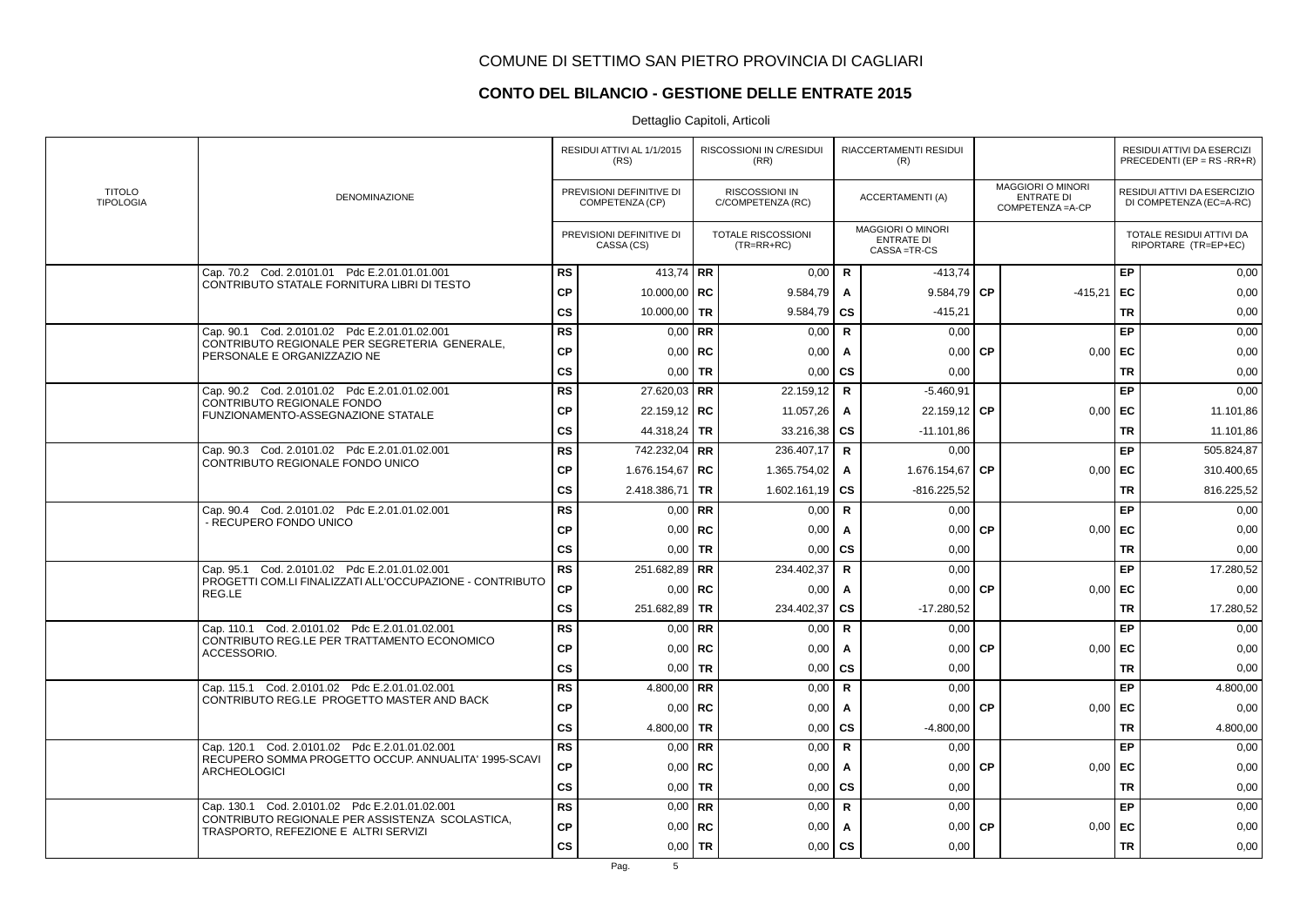# **CONTO DEL BILANCIO - GESTIONE DELLE ENTRATE 2015**

|                                   |                                                                                      |               | RESIDUI ATTIVI AL 1/1/2015<br>(RS)          |             | RISCOSSIONI IN C/RESIDUI<br>(RR)           |              | RIACCERTAMENTI RESIDUI<br>(R)                                |           |                                                                    |           | RESIDUI ATTIVI DA ESERCIZI<br>PRECEDENTI (EP = $RS$ -RR+R) |
|-----------------------------------|--------------------------------------------------------------------------------------|---------------|---------------------------------------------|-------------|--------------------------------------------|--------------|--------------------------------------------------------------|-----------|--------------------------------------------------------------------|-----------|------------------------------------------------------------|
| <b>TITOLO</b><br><b>TIPOLOGIA</b> | DENOMINAZIONE                                                                        |               | PREVISIONI DEFINITIVE DI<br>COMPETENZA (CP) |             | <b>RISCOSSIONI IN</b><br>C/COMPETENZA (RC) |              | <b>ACCERTAMENTI (A)</b>                                      |           | <b>MAGGIORI O MINORI</b><br><b>ENTRATE DI</b><br>COMPETENZA = A-CP |           | RESIDUI ATTIVI DA ESERCIZIO<br>DI COMPETENZA (EC=A-RC)     |
|                                   |                                                                                      |               | PREVISIONI DEFINITIVE DI<br>CASSA (CS)      |             | <b>TOTALE RISCOSSIONI</b><br>$(TR=RR+RC)$  |              | <b>MAGGIORI O MINORI</b><br><b>ENTRATE DI</b><br>CASSA=TR-CS |           |                                                                    |           | TOTALE RESIDUI ATTIVI DA<br>RIPORTARE (TR=EP+EC)           |
|                                   | Cap. 130.2 Cod. 2.0101.02 Pdc E.2.01.01.02.001                                       | <b>RS</b>     |                                             | $0.00$ RR   | 0,00                                       | R            | 0,00                                                         |           |                                                                    | EP        | 0,00                                                       |
|                                   | CONTRIBUTO REG.LE ASSISTENZA SCOLASTICA DISABILI                                     | <b>CP</b>     |                                             | $0.00$ RC   | 0,00                                       | A            | 0,00                                                         | <b>CP</b> | 0,00                                                               | EC        | 0,00                                                       |
|                                   |                                                                                      | <b>CS</b>     |                                             | $0.00$ TR   | 0,00                                       | <b>CS</b>    | 0.00                                                         |           |                                                                    | <b>TR</b> | 0,00                                                       |
|                                   | Cap. 135.1 Cod. 2.0101.02 Pdc E.2.01.01.02.001                                       | RS            |                                             | $0,00$ RR   | 0,00                                       | $\mathbf R$  | 0,00                                                         |           |                                                                    | EP        | 0,00                                                       |
|                                   | CONTRIBUTO ASSEGNAZIONE BORSE DI STUDIO A SOSTEGNO<br>SPESE SCOLASTICHE              | ${\bf CP}$    | 19.483,62   RC                              |             | 8.541,00                                   | A            | 8.541,00                                                     | <b>CP</b> | $-10.942,62$                                                       | EC        | 0,00                                                       |
|                                   |                                                                                      | <b>CS</b>     | $8.541,00$ TR                               |             | 8.541,00                                   | <b>CS</b>    | 0,00                                                         |           |                                                                    | <b>TR</b> | 0,00                                                       |
|                                   | Cap. 135.2 Cod. 2.0101.02 Pdc E.2.01.01.02.001                                       | <b>RS</b>     |                                             | $0.00$ RR   | 0,00                                       | $\mathsf{R}$ | 0,00                                                         |           |                                                                    | EP        | 0,00                                                       |
|                                   | CONTRIBUTO REGIONALE BORSE DI STUDIO                                                 | <b>CP</b>     |                                             | $0.00$ RC   | 0,00                                       | A            | 0.00                                                         | <b>CP</b> | 0.00                                                               | EC        | 0,00                                                       |
|                                   |                                                                                      | $\mathsf{cs}$ |                                             | $0,00$ TR   | 0,00                                       | <b>CS</b>    | 0,00                                                         |           |                                                                    | <b>TR</b> | 0,00                                                       |
|                                   | Cap. 140.1 Cod. 2.0101.02 Pdc E.2.01.01.02.001                                       | RS            |                                             | $0,00$ RR   | 0,00                                       | $\mathbf R$  | 0,00                                                         |           |                                                                    | EP        | 0,00                                                       |
|                                   | CONTRIBUTO REGIONALE PER BIBLIOTECH E, MUSEI E<br><b>PINACOTECHE</b>                 | <b>CP</b>     |                                             | $0,00$   RC | 0,00                                       | A            | 0,00                                                         | <b>CP</b> | 0,00                                                               | EC        | 0,00                                                       |
|                                   |                                                                                      | <b>CS</b>     |                                             | $0.00$ TR   | 0,00                                       | <b>CS</b>    | 0,00                                                         |           |                                                                    | <b>TR</b> | 0,00                                                       |
|                                   | Cap. 140.2 Cod. 2.0101.02 Pdc E.2.01.01.02.001                                       | <b>RS</b>     | 5.233,89 RR                                 |             | 5.233,89                                   | R            | 0,00                                                         |           |                                                                    | EP        | 0,00                                                       |
|                                   | CONTRIBUTO REG.LE GESTIONE BIBLIOTECA                                                | <b>CP</b>     | 31.403,32   RC                              |             | 30.442,14                                  | A            | 30.442,14                                                    | <b>CP</b> | $-961,18$                                                          | EC        | 0,00                                                       |
|                                   |                                                                                      | $\mathsf{cs}$ | 36.637,21   TR                              |             | 35.676,03                                  | <b>CS</b>    | $-961,18$                                                    |           |                                                                    | <b>TR</b> | 0,00                                                       |
|                                   | Cap. 145.1 Cod. 2.0101.02 Pdc E.2.01.01.02.001                                       | <b>RS</b>     |                                             | $0.00$ RR   | 0,00                                       | $\mathbf R$  | 0.00                                                         |           |                                                                    | EP        | 0,00                                                       |
|                                   | CONTRIB.REG.LE SISTEMA BIBLIOTECARIO                                                 | <b>CP</b>     |                                             | $0,00$ RC   | 0,00                                       | A            | 0,00                                                         | <b>CP</b> | 0,00                                                               | EC        | 0,00                                                       |
|                                   |                                                                                      | <b>CS</b>     |                                             | $0,00$   TR | 0,00                                       | <b>CS</b>    | 0.00                                                         |           |                                                                    | <b>TR</b> | 0,00                                                       |
|                                   | Cap. 150.1 Cod. 2.0101.02 Pdc E.2.01.01.02.001                                       | <b>RS</b>     |                                             | $0.00$ RR   | 0,00                                       | $\mathsf{R}$ | 0.00                                                         |           |                                                                    | EP        | 0,00                                                       |
|                                   | CONTRIBUTO L.R. 17/50 PER ATTIVITA' CULTURALI                                        | <b>CP</b>     |                                             | $0,00$ RC   | 0,00                                       | A            | 0,00                                                         | <b>CP</b> | 0,00                                                               | EC        | 0,00                                                       |
|                                   |                                                                                      | cs            | 0,00                                        | <b>TR</b>   | 0,00                                       | <b>CS</b>    | 0,00                                                         |           |                                                                    | <b>TR</b> | 0,00                                                       |
|                                   | Cap. 150.2 Cod. 2.0101.02 Pdc E.2.01.01.02.001                                       | <b>RS</b>     |                                             | $0.00$ RR   | 0,00                                       | R            | 0,00                                                         |           |                                                                    | EP        | 0,00                                                       |
|                                   | CONTRIB. REG.LE ORGANIZZAZIONE FESTEGGIAMENTI SAN<br>PIETRO APOSTOLO                 | <b>CP</b>     |                                             | $0,00$ RC   | 0,00                                       | A            | 0.00                                                         | <b>CP</b> | 0,00                                                               | EC        | 0,00                                                       |
|                                   |                                                                                      | <b>CS</b>     |                                             | $0.00$ TR   | 0,00                                       | <b>CS</b>    | 0.00                                                         |           |                                                                    | <b>TR</b> | 0,00                                                       |
|                                   | Cap. 160.1 Cod. 2.0101.02 Pdc E.2.01.01.02.001                                       | <b>RS</b>     |                                             | $0,00$ RR   | 0,00                                       | $\mathsf{R}$ | 0,00                                                         |           |                                                                    | EP        | 0,00                                                       |
|                                   | CONTRIBUTO REGIONALE PERMANIFESTAZI ONI DIVERSE NEL<br>SETTORE SPORTIVO E RICREATIVO | <b>CP</b>     |                                             | $0.00$ RC   | 0,00                                       | A            | 0,00                                                         | <b>CP</b> | 0,00                                                               | EC        | 0,00                                                       |
|                                   |                                                                                      | <b>CS</b>     | 0,00                                        | <b>TR</b>   | 0,00                                       | <b>CS</b>    | 0.00                                                         |           |                                                                    | <b>TR</b> | 0,00                                                       |
|                                   | Cap. 165.2 Cod. 2.0101.02 Pdc E.2.01.01.02.001                                       | <b>RS</b>     |                                             | $0.00$ RR   | 0,00                                       | R            | 0,00                                                         |           |                                                                    | EP        | 0,00                                                       |
|                                   | CONTRIBUTO REGIONALE MANUTENZIONE CORSI D'ACQUA                                      | <b>CP</b>     | 13.588,88 RC                                |             | 13.588,88                                  | A            | 13.588,88 CP                                                 |           | 0,00                                                               | EC        | 0,00                                                       |
|                                   |                                                                                      | <b>CS</b>     |                                             | $0,00$   TR | 13.588,88                                  | <b>CS</b>    | 13.588,88                                                    |           |                                                                    | <b>TR</b> | 0,00                                                       |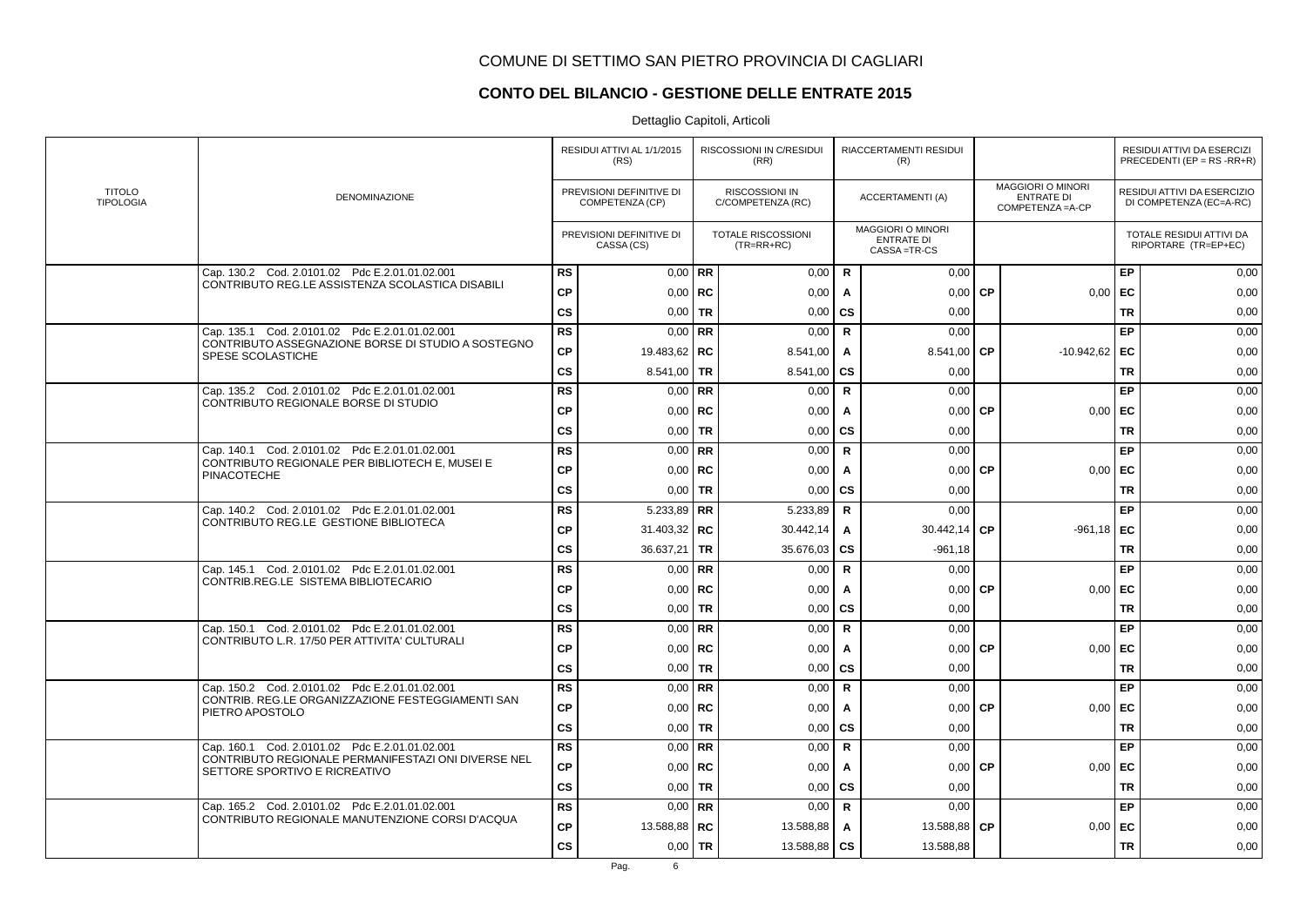# **CONTO DEL BILANCIO - GESTIONE DELLE ENTRATE 2015**

|                                   |                                                                                    |               | RESIDUI ATTIVI AL 1/1/2015<br>(RS)          |             | RISCOSSIONI IN C/RESIDUI<br>(RR)           |              | RIACCERTAMENTI RESIDUI<br>(R)                                |           |                                                                    |           | RESIDUI ATTIVI DA ESERCIZI<br>PRECEDENTI (EP = $RS$ -RR+R) |
|-----------------------------------|------------------------------------------------------------------------------------|---------------|---------------------------------------------|-------------|--------------------------------------------|--------------|--------------------------------------------------------------|-----------|--------------------------------------------------------------------|-----------|------------------------------------------------------------|
| <b>TITOLO</b><br><b>TIPOLOGIA</b> | DENOMINAZIONE                                                                      |               | PREVISIONI DEFINITIVE DI<br>COMPETENZA (CP) |             | <b>RISCOSSIONI IN</b><br>C/COMPETENZA (RC) |              | <b>ACCERTAMENTI (A)</b>                                      |           | <b>MAGGIORI O MINORI</b><br><b>ENTRATE DI</b><br>COMPETENZA = A-CP |           | RESIDUI ATTIVI DA ESERCIZIO<br>DI COMPETENZA (EC=A-RC)     |
|                                   |                                                                                    |               | PREVISIONI DEFINITIVE DI<br>CASSA (CS)      |             | <b>TOTALE RISCOSSIONI</b><br>$(TR=RR+RC)$  |              | <b>MAGGIORI O MINORI</b><br><b>ENTRATE DI</b><br>CASSA=TR-CS |           |                                                                    |           | TOTALE RESIDUI ATTIVI DA<br>RIPORTARE (TR=EP+EC)           |
|                                   | Cap. 170.1 Cod. 2.0101.02 Pdc E.2.01.01.02.001                                     | <b>RS</b>     | 27.702,96   RR                              |             | 0,00                                       | $\mathsf{R}$ | $-27.702,96$                                                 |           |                                                                    | EP        | 0,00                                                       |
|                                   | CONTRIB. L.R. 28/84 PER CANTIERE SC UOLA E DI LAVORO -<br>PIANO STRAORDINA RIO 92. | <b>CP</b>     | $0,00$ RC                                   |             | 0,00                                       | A            | 0,00                                                         | <b>CP</b> | 0,00                                                               | EC        | 0,00                                                       |
|                                   |                                                                                    | <b>CS</b>     |                                             | $0.00$ TR   | 0,00                                       | CS           | 0,00                                                         |           |                                                                    | <b>TR</b> | 0,00                                                       |
|                                   | Cap. 180.1 Cod. 2.0101.02 Pdc E.2.01.01.02.001                                     | <b>RS</b>     | 5.568,99   RR                               |             | 0,00                                       | $\mathbf R$  | $-5.568,99$                                                  |           |                                                                    | EP        | 0,00                                                       |
|                                   | CONTRIBUTO REG.LE ELIMINAZIONE BARR IERE<br>ARCHITETTONICHE.                       | <b>CP</b>     | 918,33   RC                                 |             | 918,33                                     | A            | 918,33                                                       | <b>CP</b> | 0,00                                                               | EC        | 0,00                                                       |
|                                   |                                                                                    | <b>CS</b>     | $0,00$ TR                                   |             | 918,33                                     | CS           | 918,33                                                       |           |                                                                    | <b>TR</b> | 0,00                                                       |
|                                   | Cap. 190.1 Cod. 2.0101.02 Pdc E.2.01.01.02.001                                     | <b>RS</b>     |                                             | $0.00$ RR   | 0,00                                       | $\mathbf R$  | 0,00                                                         |           |                                                                    | EP        | 0,00                                                       |
|                                   | ASSEGNAZIONE REGIONALE PER SUSSIDI AGLI INFERMI DI<br><b>MENTE</b>                 | <b>CP</b>     | $0,00$ RC                                   |             | 0,00                                       | $\mathsf{A}$ | 0,00                                                         | <b>CP</b> | 0,00                                                               | EC        | 0,00                                                       |
|                                   |                                                                                    | <b>CS</b>     | $0,00$ TR                                   |             | 0,00                                       | <b>CS</b>    | 0,00                                                         |           |                                                                    | <b>TR</b> | 0,00                                                       |
|                                   | Cap. 190.2 Cod. 2.0101.02 Pdc E.2.01.01.02.001                                     | <b>RS</b>     | $0.00$ RR                                   |             | 0,00                                       | $\mathbf R$  | 0,00                                                         |           |                                                                    | EP        | 0,00                                                       |
|                                   | <b>CONTRIBUTO REGIONALE TRAPIANTATI</b>                                            | <b>CP</b>     | $0,00$   RC                                 |             | 0,00                                       | Α            | 0,00                                                         | <b>CP</b> | 0,00                                                               | EC        | 0,00                                                       |
|                                   |                                                                                    | <b>CS</b>     | $0,00$ TR                                   |             | 0,00                                       | <b>CS</b>    | 0,00                                                         |           |                                                                    | <b>TR</b> | 0,00                                                       |
|                                   | Cap. 195.1 Cod. 2.0101.01 Pdc E.2.01.01.02.001                                     | <b>RS</b>     | 25.600,00 RR                                |             | 0,00                                       | $\mathbf R$  | $-25.600,00$                                                 |           |                                                                    | EP        | 0,00                                                       |
|                                   | CONTRIBUTO REGIONALE PROGETTO RITORNARE A CASA                                     | CP            | 215.000,00   RC                             |             | 137.200,00                                 | A            | 201.200,00                                                   | <b>CP</b> | $-13.800,00$                                                       | EC        | 64.000,00                                                  |
|                                   |                                                                                    | $\mathsf{cs}$ | 215.000,00 TR                               |             | 137.200,00                                 | <b>CS</b>    | $-77.800,00$                                                 |           |                                                                    | <b>TR</b> | 64.000,00                                                  |
|                                   | Cap. 195.2 Cod. 2.0101.01 Pdc E.2.01.01.02.001                                     | <b>RS</b>     | 97.277,76 RR                                |             | 52.085,52                                  | $\mathbf R$  | 0,00                                                         |           |                                                                    | EP        | 45.192,24                                                  |
|                                   | CONTRINBUTO REG.LE SOSTEGNO ECONOMICO                                              | <b>CP</b>     | 100.000,00   RC                             |             | 95.571,07                                  | A            | 95.571,07 CP                                                 |           | $-4.428.93$ EC                                                     |           | 0,00                                                       |
|                                   |                                                                                    | <b>CS</b>     | 197.277,76 TR                               |             | 147.656,59                                 | <b>CS</b>    | $-49.621,17$                                                 |           |                                                                    | <b>TR</b> | 45.192,24                                                  |
|                                   | Cap. 195.4 Cod. 2.0101.01 Pdc E.2.01.01.02.001                                     | <b>RS</b>     |                                             | $0,00$ RR   | 0,00                                       | $\mathsf{R}$ | 0,00                                                         |           |                                                                    | EP        | 0,00                                                       |
|                                   | CONTRIB. REG.LE INTERVENTI IMMEDIATI                                               | <b>CP</b>     | $0,00$ RC                                   |             | 0,00                                       | Α            | 0,00                                                         | <b>CP</b> | 0,00                                                               | EC        | 0,00                                                       |
|                                   |                                                                                    | <b>CS</b>     | $0,00$ TR                                   |             | 0,00                                       | CS           | 0,00                                                         |           |                                                                    | <b>TR</b> | 0,00                                                       |
|                                   | Cap. 195.5 Cod. 2.0101.01 Pdc E.2.01.01.02.001                                     | <b>RS</b>     |                                             | $0.00$ RR   | 0,00                                       | $\mathbf R$  | 0.00                                                         |           |                                                                    | EP        | 0,00                                                       |
|                                   | CONTRIBUTO REGIONALE ORE PREZIOSE                                                  | <b>CP</b>     |                                             | $0.00$ RC   | 0,00                                       | A            | 0.00                                                         | <b>CP</b> | 0.00                                                               | EC        | 0,00                                                       |
|                                   |                                                                                    | $\mathsf{cs}$ | $0,00$ TR                                   |             | 0,00                                       | CS           | 0,00                                                         |           |                                                                    | <b>TR</b> | 0,00                                                       |
|                                   | Cap. 195.6 Cod. 2.0101.01 Pdc E.2.01.01.02.001                                     | <b>RS</b>     | $0.00$ RR                                   |             | 0,00                                       | $\mathsf{R}$ | 0,00                                                         |           |                                                                    | EP        | 0,00                                                       |
|                                   | CONTRIBUTO REGIONALE INCLUSIONE SOCIALE                                            | <b>CP</b>     | 28.000,00   RC                              |             | 14.000,00                                  | A            | 14.000,00 CP                                                 |           | $-14.000,00$                                                       | EC        | 0,00                                                       |
|                                   |                                                                                    | <b>CS</b>     | 28.000,00 TR                                |             | 14.000,00                                  | CS           | $-14.000,00$                                                 |           |                                                                    | <b>TR</b> | 0,00                                                       |
|                                   | Cap. 195.9 Cod. 2.0101.02 Pdc E.2.01.01.02.001                                     | <b>RS</b>     | 37.800,00 RR                                |             | 0,00                                       | $\mathbf R$  | $-37.800,00$                                                 |           |                                                                    | EP        | 0,00                                                       |
|                                   | CONTRIBUTO INTERVENTI GESTIONE UMANITARIA - PLUS                                   | <b>CP</b>     |                                             | $0,00$   RC | 0,00                                       | A            | 0,00                                                         | <b>CP</b> | 0,00                                                               | EC        | 0,00                                                       |
|                                   |                                                                                    | <b>CS</b>     | $0,00$ TR                                   |             | 0,00                                       | CS           | 0,00                                                         |           |                                                                    | <b>TR</b> | 0,00                                                       |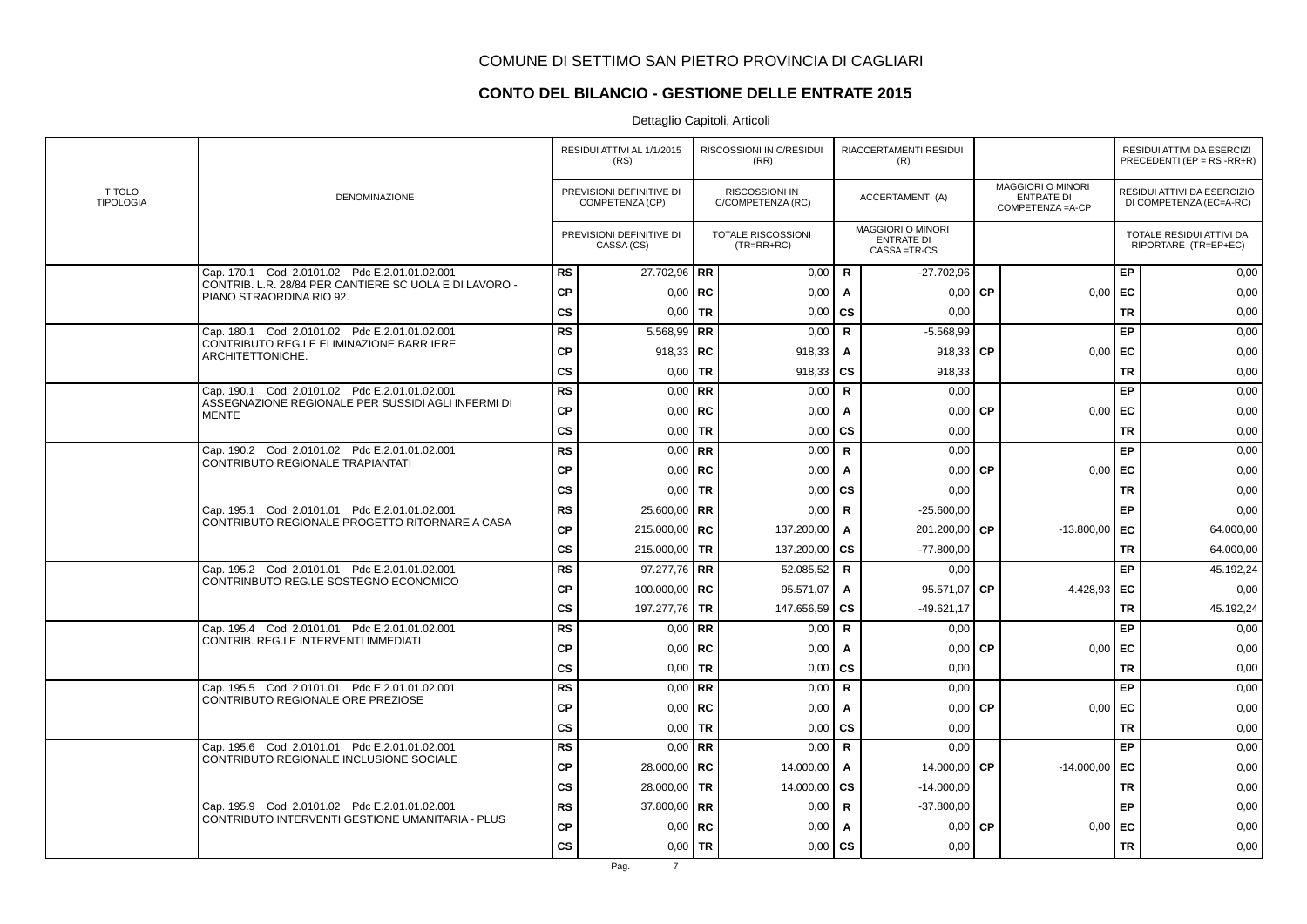# **CONTO DEL BILANCIO - GESTIONE DELLE ENTRATE 2015**

|                                   |                                                                      |               | RESIDUI ATTIVI AL 1/1/2015<br>(RS)          |             | RISCOSSIONI IN C/RESIDUI<br>(RR)          |              | RIACCERTAMENTI RESIDUI<br>(R)                                |           |                                                                    |           | RESIDUI ATTIVI DA ESERCIZI<br>PRECEDENTI (EP = $RS$ -RR+R) |
|-----------------------------------|----------------------------------------------------------------------|---------------|---------------------------------------------|-------------|-------------------------------------------|--------------|--------------------------------------------------------------|-----------|--------------------------------------------------------------------|-----------|------------------------------------------------------------|
| <b>TITOLO</b><br><b>TIPOLOGIA</b> | DENOMINAZIONE                                                        |               | PREVISIONI DEFINITIVE DI<br>COMPETENZA (CP) |             | RISCOSSIONI IN<br>C/COMPETENZA (RC)       |              | <b>ACCERTAMENTI (A)</b>                                      |           | <b>MAGGIORI O MINORI</b><br><b>ENTRATE DI</b><br>COMPETENZA = A-CP |           | RESIDUI ATTIVI DA ESERCIZIO<br>DI COMPETENZA (EC=A-RC)     |
|                                   |                                                                      |               | PREVISIONI DEFINITIVE DI<br>CASSA (CS)      |             | <b>TOTALE RISCOSSIONI</b><br>$(TR=RR+RC)$ |              | <b>MAGGIORI O MINORI</b><br><b>ENTRATE DI</b><br>CASSA=TR-CS |           |                                                                    |           | TOTALE RESIDUI ATTIVI DA<br>RIPORTARE (TR=EP+EC)           |
|                                   | Cap. 200.1 Cod. 2.0101.02 Pdc E.2.01.01.02.001                       | <b>RS</b>     | $0.00$ RR                                   |             | 0,00                                      | $\mathsf{R}$ | 0,00                                                         |           |                                                                    | EP        | 0,00                                                       |
|                                   | CONTRIBUTO REGIONALE PER ASSISTENZA AI NEFROPATICI.                  | <b>CP</b>     | $0,00$ RC                                   |             | 0,00                                      | $\mathbf{A}$ | 0,00                                                         | <b>CP</b> | 0,00                                                               | EC        | 0,00                                                       |
|                                   |                                                                      | <b>CS</b>     |                                             | $0.00$ TR   | 0,00                                      | <b>CS</b>    | 0,00                                                         |           |                                                                    | <b>TR</b> | 0,00                                                       |
|                                   | Cap. 200.2 Cod. 2.0101.01 Pdc E.2.01.01.02.001                       | <b>RS</b>     |                                             | $0,00$ RR   | 0,00                                      | $\mathbf R$  | 0.00                                                         |           |                                                                    | EP        | 0,00                                                       |
|                                   | MAGGIORI ONERI L.R. 8/1999                                           | <b>CP</b>     | 666.331,97   RC                             |             | 666.331,97                                | Α            | 666.331,97                                                   | <b>CP</b> | 0,00                                                               | EC        | 0,00                                                       |
|                                   |                                                                      | <b>CS</b>     | 666.331,97   TR                             |             | 666.331,97                                | <b>CS</b>    | 0,00                                                         |           |                                                                    | <b>TR</b> | 0,00                                                       |
|                                   | Cap. 202.1 Cod. 2.0101.02 Pdc E.2.01.01.02.001                       | <b>RS</b>     | $0,00$ RR                                   |             | 0,00                                      | $\mathbf R$  | 0,00                                                         |           |                                                                    | EP        | 0,00                                                       |
|                                   | CONTRIBUTO REGIONALE PER SUSSIDI NEOPLASIE                           | <b>CP</b>     | 1.797,90   $RC$                             |             | 1.797,90                                  | A            | 1.797,90                                                     | <b>CP</b> | 0,00                                                               | EC        | 0,00                                                       |
|                                   |                                                                      | $\mathsf{cs}$ | 1.797,90 TR                                 |             | 1.797,90                                  | <b>CS</b>    | 0,00                                                         |           |                                                                    | <b>TR</b> | 0,00                                                       |
|                                   | Cap. 205.1 Cod. 2.0101.02 Pdc E.2.01.01.02.001                       | <b>RS</b>     |                                             | $0,00$ RR   | 0,00                                      | $\mathsf{R}$ | 0,00                                                         |           |                                                                    | EP        | 0,00                                                       |
|                                   | CONTRIBUTO REG.LE PER ASSISTENZA TALASEMMICI                         | <b>CP</b>     | $0,00$   RC                                 |             | 0,00                                      | A            | 0,00                                                         | <b>CP</b> | 0,00                                                               | EC        | 0,00                                                       |
|                                   |                                                                      | <b>CS</b>     | $0.00$ TR                                   |             | 0,00                                      | <b>CS</b>    | 0,00                                                         |           |                                                                    | <b>TR</b> | 0,00                                                       |
|                                   | Cap. 205.2 Cod. 2.0101.02 Pdc E.2.01.01.02.001                       | <b>RS</b>     | 157.873,73 RR                               |             | 157.874,12                                | $\mathbf R$  | 0,39                                                         |           |                                                                    | EP        | 0,00                                                       |
|                                   | CONTRIBUTO REG.LE PIANI PERSONALIZZATI L.R. 3/03                     | <b>CP</b>     | 510.000,00   RC                             |             | 251.701,81                                | A            | 378.981,67                                                   | <b>CP</b> | $-131.018,33$ EC                                                   |           | 127.279,86                                                 |
|                                   |                                                                      | <b>CS</b>     | 667.873,73 TR                               |             | 409.575,93                                | <b>CS</b>    | $-258.297,80$                                                |           |                                                                    | <b>TR</b> | 127.279,86                                                 |
|                                   | Cap. 205.3 Cod. 2.0101.02 Pdc E.2.01.01.02.001                       | <b>RS</b>     | $0,00$ RR                                   |             | 0,00                                      | $\mathbf R$  | 0,00                                                         |           |                                                                    | EP        | 0,00                                                       |
|                                   | CONTRIBUTO REG.LE ASSEGNI DI CURA                                    | <b>CP</b>     |                                             | $0,00$ RC   | 0,00                                      | A            | $0,00$ CP                                                    |           | $0,00$ EC                                                          |           | 0,00                                                       |
|                                   |                                                                      | $\mathsf{cs}$ |                                             | $0,00$   TR | 0,00                                      | CS           | 0,00                                                         |           |                                                                    | <b>TR</b> | 0,00                                                       |
|                                   | Cap. 205.4 Cod. 2.0101.02 Pdc E.2.01.01.02.001                       | <b>RS</b>     | 16.679,32 RR                                |             | 0,00                                      | $\mathsf{R}$ | $-16.679,32$                                                 |           |                                                                    | EP        | 0,00                                                       |
|                                   | CONTRIBUTO REGIONALE PUNTO UNICO ACCESSO -PLUS                       | <b>CP</b>     | $0,00$ RC                                   |             | 0,00                                      | A            | 0,00                                                         | <b>CP</b> | 0,00                                                               | EC        | 0,00                                                       |
|                                   |                                                                      | <b>CS</b>     | $0,00$ TR                                   |             | 0,00                                      | <b>CS</b>    | 0,00                                                         |           |                                                                    | <b>TR</b> | 0,00                                                       |
|                                   | Cap. 210.1 Cod. 2.0101.01 Pdc E.2.01.01.02.001                       | <b>RS</b>     | 11.445,00   RR                              |             | 11.445,00                                 | $\mathsf{R}$ | 0,00                                                         |           |                                                                    | EP        | 0,00                                                       |
|                                   | CONTRIBUTO REGIONALE PROGETTO INTEGRAZIONE ALUNNI<br><b>DISABILI</b> | <b>CP</b>     | 20.000,00   RC                              |             | 17.674,20                                 | A            | 17.674,20 CP                                                 |           | $-2.325,80$                                                        | EC        | 0,00                                                       |
|                                   |                                                                      | <b>CS</b>     | 31.445,00   TR                              |             | 29.119,20                                 | <b>CS</b>    | $-2.325.80$                                                  |           |                                                                    | <b>TR</b> | 0,00                                                       |
|                                   | Cap. 215.1 Cod. 2.0101.01 Pdc E.2.01.01.02.001                       | <b>RS</b>     | $0.00$ RR                                   |             | 0,00                                      | $\mathsf{R}$ | 0,00                                                         |           |                                                                    | EP        | 0,00                                                       |
|                                   | CONTRIBUTO REG.LE BONUS FAMIGLIA                                     | <b>CP</b>     | 3.650,00   RC                               |             | 3.650,00                                  | Α            | 3.650,00                                                     | <b>CP</b> | 0,00                                                               | EC        | 0,00                                                       |
|                                   |                                                                      | <b>CS</b>     | 3.000,00 TR                                 |             | 3.650,00                                  | <b>CS</b>    | 650,00                                                       |           |                                                                    | <b>TR</b> | 0,00                                                       |
|                                   | Cap. 220.1 Cod. 2.0101.02 Pdc E.2.01.01.02.001                       | <b>RS</b>     | $0.00$ RR                                   |             | 0,00                                      | $\mathbf R$  | 0,00                                                         |           |                                                                    | EP        | 0,00                                                       |
|                                   | INTERVENTI SOCIO-ASSISTENZIALI CON FONDI L.R. 25/93                  | СP            |                                             | $0,00$ RC   | 0,00                                      | A            | 0,00                                                         | <b>CP</b> | 0,00                                                               | EC        | 0,00                                                       |
|                                   |                                                                      | <b>CS</b>     | $0,00$   TR                                 |             | 0,00                                      | CS           | 0,00                                                         |           |                                                                    | <b>TR</b> | 0,00                                                       |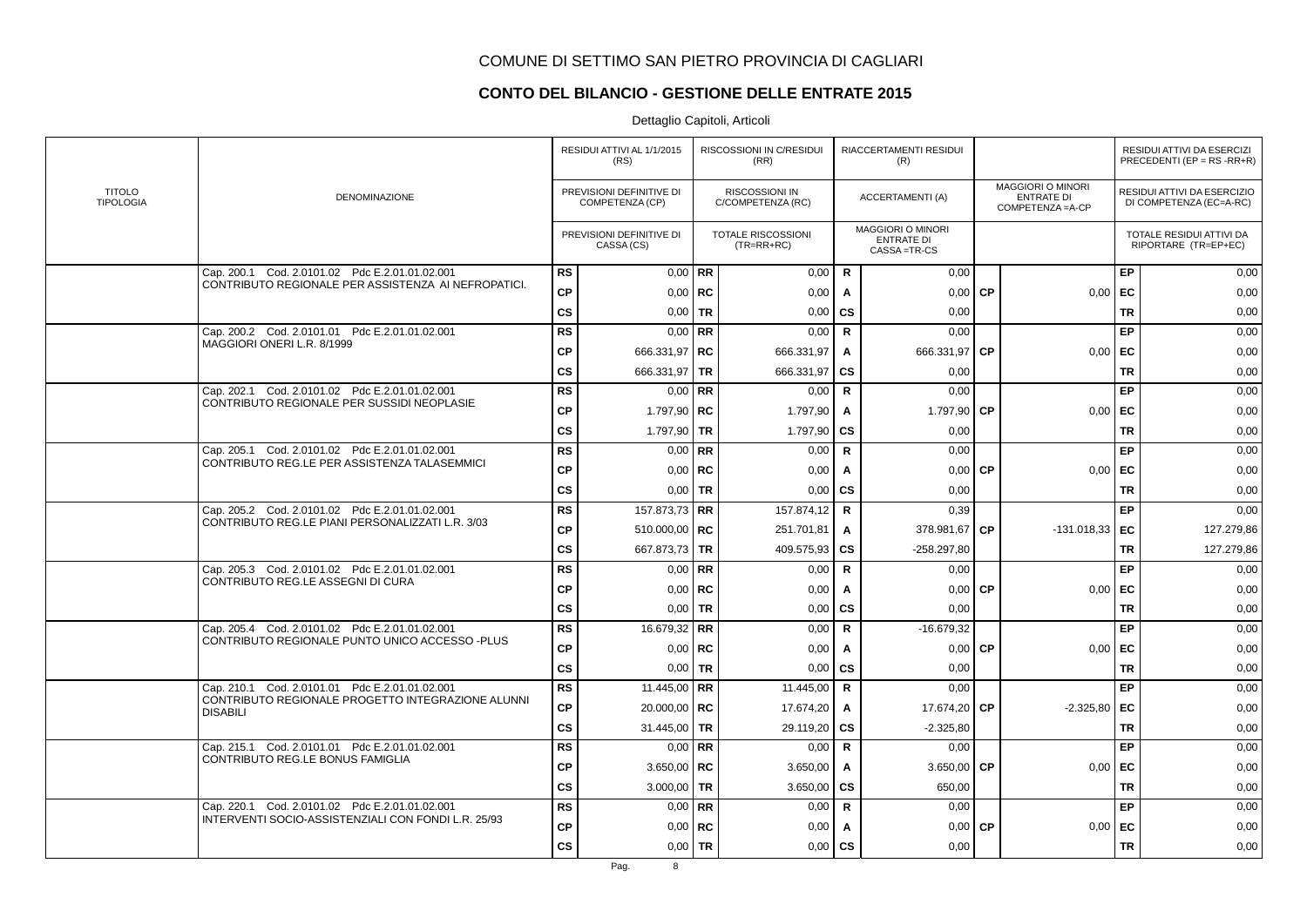### **CONTO DEL BILANCIO - GESTIONE DELLE ENTRATE 2015**

|                                   |                                                                               |               | RESIDUI ATTIVI AL 1/1/2015<br>(RS)          | RISCOSSIONI IN C/RESIDUI<br>(RR)          |              | RIACCERTAMENTI RESIDUI<br>(R)                                  |           |                                                                    |           | RESIDUI ATTIVI DA ESERCIZI<br>PRECEDENTI (EP = $RS$ -RR+R) |
|-----------------------------------|-------------------------------------------------------------------------------|---------------|---------------------------------------------|-------------------------------------------|--------------|----------------------------------------------------------------|-----------|--------------------------------------------------------------------|-----------|------------------------------------------------------------|
| <b>TITOLO</b><br><b>TIPOLOGIA</b> | <b>DENOMINAZIONE</b>                                                          |               | PREVISIONI DEFINITIVE DI<br>COMPETENZA (CP) | RISCOSSIONI IN<br>C/COMPETENZA (RC)       |              | <b>ACCERTAMENTI (A)</b>                                        |           | <b>MAGGIORI O MINORI</b><br><b>ENTRATE DI</b><br>COMPETENZA = A-CP |           | RESIDUI ATTIVI DA ESERCIZIO<br>DI COMPETENZA (EC=A-RC)     |
|                                   |                                                                               |               | PREVISIONI DEFINITIVE DI<br>CASSA (CS)      | <b>TOTALE RISCOSSIONI</b><br>$(TR=RR+RC)$ |              | <b>MAGGIORI O MINORI</b><br><b>ENTRATE DI</b><br>CASSA = TR-CS |           |                                                                    |           | TOTALE RESIDUI ATTIVI DA<br>RIPORTARE (TR=EP+EC)           |
|                                   | Cap. 220.2 Cod. 2.0101.02 Pdc E.2.01.01.02.001                                | <b>RS</b>     | $27.620.03$ RR                              | 22.159,12                                 | R            | $-5.460,91$                                                    |           |                                                                    | EP        | 0,00                                                       |
|                                   | CONTRIBUTO REGIONALE FONDO SOCIO-ASSIST. ASS. STATALE                         | <b>CP</b>     | 22.159,12   RC                              | 11.057,26                                 | $\mathbf{A}$ | 22.159,12 CP                                                   |           | 0,00                                                               | EC        | 11.101,86                                                  |
|                                   |                                                                               | <b>CS</b>     | 44.318,24 TR                                | 33.216,38                                 | <b>CS</b>    | $-11.101,86$                                                   |           |                                                                    | <b>TR</b> | 11.101,86                                                  |
|                                   | Cap. 220.3 Cod. 2.0101.02 Pdc E.2.01.01.02.001                                | <b>RS</b>     | 565.018,56   RR                             | 565.246,60                                | R            | 228,04                                                         |           |                                                                    | EP        | 0,00                                                       |
|                                   | CONTRIBUTO REG.LE GESTIONE ASSOCIATA PLUS 21                                  | <b>CP</b>     | 996.885,90   RC                             | 924.715,40                                | A            | 996.885,90                                                     | <b>CP</b> | 0,00                                                               | EC        | 72.170,50                                                  |
|                                   |                                                                               | <b>CS</b>     | 1.561.904,46   TR                           | 1.489.962,00                              | <b>CS</b>    | $-71.942,46$                                                   |           |                                                                    | <b>TR</b> | 72.170,50                                                  |
|                                   | Cap. 220.4 Cod. 2.0101.02 Pdc E.2.01.01.02.001                                | <b>RS</b>     | 20.964,00 RR                                | 0,00                                      | $\mathsf{R}$ | $-20.964.00$                                                   |           |                                                                    | EP        | 0,00                                                       |
|                                   | CONTRIB. REG.LE ISTITUZIONE RETE PUBBLIC. ASSIST. FAMILIARI                   | <b>CP</b>     | $0,00$ RC                                   | 0,00                                      | A            | 0,00                                                           | <b>CP</b> | 0,00                                                               | EC        | 0,00                                                       |
|                                   |                                                                               | <b>CS</b>     | $0.00$ TR                                   | 0,00                                      | <b>CS</b>    | 0,00                                                           |           |                                                                    | <b>TR</b> | 0,00                                                       |
|                                   | Cap. 220.5 Cod. 2.0101.02 Pdc E.2.01.01.02.001                                | <b>RS</b>     | $3.648,64$ RR                               | 0,00                                      | $\mathbf R$  | $-3.648.64$                                                    |           |                                                                    | EP        | 0,00                                                       |
|                                   | CONTRIBUTO REGIONALE ASSISTENZA SOCIO-SANITARIA                               | <b>CP</b>     | 13.130,14   RC                              | 7.574,18                                  | A            | 11.961,50                                                      | СP        | $-1.168,64$                                                        | EC        | 4.387,32                                                   |
|                                   |                                                                               | <b>CS</b>     | 13.130,14   TR                              | 7.574,18                                  | <b>CS</b>    | $-5.555,96$                                                    |           |                                                                    | <b>TR</b> | 4.387,32                                                   |
|                                   | Cap. 225.1 Cod. 2.0101.02 Pdc E.2.01.01.02.001                                | <b>RS</b>     | $0,00$ RR                                   | 0,00                                      | $\mathsf{R}$ | 0,00                                                           |           |                                                                    | EP        | 0,00                                                       |
|                                   | CONTRIBUTO REGIONALE - RETTE ISTITUTO MINORI.                                 | <b>CP</b>     | $0,00$ RC                                   | 0,00                                      | A            | 0,00                                                           | <b>CP</b> | 0,00                                                               | l EC      | 0,00                                                       |
|                                   |                                                                               | <b>CS</b>     | $0,00$ TR                                   | 0,00                                      | <b>CS</b>    | 0,00                                                           |           |                                                                    | <b>TR</b> | 0,00                                                       |
|                                   | Cap. 230.1 Cod. 2.0101.02 Pdc E.2.01.01.02.001                                | RS            | $0.00$ RR                                   | 0,00                                      | $\mathsf{R}$ | 0,00                                                           |           |                                                                    | EP        | 0,00                                                       |
|                                   | CONTRIB. REG.LE TRASPORTO RESIDENTI HANDICAPPATI ART.<br>92 L.R. 12/85.       | <b>CP</b>     | $0,00$ RC                                   | 0,00                                      | A            | $0,00$ CP                                                      |           | 0,00                                                               | EC        | 0,00                                                       |
|                                   |                                                                               | <b>CS</b>     | $0,00$ TR                                   | 0,00                                      | <b>CS</b>    | 0,00                                                           |           |                                                                    | <b>TR</b> | 0,00                                                       |
|                                   | Cap. 235.1 Cod. 2.0101.02 Pdc E.2.01.01.02.001                                | <b>RS</b>     | $0.00$ RR                                   | 0,00                                      | $\mathbf R$  | 0.00                                                           |           |                                                                    | EP        | 0,00                                                       |
|                                   | CONTRIBUTO REG.LE P.O. 2003 - C.A.S.                                          | <b>CP</b>     | $0,00$ RC                                   | 0,00                                      | A            | $0,00$ CP                                                      |           | 0,00                                                               | EC        | 0,00                                                       |
|                                   |                                                                               | $\mathsf{cs}$ | $0,00$   TR                                 | 0,00                                      | <b>CS</b>    | 0,00                                                           |           |                                                                    | <b>TR</b> | 0,00                                                       |
|                                   | Cap. 235.2 Cod. 2.0101.02 Pdc E.2.01.01.02.001                                | RS            | $0.00$ RR                                   | 0,00                                      | $\mathbf R$  | 0,00                                                           |           |                                                                    | EP        | 0,00                                                       |
|                                   | CONTRIBUTO P.O. 2004 C.A.S.                                                   | <b>CP</b>     | $0.00$ RC                                   | 0,00                                      | $\mathbf{A}$ | $0,00$ CP                                                      |           | 0,00                                                               | EC        | 0,00                                                       |
|                                   |                                                                               | <b>CS</b>     | $0,00$ TR                                   | 0,00                                      | <b>CS</b>    | 0,00                                                           |           |                                                                    | <b>TR</b> | 0,00                                                       |
|                                   | Cap. 240.2 Cod. 2.0101.02 Pdc E.2.01.01.02.001                                | <b>RS</b>     | $0,00$ RR                                   | 0,00                                      | R            | 0,00                                                           |           |                                                                    | EP        | 0,00                                                       |
|                                   | CONTRIBUTO REG.LE PROGETTO OBIETTIVO 2002 - CENTRO DI<br>AGGREGAZIONE SOCIALE | <b>CP</b>     | $0.00$ RC                                   | 0,00                                      | A            | 0,00                                                           | <b>CP</b> | 0,00                                                               | EC        | 0,00                                                       |
|                                   |                                                                               | $\mathsf{cs}$ | $0,00$   TR                                 | 0,00                                      | <b>CS</b>    | 0,00                                                           |           |                                                                    | <b>TR</b> | 0,00                                                       |
|                                   | Cap. 245.1 Cod. 2.0101.02 Pdc E.2.01.01.02.001                                | <b>RS</b>     | $0,00$ RR                                   | 0,00                                      | $\mathsf{R}$ | 0,00                                                           |           |                                                                    | EP        | 0,00                                                       |
|                                   | CONTRIBUTO REG.LE PROGETTO OBIETIVO DISABILI<br>RELAZIONALI.                  | <b>CP</b>     | $0,00$ RC                                   | 0,00                                      | A            | 0,00                                                           | <b>CP</b> | 0,00                                                               | EC        | 0,00                                                       |
|                                   |                                                                               | <b>CS</b>     | $0,00$   TR                                 | 0,00                                      | CS           | 0,00                                                           |           |                                                                    | <b>TR</b> | 0,00                                                       |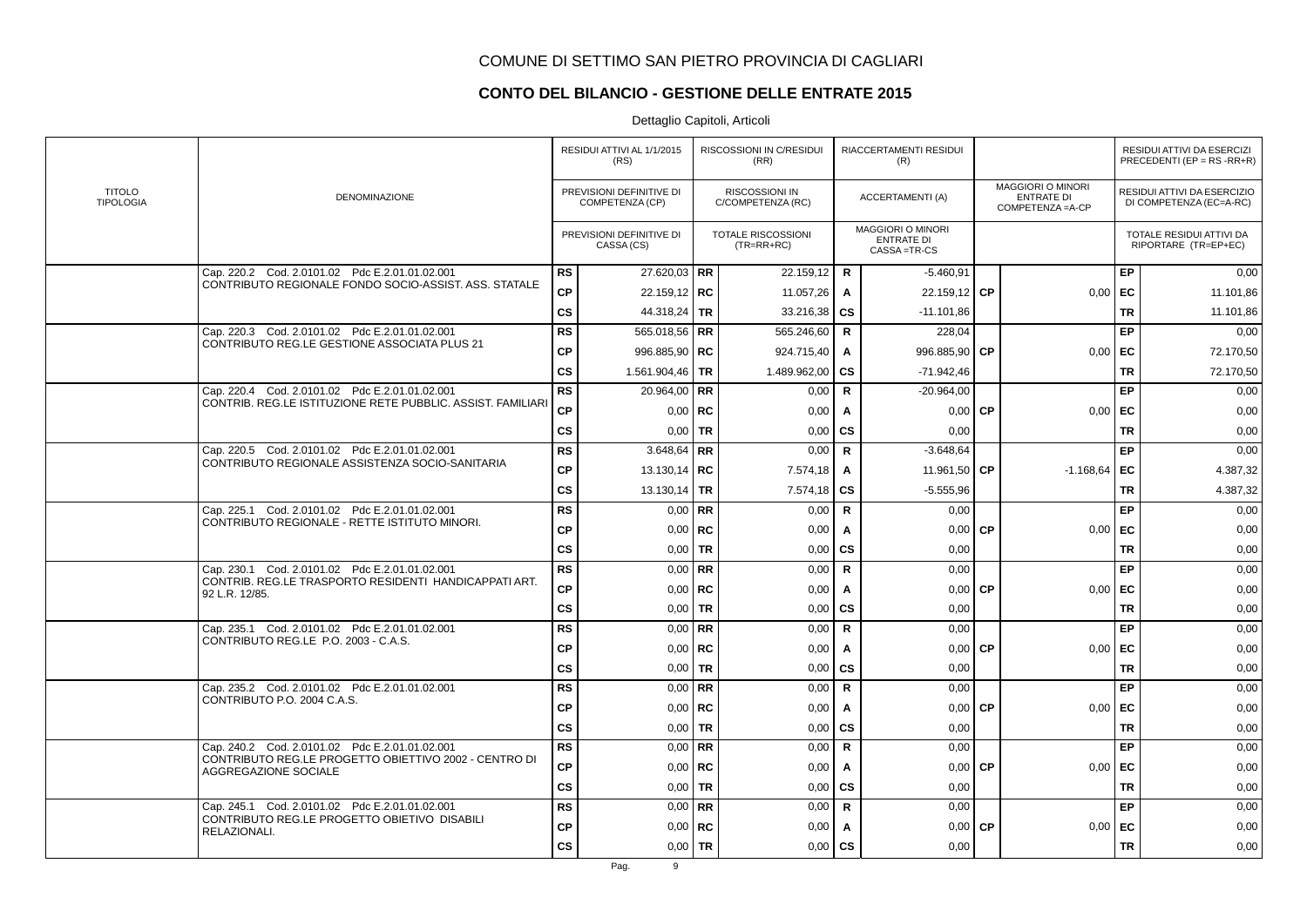### **CONTO DEL BILANCIO - GESTIONE DELLE ENTRATE 2015**

|                                   |                                                                                    |               | RESIDUI ATTIVI AL 1/1/2015<br>(RS)          |             | RISCOSSIONI IN C/RESIDUI<br>(RR)          |              | RIACCERTAMENTI RESIDUI<br>(R)                                  |           |                                                                    |           | RESIDUI ATTIVI DA ESERCIZI<br>PRECEDENTI (EP = $RS$ -RR+R) |
|-----------------------------------|------------------------------------------------------------------------------------|---------------|---------------------------------------------|-------------|-------------------------------------------|--------------|----------------------------------------------------------------|-----------|--------------------------------------------------------------------|-----------|------------------------------------------------------------|
| <b>TITOLO</b><br><b>TIPOLOGIA</b> | <b>DENOMINAZIONE</b>                                                               |               | PREVISIONI DEFINITIVE DI<br>COMPETENZA (CP) |             | RISCOSSIONI IN<br>C/COMPETENZA (RC)       |              | <b>ACCERTAMENTI (A)</b>                                        |           | <b>MAGGIORI O MINORI</b><br><b>ENTRATE DI</b><br>COMPETENZA = A-CP |           | RESIDUI ATTIVI DA ESERCIZIO<br>DI COMPETENZA (EC=A-RC)     |
|                                   |                                                                                    |               | PREVISIONI DEFINITIVE DI<br>CASSA (CS)      |             | <b>TOTALE RISCOSSIONI</b><br>$(TR=RR+RC)$ |              | <b>MAGGIORI O MINORI</b><br><b>ENTRATE DI</b><br>CASSA = TR-CS |           |                                                                    |           | TOTALE RESIDUI ATTIVI DA<br>RIPORTARE (TR=EP+EC)           |
|                                   | Cap. 245.2 Cod. 2.0101.02 Pdc E.2.01.01.02.001                                     | <b>RS</b>     |                                             | $0.00$ RR   | 0,00                                      | R            | 0,00                                                           |           |                                                                    | EP        | 0,00                                                       |
|                                   | CONTRIBUTO REG.LE P.O. 2003-CENTRO DIURNO DISABILI<br><b>RELAZIONALI</b>           | <b>CP</b>     |                                             | $0.00$ RC   | 0,00                                      | $\mathbf{A}$ | 0,00                                                           | <b>CP</b> | 0,00                                                               | EC        | 0,00                                                       |
|                                   |                                                                                    | <b>CS</b>     |                                             | $0.00$ TR   | 0,00                                      | <b>CS</b>    | 0,00                                                           |           |                                                                    | <b>TR</b> | 0,00                                                       |
|                                   | Cap. 245.3 Cod. 2.0101.02 Pdc E.2.01.01.02.001                                     | <b>RS</b>     |                                             | $0,00$ RR   | 0,00                                      | $\mathbf R$  | 0,00                                                           |           |                                                                    | EP        | 0,00                                                       |
|                                   | CONTRIBUTO REG.LE P.O. 2005 TECHNET                                                | <b>CP</b>     |                                             | $0,00$ RC   | 0,00                                      | A            | 0,00                                                           | <b>CP</b> | 0,00                                                               | EC        | 0,00                                                       |
|                                   |                                                                                    | <b>CS</b>     | 0,00                                        | <b>TR</b>   | 0,00                                      | <b>CS</b>    | 0,00                                                           |           |                                                                    | <b>TR</b> | 0,00                                                       |
|                                   | Cap. 246.1 Cod. 2.0101.02 Pdc E.2.01.01.02.001                                     | <b>RS</b>     |                                             | $0.00$ RR   | 0,00                                      | $\mathsf{R}$ | 0,00                                                           |           |                                                                    | EP        | 0,00                                                       |
|                                   | CONTRIBUTO REGIONALE P.O. 2004 TECHNE                                              | <b>CP</b>     |                                             | $0,00$ RC   | 0,00                                      | A            | 0,00                                                           | <b>CP</b> | 0,00                                                               | EC        | 0,00                                                       |
|                                   |                                                                                    | <b>CS</b>     |                                             | $0,00$   TR | 0,00                                      | <b>CS</b>    | 0,00                                                           |           |                                                                    | <b>TR</b> | 0,00                                                       |
|                                   | Cap. 246.2 Cod. 2.0101.02 Pdc E.2.01.01.02.001                                     | <b>RS</b>     |                                             | $0,00$ RR   | 0,00                                      | $\mathbf R$  | 0.00                                                           |           |                                                                    | EP        | 0,00                                                       |
|                                   | CONTRIBUTO REGIONALE P.O.2004 CENTRO DIURNO DISABILI<br><b>RELAZIONALI</b>         | ${\bf CP}$    |                                             | $0,00$   RC | 0,00                                      | A            | 0,00                                                           | <b>CP</b> | 0,00                                                               | EC        | 0,00                                                       |
|                                   |                                                                                    | <b>CS</b>     |                                             | $0,00$ TR   | 0,00                                      | cs           | 0,00                                                           |           |                                                                    | <b>TR</b> | 0,00                                                       |
|                                   | Cap. 255.1 Cod. 2.0101.02 Pdc E.2.01.01.02.001                                     | <b>RS</b>     |                                             | $0,00$ RR   | 0,00                                      | $\mathsf{R}$ | 0,00                                                           |           |                                                                    | EP        | 0,00                                                       |
|                                   | CONTRIB. REG.LE ASSIST.SOCIALE                                                     | <b>CP</b>     |                                             | $0,00$ RC   | 0,00                                      | A            | 0,00                                                           | <b>CP</b> | 0,00                                                               | EC        | 0,00                                                       |
|                                   |                                                                                    | <b>CS</b>     |                                             | $0,00$ TR   | 0,00                                      | <b>CS</b>    | 0,00                                                           |           |                                                                    | <b>TR</b> | 0,00                                                       |
|                                   | Cap. 259.1 Cod. 2.0101.02 Pdc E.2.01.01.02.001                                     | RS            |                                             | $0.00$ RR   | 0,00                                      | $\mathsf{R}$ | 0,00                                                           |           |                                                                    | EP        | 0,00                                                       |
|                                   | CONTRIBUTO REGIONALE - SUAP                                                        | <b>CP</b>     |                                             | $0,00$ RC   | 0,00                                      | A            | 0,00                                                           | <b>CP</b> | 0,00                                                               | EC        | 0,00                                                       |
|                                   |                                                                                    | <b>CS</b>     |                                             | $0,00$ TR   | 0,00                                      | <b>CS</b>    | 0,00                                                           |           |                                                                    | <b>TR</b> | 0,00                                                       |
|                                   | Cap. 260.1 Cod. 2.0101.02 Pdc E.2.01.01.02.001                                     | <b>RS</b>     | 1.360,69   RR                               |             | 1.360,69                                  | $\mathbf R$  | 0.00                                                           |           |                                                                    | EP        | 0,00                                                       |
|                                   | CONTRIBUTO REG.LE INDENNIZZI ALLEVATORI                                            | <b>CP</b>     |                                             | $0,00$ RC   | 0,00                                      | A            | $0,00$ CP                                                      |           | 0,00                                                               | EC        | 0,00                                                       |
|                                   |                                                                                    | <b>CS</b>     | 1.360,69 TR                                 |             | 1.360,69                                  | <b>CS</b>    | 0,00                                                           |           |                                                                    | <b>TR</b> | 0,00                                                       |
|                                   | Cap. 265.1 Cod. 2.0101.02 Pdc E.2.01.01.02.001                                     | RS            |                                             | $0.00$ RR   | 0,00                                      | $\mathbf R$  | 0,00                                                           |           |                                                                    | EP        | 0,00                                                       |
|                                   | CONTRIB.L.R.22/2000 ART.3 INDENNIZZI ALLEVATORI                                    | <b>CP</b>     |                                             | $0.00$ RC   | 0,00                                      | $\mathbf{A}$ | 0,00                                                           | <b>CP</b> | 0,00                                                               | EC        | 0,00                                                       |
|                                   |                                                                                    | <b>CS</b>     |                                             | $0,00$ TR   | 0,00                                      | <b>CS</b>    | 0,00                                                           |           |                                                                    | <b>TR</b> | 0,00                                                       |
|                                   | Cap. 270.1 Cod. 2.0101.02 Pdc E.2.01.01.02.001                                     | <b>RS</b>     |                                             | $0,00$ RR   | 0,00                                      | R            | 0,00                                                           |           |                                                                    | EP        | 0,00                                                       |
|                                   | FINANZIAMENTO PER EROGAZIONE CONTRIBUTI AI PRIVATI PER<br>EVENTI METEO-ALLUVIONALI | <b>CP</b>     |                                             | $0.00$ RC   | 0,00                                      | A            | 0,00                                                           | <b>CP</b> | 0,00                                                               | EC        | 0,00                                                       |
|                                   |                                                                                    | $\mathsf{cs}$ |                                             | $0,00$ TR   | 0,00                                      | <b>CS</b>    | 0,00                                                           |           |                                                                    | <b>TR</b> | 0,00                                                       |
|                                   | Cap. 275.1 Cod. 2.0101.02 Pdc E.2.01.01.02.001                                     | <b>RS</b>     |                                             | $0,00$ RR   | 0,00                                      | $\mathsf{R}$ | 0,00                                                           |           |                                                                    | EP        | 0,00                                                       |
|                                   | CONTRIBUTO REG.LE PER INTEGRAZIONE SERVIZI<br>SOCIALMENTE UTILI                    | <b>CP</b>     |                                             | $0,00$ RC   | 0,00                                      | A            | 0,00                                                           | <b>CP</b> | 0,00                                                               | EC        | 0,00                                                       |
|                                   |                                                                                    | <b>CS</b>     |                                             | $0,00$   TR | 0,00                                      | CS           | 0,00                                                           |           |                                                                    | <b>TR</b> | 0,00                                                       |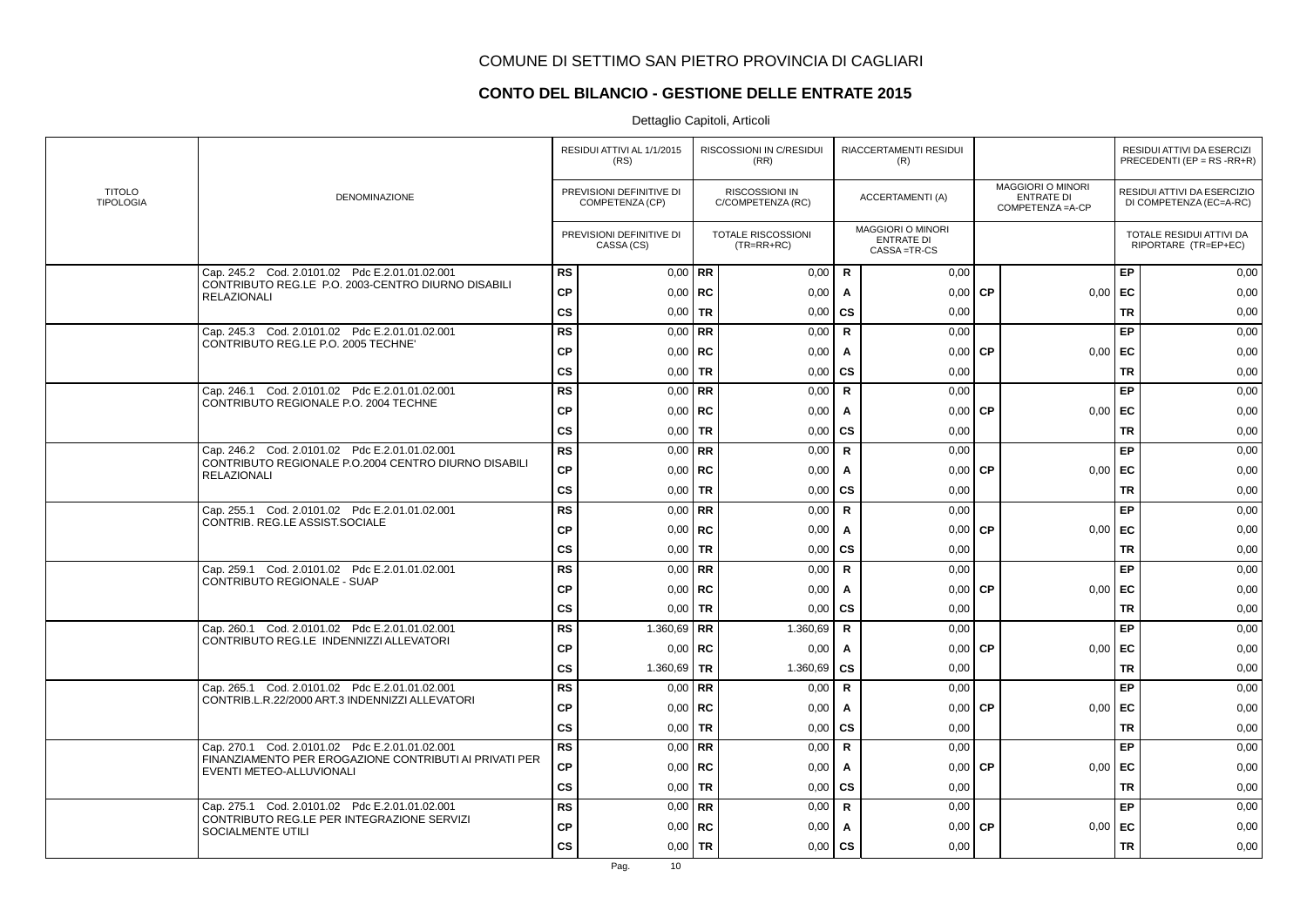# **CONTO DEL BILANCIO - GESTIONE DELLE ENTRATE 2015**

|                                   |                                                                          |           | RESIDUI ATTIVI AL 1/1/2015<br>(RS)          |             | RISCOSSIONI IN C/RESIDUI<br>(RR)           |              | RIACCERTAMENTI RESIDUI<br>(R)                                |           |                                                                    |           | RESIDUI ATTIVI DA ESERCIZI<br>PRECEDENTI (EP = $RS$ -RR+R) |
|-----------------------------------|--------------------------------------------------------------------------|-----------|---------------------------------------------|-------------|--------------------------------------------|--------------|--------------------------------------------------------------|-----------|--------------------------------------------------------------------|-----------|------------------------------------------------------------|
| <b>TITOLO</b><br><b>TIPOLOGIA</b> | DENOMINAZIONE                                                            |           | PREVISIONI DEFINITIVE DI<br>COMPETENZA (CP) |             | <b>RISCOSSIONI IN</b><br>C/COMPETENZA (RC) |              | <b>ACCERTAMENTI (A)</b>                                      |           | <b>MAGGIORI O MINORI</b><br><b>ENTRATE DI</b><br>COMPETENZA = A-CP |           | RESIDUI ATTIVI DA ESERCIZIO<br>DI COMPETENZA (EC=A-RC)     |
|                                   |                                                                          |           | PREVISIONI DEFINITIVE DI<br>CASSA (CS)      |             | TOTALE RISCOSSIONI<br>$(TR=RR+RC)$         |              | <b>MAGGIORI O MINORI</b><br><b>ENTRATE DI</b><br>CASSA=TR-CS |           |                                                                    |           | TOTALE RESIDUI ATTIVI DA<br>RIPORTARE (TR=EP+EC)           |
|                                   | Cap. 285.1 Cod. 2.0101.02 Pdc E.2.01.01.02.001                           | <b>RS</b> |                                             | $0,00$ RR   | 0,00                                       | $\mathsf{R}$ | 0.00                                                         |           |                                                                    | EP        | 0,00                                                       |
|                                   | CONTRIBUTO REG.LE STABILIZZAZIONE L.S.U.                                 | <b>CP</b> |                                             | $0,00$ RC   | 0,00                                       | A            | 0,00                                                         | <b>CP</b> | 0,00                                                               | EC        | 0,00                                                       |
|                                   |                                                                          | <b>CS</b> | 0,00                                        | <b>TR</b>   | 0,00                                       | <b>CS</b>    | 0,00                                                         |           |                                                                    | <b>TR</b> | 0,00                                                       |
|                                   | Cap. 290.1 Cod. 2.0101.02 Pdc E.2.01.01.02.001                           | <b>RS</b> | $9.626,27$ RR                               |             | 9.626,27                                   | $\mathbf R$  | 0,00                                                         |           |                                                                    | EP        | 0,00                                                       |
|                                   | CONTRIB. LOCAZIONE L. 431/98 ART.11                                      | <b>CP</b> | 20.000,00   RC                              |             | 8.616,25                                   | A            | 8.616,25                                                     | <b>CP</b> | $-11.383,75$                                                       | l EC      | 0,00                                                       |
|                                   |                                                                          | <b>CS</b> | 29.626,27                                   | <b>TR</b>   | 18.242,52                                  | <b>CS</b>    | $-11.383,75$                                                 |           |                                                                    | <b>TR</b> | 0,00                                                       |
|                                   | Cap. 305.1 Cod. 2.0101.02 Pdc E.2.01.01.01.013                           | <b>RS</b> | $3.471,55$ RR                               |             | 0,00                                       | $\mathbf R$  | $-3.471,55$                                                  |           |                                                                    | EP        | 0,00                                                       |
|                                   | CONTRIBUTI COMUNALI PROGETTO OBIETT IVO DISABILI<br>RELAZIONALI.         | <b>CP</b> |                                             | $0,00$ RC   | 0,00                                       | A            | 0,00                                                         | <b>CP</b> | 0,00                                                               | EC        | 0,00                                                       |
|                                   |                                                                          | <b>CS</b> |                                             | $0,00$ TR   | 0,00                                       | CS           | 0,00                                                         |           |                                                                    | <b>TR</b> | 0,00                                                       |
|                                   | Cap. 305.2 Cod. 2.0101.02 Pdc E.2.01.01.01.013                           | <b>RS</b> |                                             | $0.00$ RR   | 0,00                                       | $\mathbf R$  | 0,00                                                         |           |                                                                    | EP        | 0,00                                                       |
|                                   | CONTRIBUTI COM.LI P.O. 2002 CENTRO DIURNO DISABILI<br><b>RELAZIONALI</b> | <b>CP</b> |                                             | $0,00$ RC   | 0,00                                       | Α            | 0,00                                                         | <b>CP</b> | 0,00                                                               | EC        | 0,00                                                       |
|                                   |                                                                          | <b>CS</b> |                                             | $0,00$ TR   | 0,00                                       | CS           | 0,00                                                         |           |                                                                    | <b>TR</b> | 0,00                                                       |
|                                   | Cap. 305.3 Cod. 2.0101.02 Pdc E.2.01.01.01.013                           | <b>RS</b> |                                             | $0,00$ RR   | 0,00                                       | $\mathbf R$  | 0,00                                                         |           |                                                                    | EP        | 0,00                                                       |
|                                   | CONTRIBUTI COM.LI P.O. 2005 TECHNET                                      | <b>CP</b> |                                             | $0,00$ RC   | 0,00                                       | A            | 0,00                                                         | <b>CP</b> | 0,00                                                               | EC        | 0,00                                                       |
|                                   |                                                                          | <b>CS</b> |                                             | $0,00$ TR   | 0,00                                       | <b>CS</b>    | 0,00                                                         |           |                                                                    | <b>TR</b> | 0,00                                                       |
|                                   | Cap. 305.4 Cod. 2.0101.02 Pdc E.2.01.01.02.003                           | <b>RS</b> | 3.000,00 RR                                 |             | 3.000,00                                   | $\mathbf R$  | 0,00                                                         |           |                                                                    | EP        | 0,00                                                       |
|                                   | CONTRIBUTI COM.LI L'AMULETO E IL GIOIELLO                                | <b>CP</b> |                                             | $0,00$ RC   | 0,00                                       | A            | $0.00$ CP                                                    |           | $0,00$   EC                                                        |           | 0,00                                                       |
|                                   |                                                                          | CS        |                                             | $0,00$   TR | 3.000,00                                   | <b>CS</b>    | 3.000,00                                                     |           |                                                                    | <b>TR</b> | 0,00                                                       |
|                                   | Cap. 305.5 Cod. 2.0101.02 Pdc E.2.01.01.02.003                           | <b>RS</b> | 10.033,77   RR                              |             | 3.724,38                                   | R            | 0,00                                                         |           |                                                                    | EP        | 6.309,39                                                   |
|                                   | <b>CONTRIBUTI COMUNALI - PLUS 21</b>                                     | <b>CP</b> |                                             | $0,00$ RC   | 0,00                                       | Α            | $0,00$ CP                                                    |           | 0,00                                                               | EC        | 0,00                                                       |
|                                   |                                                                          | <b>CS</b> | 17.722,92 TR                                |             | 3.724,38                                   | <b>CS</b>    | $-13.998,54$                                                 |           |                                                                    | <b>TR</b> | 6.309,39                                                   |
|                                   | Cap. 305.6 Cod. 2.0101.02 Pdc E.2.01.01.02.003                           | <b>RS</b> | 410.478,35   RR                             |             | 416.783,75                                 | R.           | 6.305,40                                                     |           |                                                                    | EP        | 0,00                                                       |
|                                   | CONTRIBUTI COMUNALI ASSISTENZA DOMICILIARE                               | <b>CP</b> | 642.527,01   RC                             |             | 314.526,49                                 | A            | 417.714.79 CP                                                |           | $-224.812,22$ EC                                                   |           | 103.188,30                                                 |
|                                   |                                                                          | <b>CS</b> | 1.053.005,36   TR                           |             | 731.310,24                                 | CS           | $-321.695, 12$                                               |           |                                                                    | <b>TR</b> | 103.188,30                                                 |
|                                   | Cap. 305.7 Cod. 2.0101.02 Pdc E.2.01.01.02.003                           | <b>RS</b> |                                             | $0.00$ RR   | 0,00                                       | $\mathsf{R}$ | 0,00                                                         |           |                                                                    | EP        | 0,00                                                       |
|                                   | CONTRIBUTI COMUNALI PROGETTO "BESTIMENTAS"                               | <b>CP</b> |                                             | $0,00$ RC   | 0,00                                       | A            | 0,00                                                         | <b>CP</b> | 0,00                                                               | EC        | 0,00                                                       |
|                                   |                                                                          | CS        |                                             | $0,00$   TR | 0,00                                       | <b>CS</b>    | 0.00                                                         |           |                                                                    | <b>TR</b> | 0,00                                                       |
|                                   | Cap. 305.8 Cod. 2.0101.02 Pdc E.2.01.01.02.003                           | <b>RS</b> | 107.936,46   RR                             |             | 107.936,46                                 | $\mathbf R$  | 0,00                                                         |           |                                                                    | EP        | 0,00                                                       |
|                                   | CONTRIBUTI COMUNALI - RIPARTO TAGLIO SIOPE                               | <b>CP</b> | 291.900,34   RC                             |             | 291.901,66                                 | Α            | 291.901,66   CP                                              |           | 1,32                                                               | EC        | 0,00                                                       |
|                                   |                                                                          | <b>CS</b> | 377.296,35   TR                             |             | 399.838,12                                 | <b>CS</b>    | 22.541,77                                                    |           |                                                                    | <b>TR</b> | 0,00                                                       |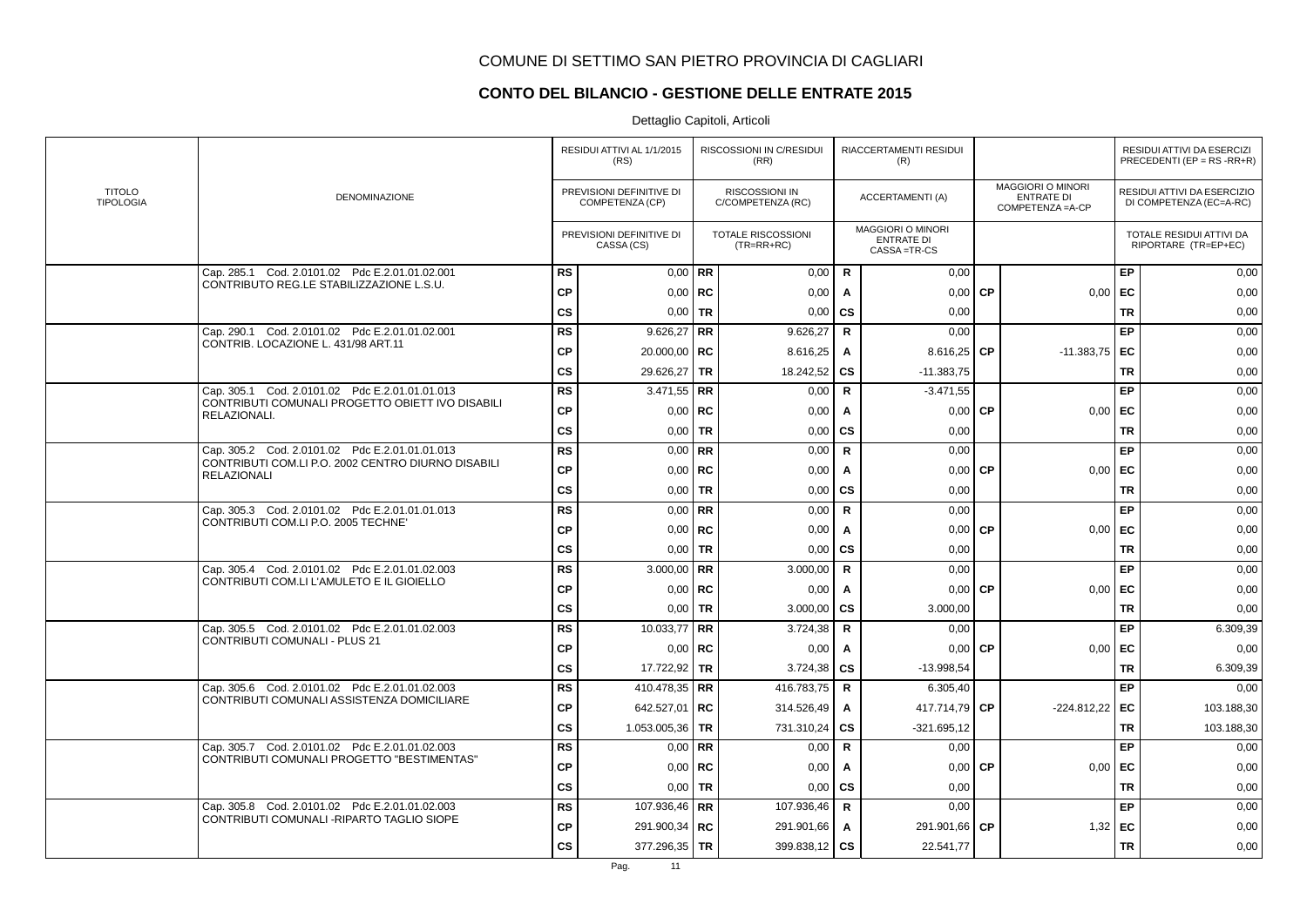# **CONTO DEL BILANCIO - GESTIONE DELLE ENTRATE 2015**

|                                   |                                                                          |           | RESIDUI ATTIVI AL 1/1/2015<br>(RS)          |           | RISCOSSIONI IN C/RESIDUI<br>(RR)           |              | RIACCERTAMENTI RESIDUI<br>(R)                                  |           |                                                                    |           | RESIDUI ATTIVI DA ESERCIZI<br>PRECEDENTI (EP = $RS$ -RR+R) |
|-----------------------------------|--------------------------------------------------------------------------|-----------|---------------------------------------------|-----------|--------------------------------------------|--------------|----------------------------------------------------------------|-----------|--------------------------------------------------------------------|-----------|------------------------------------------------------------|
| <b>TITOLO</b><br><b>TIPOLOGIA</b> | DENOMINAZIONE                                                            |           | PREVISIONI DEFINITIVE DI<br>COMPETENZA (CP) |           | <b>RISCOSSIONI IN</b><br>C/COMPETENZA (RC) |              | <b>ACCERTAMENTI (A)</b>                                        |           | <b>MAGGIORI O MINORI</b><br><b>ENTRATE DI</b><br>COMPETENZA = A-CP |           | RESIDUI ATTIVI DA ESERCIZIO<br>DI COMPETENZA (EC=A-RC)     |
|                                   |                                                                          |           | PREVISIONI DEFINITIVE DI<br>CASSA (CS)      |           | <b>TOTALE RISCOSSIONI</b><br>$(TR=RR+RC)$  |              | <b>MAGGIORI O MINORI</b><br><b>ENTRATE DI</b><br>CASSA = TR-CS |           |                                                                    |           | TOTALE RESIDUI ATTIVI DA<br>RIPORTARE (TR=EP+EC)           |
|                                   | Cap. 307.1 Cod. 2.0101.02 Pdc E.2.01.01.01.013                           | <b>RS</b> | $0.00$ RR                                   |           | 0,00                                       | $\mathsf{R}$ | 0,00                                                           |           |                                                                    | EP        | 0,00                                                       |
|                                   | CONTRIBUTO PROVINCIALE PROGETTO "BESTIMENTAS"                            | <b>CP</b> | $0,00$ RC                                   |           | 0,00                                       | Α            | 0,00                                                           | <b>CP</b> | 0,00                                                               | EC        | 0,00                                                       |
|                                   |                                                                          | <b>CS</b> | $0.00$ TR                                   |           | 0,00                                       | CS           | 0,00                                                           |           |                                                                    | <b>TR</b> | 0,00                                                       |
|                                   | Cap. 307.2 Cod. 2.0101.02 Pdc E.2.01.01.01.013                           | <b>RS</b> | $0,00$ RR                                   |           | 0,00                                       | $\mathbf R$  | 0,00                                                           |           |                                                                    | EP        | 0,00                                                       |
|                                   | CONTRIBUTO PROVINCIALE PREVENZIONE DELLE DIPENDENZE                      | <b>CP</b> | $0,00$   RC                                 |           | 0,00                                       | A            | 0,00                                                           | <b>CP</b> | 0,00                                                               | EC        | 0,00                                                       |
|                                   |                                                                          | CS        | $0,00$ TR                                   |           | 0,00                                       | CS           | 0,00                                                           |           |                                                                    | <b>TR</b> | 0,00                                                       |
|                                   | Cap. 307.3 Cod. 2.0101.02 Pdc E.2.01.01.01.013                           | <b>RS</b> | $0,00$ RR                                   |           | 0,00                                       | $\mathsf{R}$ | 0,00                                                           |           |                                                                    | EP        | 0,00                                                       |
|                                   | CONTRIBUTO PROVINCIALE INTERVENTI STRAORD. SOLIDARIETA<br><b>SOCIALE</b> | <b>CP</b> | $0,00$ RC                                   |           | 0,00                                       | $\mathsf{A}$ | 0,00                                                           | <b>CP</b> | 0,00                                                               | EC        | 0,00                                                       |
|                                   |                                                                          | <b>CS</b> | $0,00$ TR                                   |           | 0,00                                       | <b>CS</b>    | 0,00                                                           |           |                                                                    | <b>TR</b> | 0,00                                                       |
|                                   | Cap. 307.4 Cod. 2.0101.02 Pdc E.2.01.01.01.013                           | <b>RS</b> | $0.00$ RR                                   |           | 0,00                                       | $\mathbf R$  | 0,00                                                           |           |                                                                    | EP        | 0,00                                                       |
|                                   | CONTRIBUTO PROV.LE SPERIMENTAZIONE FORME GESTIONE<br><b>PLUS</b>         | <b>CP</b> | $0,00$   RC                                 |           | 0,00                                       | Α            | 0,00                                                           | <b>CP</b> | 0,00                                                               | EC        | 0,00                                                       |
|                                   |                                                                          | <b>CS</b> | $0,00$ TR                                   |           | 0,00                                       | <b>CS</b>    | 0,00                                                           |           |                                                                    | <b>TR</b> | 0,00                                                       |
|                                   | Cap. 307.5 Cod. 2.0101.02 Pdc E.2.01.01.01.013                           | <b>RS</b> | $0,00$ RR                                   |           | 0,00                                       | $\mathbf R$  | 0,00                                                           |           |                                                                    | EP        | 0,00                                                       |
|                                   | CONTRIB. PROV.LE PROGETTO AMULETO E GIOIELLO                             | <b>CP</b> | $0,00$   RC                                 |           | 0,00                                       | A            | 0,00                                                           | <b>CP</b> | 0,00                                                               | EC        | 0,00                                                       |
|                                   |                                                                          | <b>CS</b> | $0,00$ TR                                   |           | 0,00                                       | CS           | 0,00                                                           |           |                                                                    | <b>TR</b> | 0,00                                                       |
|                                   | Cap. 308.1 Cod. 2.0101.02 Pdc E.2.01.01.01.013                           | <b>RS</b> | $0.00$ RR                                   |           | 0,00                                       | $\mathsf{R}$ | 0,00                                                           |           |                                                                    | EP        | 0,00                                                       |
|                                   | CONTRIBUTO UNIONE DEI COMUNI SUAP                                        | <b>CP</b> |                                             | $0.00$ RC | 0,00                                       | A            | $0,00$ CP                                                      |           | $0,00$   EC                                                        |           | 0,00                                                       |
|                                   |                                                                          | <b>CS</b> | $0,00$   TR                                 |           | 0,00                                       | CS           | 0,00                                                           |           |                                                                    | <b>TR</b> | 0,00                                                       |
|                                   | Cap. 309.1 Cod. 2.0101.02 Pdc E.2.01.01.01.013                           | <b>RS</b> | $0,00$ RR                                   |           | 0,00                                       | $\mathsf{R}$ | 0,00                                                           |           |                                                                    | EP        | 0,00                                                       |
|                                   | CONTRIBUTO CENSIMENTO POPOLAZIONE                                        | СP        | $0,00$ RC                                   |           | 0,00                                       | A            | $0,00$ CP                                                      |           | 0,00                                                               | EC        | 0,00                                                       |
|                                   |                                                                          | <b>CS</b> | $0,00$ TR                                   |           | 0,00                                       | <b>CS</b>    | 0,00                                                           |           |                                                                    | <b>TR</b> | 0,00                                                       |
|                                   | Cap. 309.2 Cod. 2.0101.01 Pdc E.2.01.01.01.999                           | <b>RS</b> | $0.00$ RR                                   |           | 0,00                                       | $\mathbf R$  | 0.00                                                           |           |                                                                    | EP        | 0,00                                                       |
|                                   | CONTRIBUTO ISTAT INDAGINE MULTISCOPO                                     | <b>CP</b> | $0.00$ RC                                   |           | 0,00                                       | A            | 0.00                                                           | <b>CP</b> | 0.00                                                               | EC        | 0,00                                                       |
|                                   |                                                                          | CS        | $0,00$ TR                                   |           | 0,00                                       | CS           | 0,00                                                           |           |                                                                    | <b>TR</b> | 0,00                                                       |
|                                   | Cap. 309.10 Cod. 2.0101.03 Pdc E.2.01.01.03.001                          | <b>RS</b> | 457.050,85 RR                               |           | 142.075,90                                 | $\mathbf R$  | $-314.974.95$                                                  |           |                                                                    | EP        | 0,00                                                       |
|                                   | HOME CARE PREMIUM - CONTRIBUTO INPS                                      | <b>CP</b> | 654.608,77 RC                               |           | 168.810,18                                 | A            | 334.012,52 CP                                                  |           | $-320.596,25$ EC                                                   |           | 165.202,34                                                 |
|                                   |                                                                          | <b>CS</b> | 796.684,67   TR                             |           | 310.886,08                                 | <b>CS</b>    | -485.798,59                                                    |           |                                                                    | <b>TR</b> | 165.202,34                                                 |
|                                   | Cap. 730.3 Cod. 2.0101.01 Pdc E.2.01.01.02.001                           | <b>RS</b> | 8.248,45   RR                               |           | 0,00                                       | $\mathbf R$  | 0,00                                                           |           |                                                                    | EP        | 8.248,45                                                   |
|                                   | RIMBORSO SPESE ELEZIONI REGIONALI                                        | <b>CP</b> | $0,00$   RC                                 |           | 0,00                                       | A            | 0,00                                                           | <b>CP</b> | 0,00                                                               | EC        | 0,00                                                       |
|                                   |                                                                          | CS        | 8.248,45   TR                               |           | 0,00                                       | CS           | $-8.248,45$                                                    |           |                                                                    | <b>TR</b> | 8.248,45                                                   |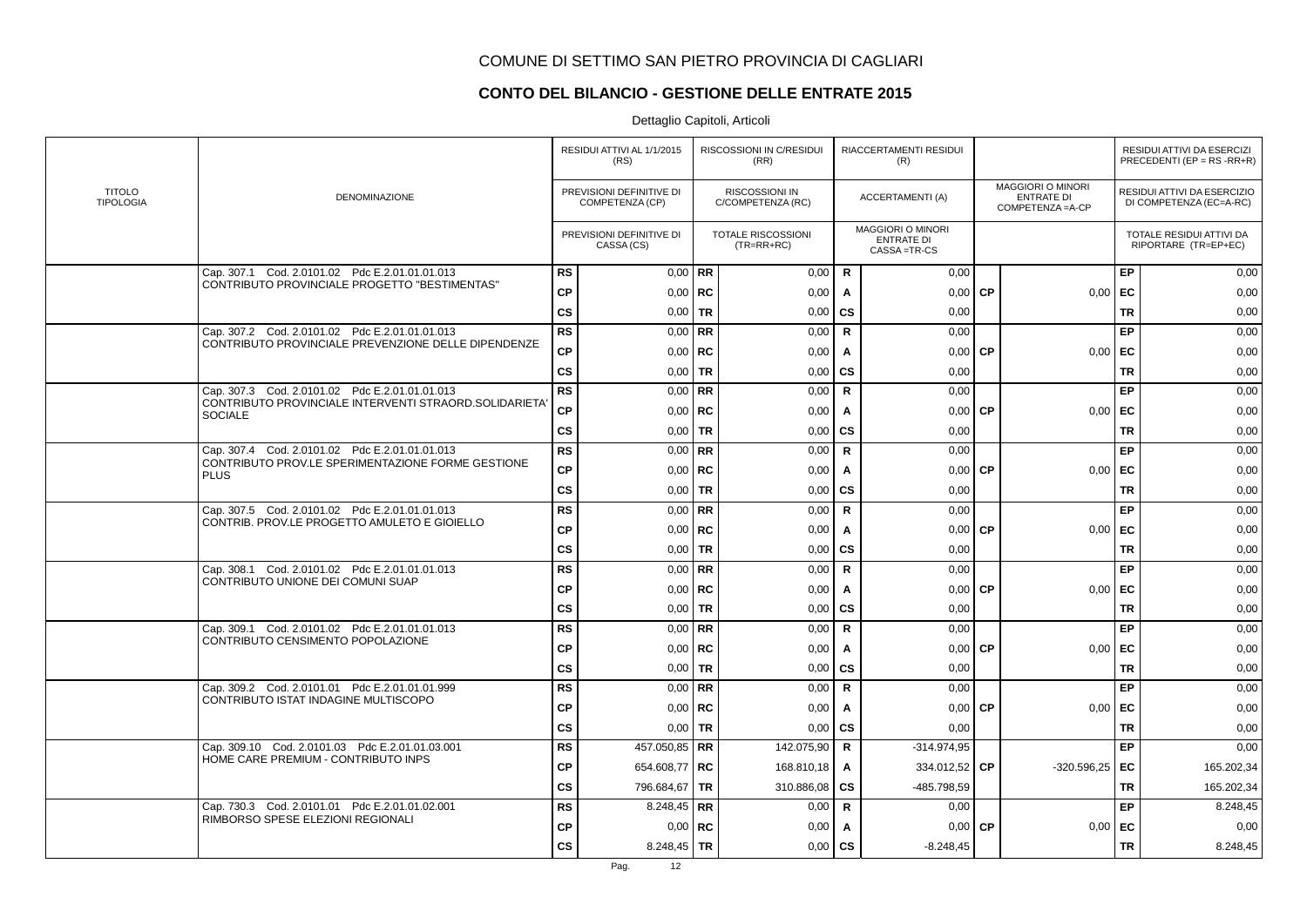## **CONTO DEL BILANCIO - GESTIONE DELLE ENTRATE 2015**

|       |                                   |                                                 |           | RESIDUI ATTIVI AL 1/1/2015<br>(RS)          |           | RISCOSSIONI IN C/RESIDUI<br>(RR)    |              | RIACCERTAMENTI RESIDUI<br>(R)                                  |           |                                                                    |           | RESIDUI ATTIVI DA ESERCIZI<br>PRECEDENTI (EP = $RS$ -RR+R) |
|-------|-----------------------------------|-------------------------------------------------|-----------|---------------------------------------------|-----------|-------------------------------------|--------------|----------------------------------------------------------------|-----------|--------------------------------------------------------------------|-----------|------------------------------------------------------------|
|       | <b>TITOLO</b><br><b>TIPOLOGIA</b> | <b>DENOMINAZIONE</b>                            |           | PREVISIONI DEFINITIVE DI<br>COMPETENZA (CP) |           | RISCOSSIONI IN<br>C/COMPETENZA (RC) |              | ACCERTAMENTI (A)                                               |           | <b>MAGGIORI O MINORI</b><br><b>ENTRATE DI</b><br>COMPETENZA = A-CP |           | RESIDUI ATTIVI DA ESERCIZIO<br>DI COMPETENZA (EC=A-RC)     |
|       |                                   |                                                 |           | PREVISIONI DEFINITIVE DI<br>CASSA (CS)      |           | TOTALE RISCOSSIONI<br>$(TR=RR+RC)$  |              | <b>MAGGIORI O MINORI</b><br><b>ENTRATE DI</b><br>CASSA = TR-CS |           |                                                                    |           | TOTALE RESIDUI ATTIVI DA<br>RIPORTARE (TR=EP+EC)           |
|       |                                   | Cap. 730.4 Cod. 2.0101.01 Pdc E.2.01.01.01.001  | <b>RS</b> |                                             | $0,00$ RR | 0,00                                | $\mathsf{R}$ | 0.00                                                           |           |                                                                    | EP        | 0,00                                                       |
|       |                                   | RIMBORSO SPESE ELEZIONI EUROPEE                 | <b>CP</b> | $0,00$ RC                                   |           | 0,00                                | A            | 0,00                                                           | <b>CP</b> | 0,00                                                               | EC        | 0,00                                                       |
|       |                                   |                                                 | cs        |                                             | $0,00$ TR | 0,00                                | <b>CS</b>    | 0,00                                                           |           |                                                                    | <b>TR</b> | 0,00                                                       |
|       |                                   | Cap. 730.5 Cod. 2.0101.01 Pdc E.2.01.01.01.001  | <b>RS</b> |                                             | $0.00$ RR | 0,00                                | $\mathsf{R}$ | 0,00                                                           |           |                                                                    | EP        | 0,00                                                       |
|       |                                   | RIMBORSO STATO REFERENDUM 15.6.2003             | <b>CP</b> |                                             | $0.00$ RC | 0,00                                | $\mathsf{A}$ | 0,00                                                           | <b>CP</b> | 0,00                                                               | EC        | 0,00                                                       |
|       |                                   |                                                 | cs        |                                             | $0.00$ TR | 0,00                                | <b>CS</b>    | 0,00                                                           |           |                                                                    | <b>TR</b> | 0,00                                                       |
|       |                                   | Cap. 730.6 Cod. 2.0101.01 Pdc E.2.01.01.02.001  | <b>RS</b> | 167,95 RR                                   |           | 0,00                                | $\mathsf{R}$ | $-167,95$                                                      |           |                                                                    | EP        | 0,00                                                       |
|       |                                   | RIMBORSO CONGUAGLI ELEZIONI 2004/2005           | <b>CP</b> | $0.00$ RC                                   |           | 0,00                                | A            | 0,00                                                           | <b>CP</b> | 0,00                                                               | EC        | 0,00                                                       |
|       |                                   |                                                 | <b>CS</b> |                                             | $0,00$ TR | 0,00                                | <b>CS</b>    | 0,00                                                           |           |                                                                    | <b>TR</b> | 0,00                                                       |
|       |                                   | Cap. 730.7 Cod. 2.0101.01 Pdc E.2.01.01.02.001  | <b>RS</b> | 30.608,64 RR                                |           | 0,00                                | $\mathsf{R}$ | 0.00                                                           |           |                                                                    | EP        | 30.608,64                                                  |
|       |                                   | RIMBORSO SPESE REFERENDUM REGIONALI             | СP        | $0,00$ RC                                   |           | 0,00                                | A            | $0.00$ CP                                                      |           | 0,00                                                               | EC        | 0,00                                                       |
|       |                                   |                                                 | cs        | 30.608,64   TR                              |           | 0,00                                | <b>CS</b>    | $-30.608,64$                                                   |           |                                                                    | <b>TR</b> | 30.608,64                                                  |
|       |                                   | Cap. 730.8 Cod. 2.0101.01 Pdc E.2.01.01.01.001  | <b>RS</b> |                                             | $0,00$ RR | 0,00                                | R            | 0,00                                                           |           |                                                                    | EP        | 0,00                                                       |
|       |                                   | RIMBORSO SPESE ELEZIONI PROVINCIALI             | <b>CP</b> |                                             | $0.00$ RC | 0,00                                | A            | 0,00                                                           | l CP.     | 0,00                                                               | EC        | 0,00                                                       |
|       |                                   |                                                 | cs        |                                             | $0.00$ TR | 0,00                                | <b>CS</b>    | 0,00                                                           |           |                                                                    | <b>TR</b> | 0,00                                                       |
|       |                                   | Cap. 730.9 Cod. 2.0101.01 Pdc E.2.01.01.01.001  | <b>RS</b> |                                             | $0.00$ RR | 0,00                                | $\mathsf{R}$ | 0.00                                                           |           |                                                                    | EP        | 0,00                                                       |
|       |                                   | RIMBORSO SPESE REFERENDUM STATALE               | СP        | $0,00$ RC                                   |           | 0,00                                | A            | 0,00                                                           | <b>CP</b> | 0,00                                                               | EC        | 0,00                                                       |
|       |                                   |                                                 | cs        |                                             | $0,00$ TR | 0,00                                | <b>CS</b>    | 0,00                                                           |           |                                                                    | <b>TR</b> | 0,00                                                       |
|       |                                   | Cap. 730.10 Cod. 2.0101.01 Pdc E.2.01.01.02.001 | <b>RS</b> | 1.465,58 RR                                 |           | 0,00                                | R            | $-1.465,58$                                                    |           |                                                                    | EP        | 0,00                                                       |
|       |                                   | RIMBORSO SPESE ELEZIONI STATALI                 | СP        |                                             | $0,00$ RC | 0,00                                | A            | 0,00                                                           | <b>CP</b> | 0,00                                                               | EC        | 0,00                                                       |
|       |                                   |                                                 | cs        |                                             | $0.00$ TR | 0,00                                | <b>CS</b>    | 0,00                                                           |           |                                                                    | <b>TR</b> | 0,00                                                       |
| 20000 |                                   | Totale TITOLO 2 TRASFERIMENTI CORRENTI          | <b>RS</b> | $3.072.630,14$ RR                           |           | 1.991.520,36                        | $\mathsf{R}$ | $-462.845,67$                                                  |           |                                                                    | EP        | 618.264,11                                                 |
|       |                                   |                                                 | <b>CP</b> | 5.986.926,00   RC                           |           | 4.387.792,02                        | $\mathsf{A}$ | 5.256.624,71 CP                                                |           | $-730.301,29$                                                      | EC        | 868.832,69                                                 |
|       |                                   |                                                 | CS        | 8.545.288,51   TR                           |           | 6.379.312,38   CS                   |              | $-2.165.976,13$                                                |           |                                                                    | <b>TR</b> | 1.487.096,80                                               |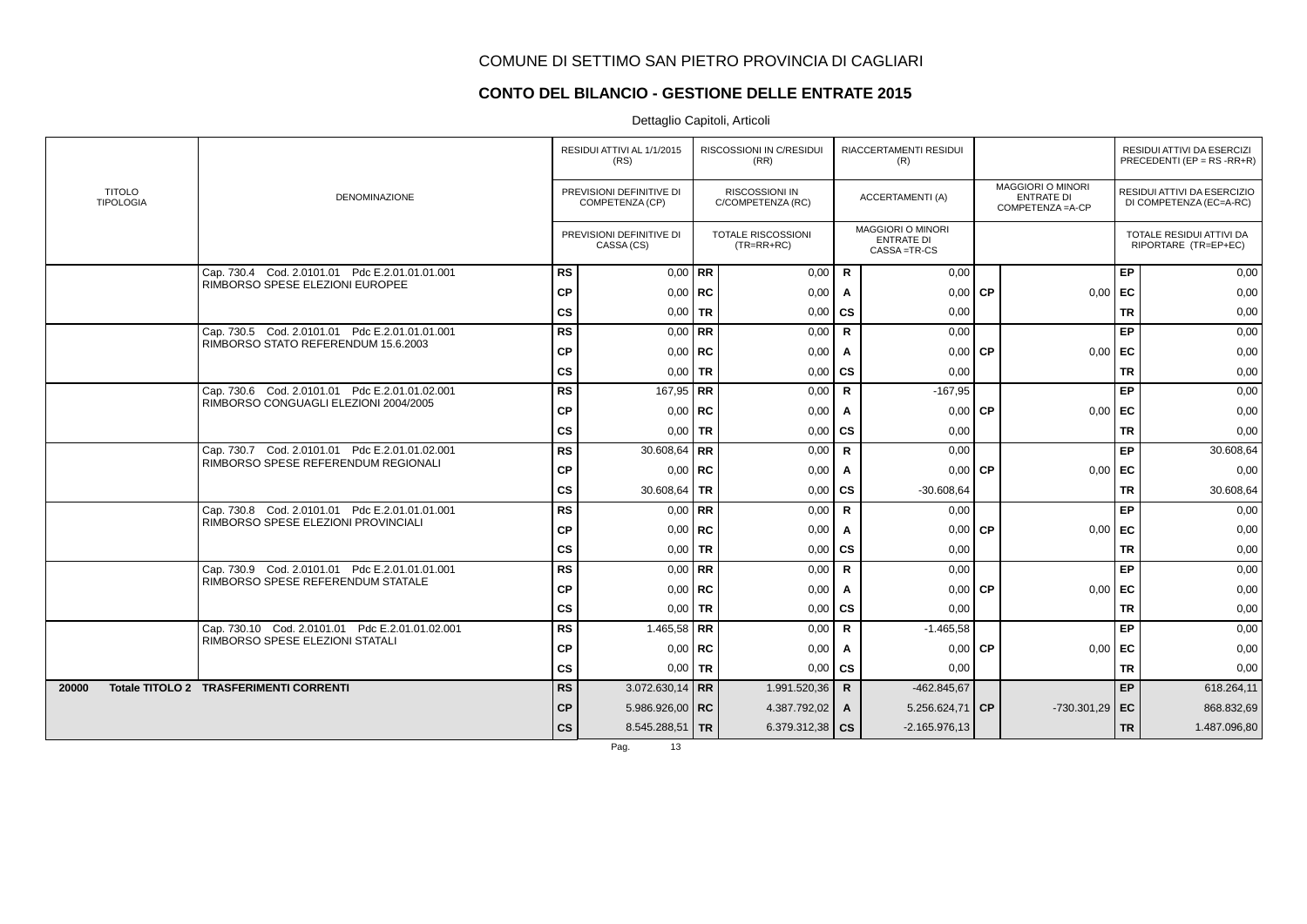### **CONTO DEL BILANCIO - GESTIONE DELLE ENTRATE 2015**

|                                   |                                                                                                |               | RESIDUI ATTIVI AL 1/1/2015<br>(RS)          |             | RISCOSSIONI IN C/RESIDUI<br>(RR)           |              | RIACCERTAMENTI RESIDUI<br>(R)                                  |           |                                                                    |           | RESIDUI ATTIVI DA ESERCIZI<br>PRECEDENTI (EP = $RS$ -RR+R) |
|-----------------------------------|------------------------------------------------------------------------------------------------|---------------|---------------------------------------------|-------------|--------------------------------------------|--------------|----------------------------------------------------------------|-----------|--------------------------------------------------------------------|-----------|------------------------------------------------------------|
| <b>TITOLO</b><br><b>TIPOLOGIA</b> | <b>DENOMINAZIONE</b>                                                                           |               | PREVISIONI DEFINITIVE DI<br>COMPETENZA (CP) |             | <b>RISCOSSIONI IN</b><br>C/COMPETENZA (RC) |              | <b>ACCERTAMENTI (A)</b>                                        |           | <b>MAGGIORI O MINORI</b><br><b>ENTRATE DI</b><br>COMPETENZA = A-CP |           | RESIDUI ATTIVI DA ESERCIZIO<br>DI COMPETENZA (EC=A-RC)     |
|                                   |                                                                                                |               | PREVISIONI DEFINITIVE DI<br>CASSA (CS)      |             | TOTALE RISCOSSIONI<br>$(TR=RR+RC)$         |              | <b>MAGGIORI O MINORI</b><br><b>ENTRATE DI</b><br>CASSA = TR-CS |           |                                                                    |           | TOTALE RESIDUI ATTIVI DA<br>RIPORTARE (TR=EP+EC)           |
| TITOLO <sub>3</sub>               | <b>ENTRATE EXTRATRIBUTARIE</b>                                                                 |               |                                             |             |                                            |              |                                                                |           |                                                                    |           |                                                            |
| 30100                             | Tipologia 100: Vendita di beni e servizi e proventi derivanti dalla                            | <b>RS</b>     | 586.703,04   RR                             |             | 121.670,43                                 | R            | 508,27                                                         |           |                                                                    | EP        | 465.540,88                                                 |
|                                   | aestione dei beni                                                                              | <b>CP</b>     | 349.896,88   RC                             |             | 133.029,91                                 | A            | 249.872,47                                                     | <b>CP</b> | $-100.024,41$                                                      | EC        | 116.842,56                                                 |
|                                   |                                                                                                | <b>CS</b>     | 916.763,29   TR                             |             | 254.700,34                                 | <b>CS</b>    | $-662.062.95$                                                  |           |                                                                    | <b>TR</b> | 582.383,44                                                 |
|                                   | Cap. 310.1 Cod. 3.0102.00 Pdc E.3.01.02.01.032                                                 | <b>RS</b>     |                                             | $0.00$ RR   | 0,00                                       | $\mathbf R$  | 0.00                                                           |           |                                                                    | EP        | 0,00                                                       |
|                                   | <b>DIRITTI DI SEGRETERIA</b>                                                                   | CP            | 19.500,00   RC                              |             | 18.997,25                                  | $\mathbf{A}$ | 19.025,07                                                      | <b>CP</b> | -474,93                                                            | EC        | 27,82                                                      |
|                                   |                                                                                                | <b>CS</b>     | 11.500,00 TR                                |             | 18.997,25                                  | <b>CS</b>    | 7.497,25                                                       |           |                                                                    | <b>TR</b> | 27,82                                                      |
|                                   | Cap. 310.2 Cod. 3.0102.00 Pdc E.3.01.02.01.032                                                 | <b>RS</b>     |                                             | $0.00$ RR   | 0,00                                       | $\mathbf R$  | 0,00                                                           |           |                                                                    | EP        | 0,00                                                       |
|                                   | <b>DIRITTI DI ROGITO</b>                                                                       | <b>CP</b>     | 10.000,00   RC                              |             | 12.497,59                                  | $\mathbf{A}$ | 12.497,59 CP                                                   |           | 2.497,59                                                           | l EC      | 0,00                                                       |
|                                   |                                                                                                | <b>CS</b>     | 8.000,00 TR                                 |             | 12.497,59                                  | <b>CS</b>    | 4.497,59                                                       |           |                                                                    | <b>TR</b> | 0,00                                                       |
|                                   | Cap. 320.1 Cod. 3.0102.00 Pdc E.3.01.02.01.033                                                 | <b>RS</b>     |                                             | $0,00$ RR   | 0,00                                       | $\mathsf{R}$ | 0,00                                                           |           |                                                                    | EP        | 0,00                                                       |
|                                   | RILASCIO DELLE CARTE DI IDENTITA` - DIRITTI                                                    | <b>CP</b>     | $5.000,00$ RC                               |             | 5.139,36                                   | $\mathbf{A}$ | 5.397,36                                                       | <b>CP</b> | 397,36                                                             | l EC      | 258,00                                                     |
|                                   |                                                                                                | <b>CS</b>     | $5.000,00$ TR                               |             | 5.139,36                                   | <b>CS</b>    | 139,36                                                         |           |                                                                    | <b>TR</b> | 258,00                                                     |
|                                   | Cap. 345.1 Cod. 3.0102.00 Pdc E.3.01.02.01.999                                                 | <b>RS</b>     | 90.128,29   RR                              |             | 1.954,92                                   | R            | 0,00                                                           |           |                                                                    | EP        | 88.173,37                                                  |
|                                   | IVA A CREDITO SUI SERVIZI RILEVANTI AI FINI D'IMPOSTA                                          | <b>CP</b>     | 7.281,00   RC                               |             | 304,92                                     | $\mathbf{A}$ | 7.280,35 CP                                                    |           | $-0.65$                                                            | EC        | 6.975,43                                                   |
|                                   |                                                                                                | $\mathsf{cs}$ | 97.283,29 TR                                |             | 2.259,84                                   | <b>CS</b>    | $-95.023,45$                                                   |           |                                                                    | <b>TR</b> | 95.148,80                                                  |
|                                   | Cap. 360.1 Cod. 3.0102.00 Pdc E.3.02.02.01.001                                                 | <b>RS</b>     |                                             | $0,00$ RR   | 357,60                                     | $\mathbf R$  | 357.60                                                         |           |                                                                    | EP        | 0,00                                                       |
|                                   | VIOLAZIONE DI REGOLAMENTI COMUNALI, ORDINANZE, NORME<br>DI LEGGE, CON VIN COLO DI DESTINAZIO   | CP            |                                             | $0.00$ RC   | 0,00                                       | A            | 0,00                                                           | <b>CP</b> | 0,00                                                               | EC        | 0,00                                                       |
|                                   |                                                                                                | $\mathsf{cs}$ |                                             | $0,00$   TR | 357,60                                     | <b>CS</b>    | 357,60                                                         |           |                                                                    | <b>TR</b> | 0,00                                                       |
|                                   | Cap. 365.1 Cod. 3.0102.00 Pdc E.3.01.02.01.999<br>CONTRIBUTO INDIVIDUALE MENSA SCUOLA MATERNA  | <b>RS</b>     | 11.111,73 RR                                |             | 11.111,73                                  | $\mathbf R$  | 0,00                                                           |           |                                                                    | EP        | 0,00                                                       |
|                                   |                                                                                                | <b>CP</b>     | 72.500,00   RC                              |             | 59.941,65                                  | A            | 61.938,44                                                      | <b>CP</b> | $-10.561,56$                                                       | EC        | 1.996,79                                                   |
|                                   |                                                                                                | cs            | 83.611,73 TR                                |             | 71.053,38                                  | <b>CS</b>    | $-12.558,35$                                                   |           |                                                                    | <b>TR</b> | 1.996,79                                                   |
|                                   | Cap. 365.2 Cod. 3.0102.00 Pdc E.3.01.02.01.999<br>CONTRIBUTO INDIVIDUALE MENSA SCUOLE MEDIE.   | <b>RS</b>     |                                             | $0.00$ RR   | 0,00                                       | $\mathbf R$  | 0,00                                                           |           |                                                                    | EP        | 0,00                                                       |
|                                   |                                                                                                | <b>CP</b>     |                                             | $0.00$ RC   | 0,00                                       | A            | 0,00                                                           | <b>CP</b> | 0,00                                                               | EC        | 0,00                                                       |
|                                   |                                                                                                | cs            |                                             | $0,00$ TR   | 0,00                                       | CS           | 0,00                                                           |           |                                                                    | TR        | 0,00                                                       |
|                                   | Cap. 365.3 Cod. 3.0102.00 Pdc E.3.01.02.01.999<br>CONTRIBUTO INDIVIDUALE MENSA SCUOLA PRIMARIA | <b>RS</b>     | 3.630,00 RR                                 |             | 3.630,00                                   | R            | 0,00                                                           |           |                                                                    | EP        | 0,00                                                       |
|                                   |                                                                                                | <b>CP</b>     | 19.900,00   RC                              |             | 16.052,00                                  | A            | 16.052,00 CP                                                   |           | $-3.848,00$                                                        | EC        | 0,00                                                       |
|                                   |                                                                                                | <b>CS</b>     | 16.530,00   TR                              |             | 19.682,00   CS                             |              | 3.152,00                                                       |           |                                                                    | <b>TR</b> | 0,00                                                       |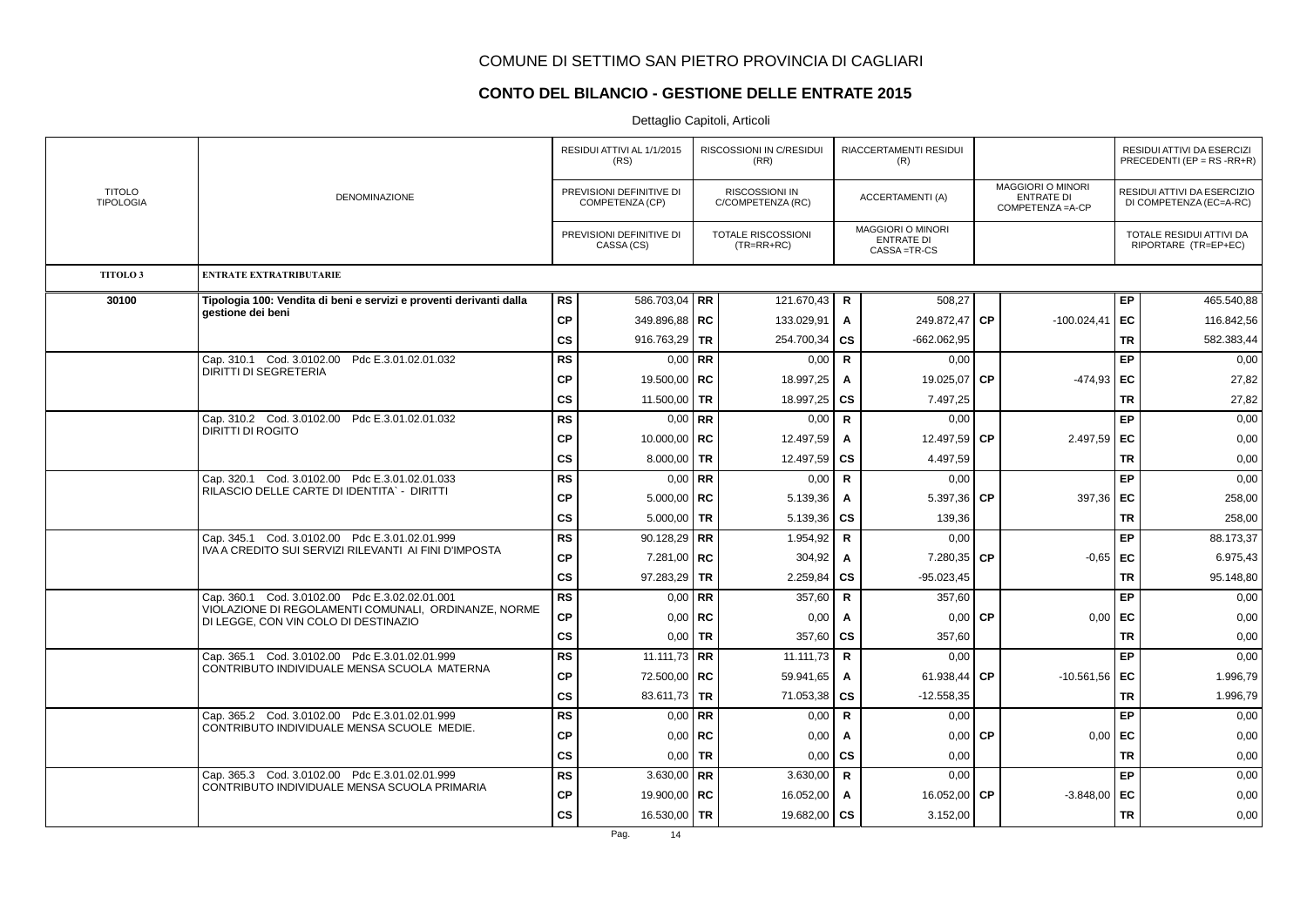# **CONTO DEL BILANCIO - GESTIONE DELLE ENTRATE 2015**

|                                                                                    |               | RESIDUI ATTIVI AL 1/1/2015<br>(RS)          |           | RISCOSSIONI IN C/RESIDUI<br>(RR)           |              | RIACCERTAMENTI RESIDUI<br>(R)                           |           |                                                                    |           | RESIDUI ATTIVI DA ESERCIZI<br>PRECEDENTI (EP = $RS$ -RR+R) |
|------------------------------------------------------------------------------------|---------------|---------------------------------------------|-----------|--------------------------------------------|--------------|---------------------------------------------------------|-----------|--------------------------------------------------------------------|-----------|------------------------------------------------------------|
| <b>TITOLO</b><br><b>DENOMINAZIONE</b><br><b>TIPOLOGIA</b>                          |               | PREVISIONI DEFINITIVE DI<br>COMPETENZA (CP) |           | <b>RISCOSSIONI IN</b><br>C/COMPETENZA (RC) |              | <b>ACCERTAMENTI (A)</b>                                 |           | <b>MAGGIORI O MINORI</b><br><b>ENTRATE DI</b><br>COMPETENZA = A-CP |           | RESIDUI ATTIVI DA ESERCIZIO<br>DI COMPETENZA (EC=A-RC)     |
|                                                                                    |               | PREVISIONI DEFINITIVE DI<br>CASSA (CS)      |           | <b>TOTALE RISCOSSIONI</b><br>$(TR=RR+RC)$  |              | MAGGIORI O MINORI<br><b>ENTRATE DI</b><br>CASSA = TR-CS |           |                                                                    |           | TOTALE RESIDUI ATTIVI DA<br>RIPORTARE (TR=EP+EC)           |
| Cap. 370.1 Cod. 3.0102.00 Pdc E.3.01.02.01.006                                     | <b>RS</b>     | 6.130,29   RR                               |           | 7.289,30                                   | $\mathbf R$  | 1.159,01                                                |           |                                                                    | EP        | 0,00                                                       |
| PROVENTI IMPIANTI SPORTIVI                                                         | <b>CP</b>     | $5.000,00$ RC                               |           | 630,51                                     | A            | 2.597,71                                                | <b>CP</b> | $-2.402,29$                                                        | EC        | 1.967,20                                                   |
|                                                                                    | <b>CS</b>     | 10.000,00 TR                                |           | 7.919,81                                   | <b>CS</b>    | $-2.080,19$                                             |           |                                                                    | <b>TR</b> | 1.967,20                                                   |
| Cap. 379.1 Cod. 3.0102.00 Pdc E.3.01.02.01.999                                     | <b>RS</b>     | 4.648,55   RR                               |           | 4.648,55                                   | $\mathbf R$  | 0,00                                                    |           |                                                                    | EP        | 0,00                                                       |
| CONTRIBUTO INDIVIDUALE ASSIST.DOMICILIARE-MONASTIR                                 | <b>CP</b>     | 10.000,00   RC                              |           | 0,00                                       | A            | 5.231,26                                                | <b>CP</b> | $-4.768,74$                                                        | EC        | 5.231,26                                                   |
|                                                                                    | $\mathsf{cs}$ | 14.648,55   TR                              |           | 4.648,55                                   | CS           | $-10.000,00$                                            |           |                                                                    | <b>TR</b> | 5.231,26                                                   |
| Cap. 379.2 Cod. 3.0102.00 Pdc E.3.01.02.01.999                                     | <b>RS</b>     | $25.016,81$ RR                              |           | 25.016,81                                  | R            | 0,00                                                    |           |                                                                    | EP        | 0,00                                                       |
| CONTRIBUTO INDIVIDUALE ASSIT. DOMICILIARE-MONSERRATO                               | <b>CP</b>     | 35.000,00   RC                              |           | 0,00                                       | A            | 21.527,71                                               | <b>CP</b> | $-13.472,29$                                                       | EC        | 21.527,71                                                  |
|                                                                                    | <b>CS</b>     | 60.016,81   TR                              |           | 25.016,81                                  | <b>CS</b>    | $-35.000.00$                                            |           |                                                                    | <b>TR</b> | 21.527,71                                                  |
| Cap. 379.3 Cod. 3.0102.00 Pdc E.3.01.02.01.999                                     | <b>RS</b>     | 13.354,69 RR                                |           | 13.354,69                                  | R            | 0,00                                                    |           |                                                                    | EP        | 0,00                                                       |
| CONTRIBUTO INDIVIDUALE ASSIST. DOMICILIARE-QUARTUCCIU                              | ${\bf CP}$    | 30.000,00   RC                              |           | 0,00                                       | A            | 17.234,56                                               | <b>CP</b> | $-12.765,44$                                                       | EC        | 17.234,56                                                  |
|                                                                                    | <b>CS</b>     | 43.354,69 TR                                |           | 13.354,69                                  | <b>CS</b>    | $-30.000,00$                                            |           |                                                                    | TR        | 17.234,56                                                  |
| Cap. 379.4 Cod. 3.0102.00 Pdc E.3.01.02.01.999                                     | <b>RS</b>     | 34.929,04   RR                              |           | 34.929,04                                  | R            | 0,00                                                    |           |                                                                    | EP        | 0,00                                                       |
| CONTRIBUTO INDIVIDUALE ASSIST.DOMICILIARE-SELARGIUS                                | <b>CP</b>     | 57.000,00   RC                              |           | 0,00                                       | A            | 23.334,67                                               | <b>CP</b> | $-33.665,33$                                                       | EC        | 23.334,67                                                  |
|                                                                                    | <b>CS</b>     | 91.929,04   TR                              |           | 34.929,04                                  | <b>CS</b>    | $-57.000,00$                                            |           |                                                                    | <b>TR</b> | 23.334,67                                                  |
| Cap. 379.5 Cod. 3.0102.00 Pdc E.3.01.02.01.999                                     | <b>RS</b>     | 11.656,92   RR                              |           | 11.656,92                                  | R            | 0,00                                                    |           |                                                                    | EP        | 0,00                                                       |
| CONTRIBUTO INDIVIDUALE ASSIST.DOMICILIARE-SESTU                                    | CP            | 20.123,40   RC                              |           | 0,00                                       | A            | 8.477,99 CP                                             |           | $-11.645,41$                                                       | EC        | 8.477,99                                                   |
|                                                                                    | <b>CS</b>     | 31.780,32   TR                              |           | 11.656,92                                  | CS           | $-20.123,40$                                            |           |                                                                    | <b>TR</b> | 8.477,99                                                   |
| Cap. 379.6 Cod. 3.0102.00 Pdc E.3.01.02.01.999                                     | <b>RS</b>     | $1.513,64$ RR                               |           | 1.513,64                                   | R            | 0,00                                                    |           |                                                                    | EP        | 0,00                                                       |
| CONTRIBUTO INDIVIDUALE ASSIST.DOMICILIARE-USSANA                                   | <b>CP</b>     | 9.000,00   RC                               |           | 0,00                                       | A            | 446,43 CP                                               |           | $-8.553,57$                                                        | EC        | 446,43                                                     |
|                                                                                    | <b>CS</b>     | 10.513,64   TR                              |           | 1.513,64                                   | <b>CS</b>    | $-9.000.00$                                             |           |                                                                    | <b>TR</b> | 446,43                                                     |
| Cap. 380.1 Cod. 3.0102.00 Pdc E.3.01.02.01.999                                     | ${\sf RS}$    | 5.385,49   RR                               |           | 4.377,15                                   | $\mathsf{R}$ | $-1.008,34$                                             |           |                                                                    | EP        | 0,00                                                       |
| CONCORSI SPESE PER ASSISTENZA DOMIC ILIARE AD ANZIANI E<br>PORTATORI DI HA NDICAPS | CP            | 6.000,00   RC                               |           | 152,19                                     | A            | 5.302,25                                                | СP        | $-697,75$                                                          | EC        | 5.150,06                                                   |
|                                                                                    | <b>CS</b>     | 10.377,15 TR                                |           | 4.529,34                                   | CS           | $-5.847,81$                                             |           |                                                                    | <b>TR</b> | 5.150,06                                                   |
| Cap. 380.2 Cod. 3.0102.00 Pdc E.3.01.02.01.999                                     | <b>RS</b>     |                                             | $0,00$ RR | 0,00                                       | $\mathsf{R}$ | 0.00                                                    |           |                                                                    | EP        | 0,00                                                       |
| CONCORSI SPESE PER ALTRI SERVIZI SO CIALI                                          | <b>CP</b>     |                                             | $0.00$ RC | 0,00                                       | A            | 0,00                                                    | <b>CP</b> | 0,00                                                               | EC        | 0,00                                                       |
|                                                                                    | <b>CS</b>     | 0,00                                        | <b>TR</b> | 0,00                                       | <b>CS</b>    | 0,00                                                    |           |                                                                    | <b>TR</b> | 0,00                                                       |
| Cap. 380.3 Cod. 3.0102.00 Pdc E.3.01.02.01.999                                     | <b>RS</b>     |                                             | $0.00$ RR | 0,00                                       | $\mathbf R$  | 0,00                                                    |           |                                                                    | EP        | 0,00                                                       |
| CONCORSO SPESE ASSISTENZA SOCIO-SANITARIA                                          | <b>CP</b>     | $500,00$ RC                                 |           | 0,00                                       | A            | 0,00                                                    | <b>CP</b> | $-500,00$                                                          | EC        | 0,00                                                       |
|                                                                                    | <b>CS</b>     | 500,00 TR                                   |           | 0,00                                       | CS           | $-500,00$                                               |           |                                                                    | <b>TR</b> | 0,00                                                       |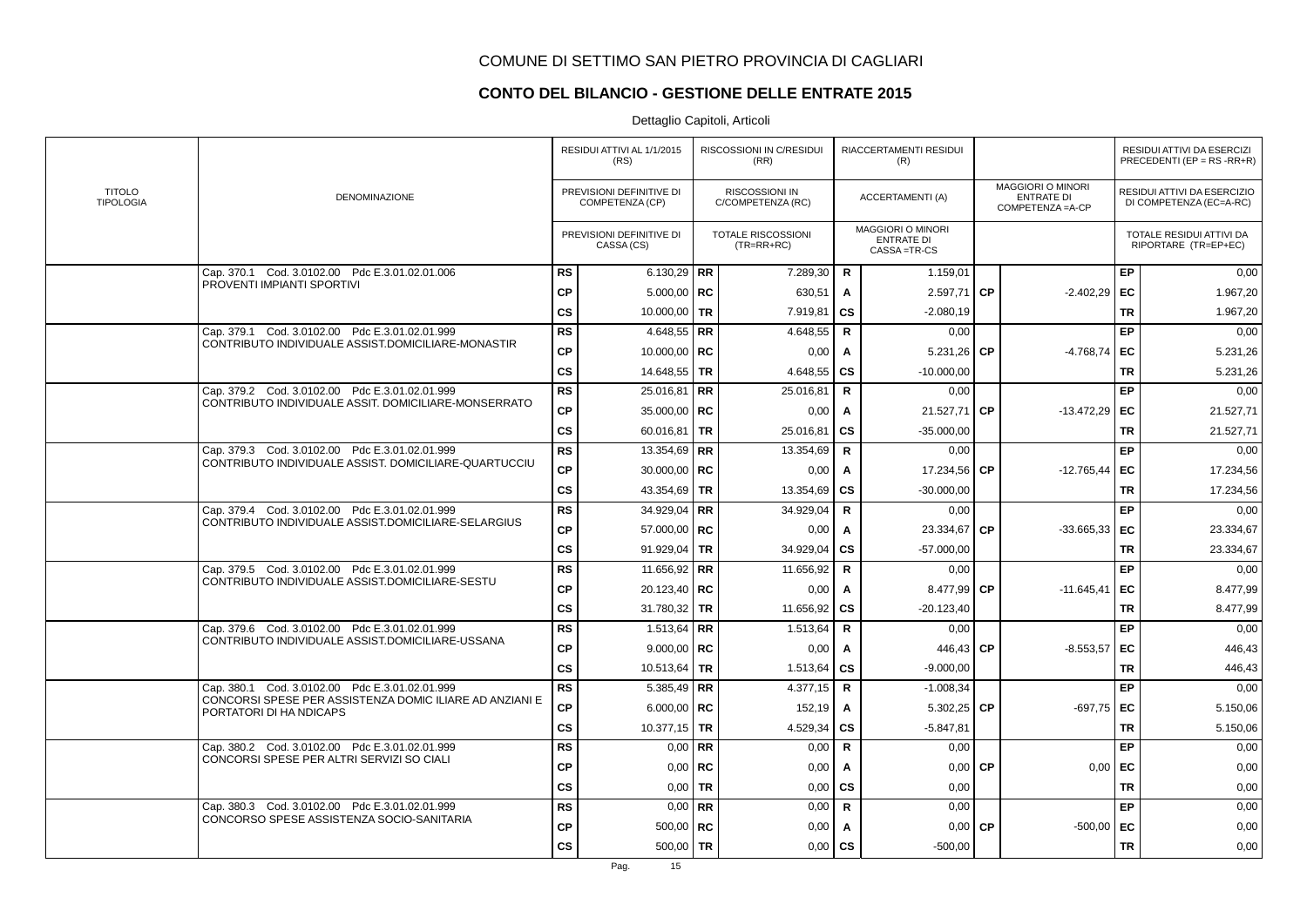# **CONTO DEL BILANCIO - GESTIONE DELLE ENTRATE 2015**

|                                   |                                                   |               | RESIDUI ATTIVI AL 1/1/2015<br>(RS)          |             | <b>RISCOSSIONI IN C/RESIDUI</b><br>(RR)   |              | RIACCERTAMENTI RESIDUI<br>(R)                                  |           |                                                                    |           | RESIDUI ATTIVI DA ESERCIZI<br>PRECEDENTI (EP = RS -RR+R) |
|-----------------------------------|---------------------------------------------------|---------------|---------------------------------------------|-------------|-------------------------------------------|--------------|----------------------------------------------------------------|-----------|--------------------------------------------------------------------|-----------|----------------------------------------------------------|
| <b>TITOLO</b><br><b>TIPOLOGIA</b> | <b>DENOMINAZIONE</b>                              |               | PREVISIONI DEFINITIVE DI<br>COMPETENZA (CP) |             | RISCOSSIONI IN<br>C/COMPETENZA (RC)       |              | <b>ACCERTAMENTI (A)</b>                                        |           | <b>MAGGIORI O MINORI</b><br><b>ENTRATE DI</b><br>COMPETENZA = A-CP |           | RESIDUI ATTIVI DA ESERCIZIO<br>DI COMPETENZA (EC=A-RC)   |
|                                   |                                                   |               | PREVISIONI DEFINITIVE DI<br>CASSA (CS)      |             | <b>TOTALE RISCOSSIONI</b><br>$(TR=RR+RC)$ |              | <b>MAGGIORI O MINORI</b><br><b>ENTRATE DI</b><br>CASSA = TR-CS |           |                                                                    |           | TOTALE RESIDUI ATTIVI DA<br>RIPORTARE (TR=EP+EC)         |
|                                   | Cap. 385.1 Cod. 3.0102.00 Pdc E.3.01.02.01.999    | <b>RS</b>     |                                             | $0.00$ RR   | 0,00                                      | R            | 0,00                                                           |           |                                                                    | EP        | 0,00                                                     |
|                                   | CONCORSO SPESE C.A.G.                             | <b>CP</b>     |                                             | $0.00$ RC   | 0,00                                      | A            | 0.00                                                           | <b>CP</b> | 0,00                                                               | EC        | 0,00                                                     |
|                                   |                                                   | <b>CS</b>     | 0,00                                        | <b>TR</b>   | 0,00                                      | CS           | 0.00                                                           |           |                                                                    | <b>TR</b> | 0,00                                                     |
|                                   | Cap. 385.2 Cod. 3.0102.00 Pdc E.3.01.02.01.999    | <b>RS</b>     |                                             | $0,00$ RR   | 0,00                                      | $\mathsf{R}$ | 0,00                                                           |           |                                                                    | EP        | 0,00                                                     |
|                                   | CONTRIBUZIONE UTENTI - P.O. 2002 C.A.S.           | <b>CP</b>     | 0,00                                        | <b>RC</b>   | 0,00                                      | A            | 0,00                                                           | <b>CP</b> | 0,00                                                               | EC        | 0,00                                                     |
|                                   |                                                   | <b>CS</b>     | 0,00                                        | <b>TR</b>   | 0,00                                      | CS           | 0,00                                                           |           |                                                                    | <b>TR</b> | 0,00                                                     |
|                                   | Cod. 3.0102.00 Pdc E.3.01.02.01.999<br>Cap. 386.1 | <b>RS</b>     |                                             | $0,00$ RR   | 0,00                                      | $\mathbf R$  | 0.00                                                           |           |                                                                    | EP        | 0,00                                                     |
|                                   | PROGETTO TECHNE 2006- CONTRIBUTO ENTI             | <b>CP</b>     |                                             | $0,00$ RC   | 0,00                                      | A            | 0,00                                                           | <b>CP</b> | 0,00                                                               | EC        | 0,00                                                     |
|                                   |                                                   | <b>CS</b>     |                                             | $0.00$ TR   | 0,00                                      | CS           | 0,00                                                           |           |                                                                    | <b>TR</b> | 0,00                                                     |
|                                   | Cap. 386.2 Cod. 3.0102.00 Pdc E.3.01.02.01.999    | <b>RS</b>     |                                             | $0.00$ RR   | 0,00                                      | $\mathsf{R}$ | 0,00                                                           |           |                                                                    | EP        | 0,00                                                     |
|                                   | PROGETTO INTERVENTI INTEGRATI 2006- CONTR. ENTI   | <b>CP</b>     |                                             | $0,00$   RC | 0,00                                      | A            | 0,00                                                           | <b>CP</b> | 0,00                                                               | EC        | 0,00                                                     |
|                                   |                                                   | <b>CS</b>     |                                             | $0,00$ TR   | 0,00                                      | CS           | 0,00                                                           |           |                                                                    | <b>TR</b> | 0,00                                                     |
|                                   | Cap. 390.1 Cod. 3.0102.00 Pdc E.3.01.02.01.999    | <b>RS</b>     |                                             | $0.00$ RR   | 0,00                                      | R            | 0,00                                                           |           |                                                                    | EP        | 0,00                                                     |
|                                   | CONCORSO SPESE INTERVENTI A FAVORE DEI MINORI     | <b>CP</b>     |                                             | $0,00$ RC   | 0,00                                      | A            | 0,00                                                           | <b>CP</b> | 0,00                                                               | EC        | 0,00                                                     |
|                                   |                                                   | <b>CS</b>     |                                             | $0,00$ TR   | 0,00                                      | <b>CS</b>    | 0,00                                                           |           |                                                                    | <b>TR</b> | 0,00                                                     |
|                                   | Cap. 400.1 Cod. 3.0103.00 Pdc E.3.01.03.02.002    | <b>RS</b>     | 16.620,48   RR                              |             | 0,00                                      | $\mathsf{R}$ | 0,00                                                           |           |                                                                    | EP        | 16.620,48                                                |
|                                   | FABBRICATI - FITTI ATTIVI                         | <b>CP</b>     | 27.120,48   RC                              |             | 7.500,00                                  | A            | 27.120,48 CP                                                   |           | 0,00                                                               | EC        | 19.620,48                                                |
|                                   |                                                   | $\mathsf{cs}$ | 43.740,96 TR                                |             | 7.500,00                                  | <b>CS</b>    | $-36.240,96$                                                   |           |                                                                    | <b>TR</b> | 36.240,96                                                |
|                                   | Cap. 400.2 Cod. 3.0103.00 Pdc E.3.01.03.02.002    | <b>RS</b>     | $7.053,47$ RR                               |             | 1.386,00                                  | $\mathbf R$  | 0,00                                                           |           |                                                                    | EP        | 5.667,47                                                 |
|                                   | FITTI ATTIVI - BORGO                              | СP            | $5.972,00$ RC                               |             | 1.386,00                                  | A            | 5.972,00                                                       | <b>CP</b> | 0,00                                                               | EC        | 4.586,00                                                 |
|                                   |                                                   | <b>CS</b>     | 12.453,47   TR                              |             | 2.772,00                                  | <b>CS</b>    | $-9.681,47$                                                    |           |                                                                    | <b>TR</b> | 10.253,47                                                |
|                                   | Cap. 400.3 Cod. 3.0103.00 Pdc E.3.01.03.02.002    | <b>RS</b>     | 355.079,56   RR                             |             | 0,00                                      | R            | 0,00                                                           |           |                                                                    | EP        | 355.079,56                                               |
|                                   | CANONE CONCESSIONE AREA PIP D/3 FOTOVOLTAICO      | <b>CP</b>     |                                             | $0.00$ RC   | 0,00                                      | A            | 0,00                                                           | <b>CP</b> | 0,00                                                               | EC        | 0,00                                                     |
|                                   |                                                   | <b>CS</b>     | 355.079,56   TR                             |             | 0,00                                      | <b>CS</b>    | $-355.079,56$                                                  |           |                                                                    | <b>TR</b> | 355.079,56                                               |
|                                   | Cap. 405.1 Cod. 3.0103.00 Pdc E.3.01.03.02.002    | <b>RS</b>     |                                             | $0,00$ RR   | 0,00                                      | $\mathsf{R}$ | 0,00                                                           |           |                                                                    | EP        | 0,00                                                     |
|                                   | FABBRICATI - MATTATOIO FITTI ATTIVI               | <b>CP</b>     |                                             | $0,00$ RC   | 0,00                                      | A            | 0,00                                                           | <b>CP</b> | 0,00                                                               | EC        | 0,00                                                     |
|                                   |                                                   | <b>CS</b>     | 0,00                                        | <b>TR</b>   | 0,00                                      | <b>CS</b>    | 0,00                                                           |           |                                                                    | <b>TR</b> | 0,00                                                     |
|                                   | Cap. 435.1 Cod. 3.0102.00 Pdc E.3.01.02.01.999    | <b>RS</b>     | 444,08 RR                                   |             | 444,08                                    | $\mathbf R$  | 0,00                                                           |           |                                                                    | EP        | 0,00                                                     |
|                                   | <b>INTROITI E RIMBORSI DIVERSI</b>                | <b>CP</b>     | 10.000,00   RC                              |             | 10.428,44                                 | A            | 10.436,60                                                      | <b>CP</b> | 436,60                                                             | EC        | 8,16                                                     |
|                                   |                                                   | <b>CS</b>     | 10.444,08   TR                              |             | 10.872,52                                 | <b>CS</b>    | 428,44                                                         |           |                                                                    | <b>TR</b> | 8,16                                                     |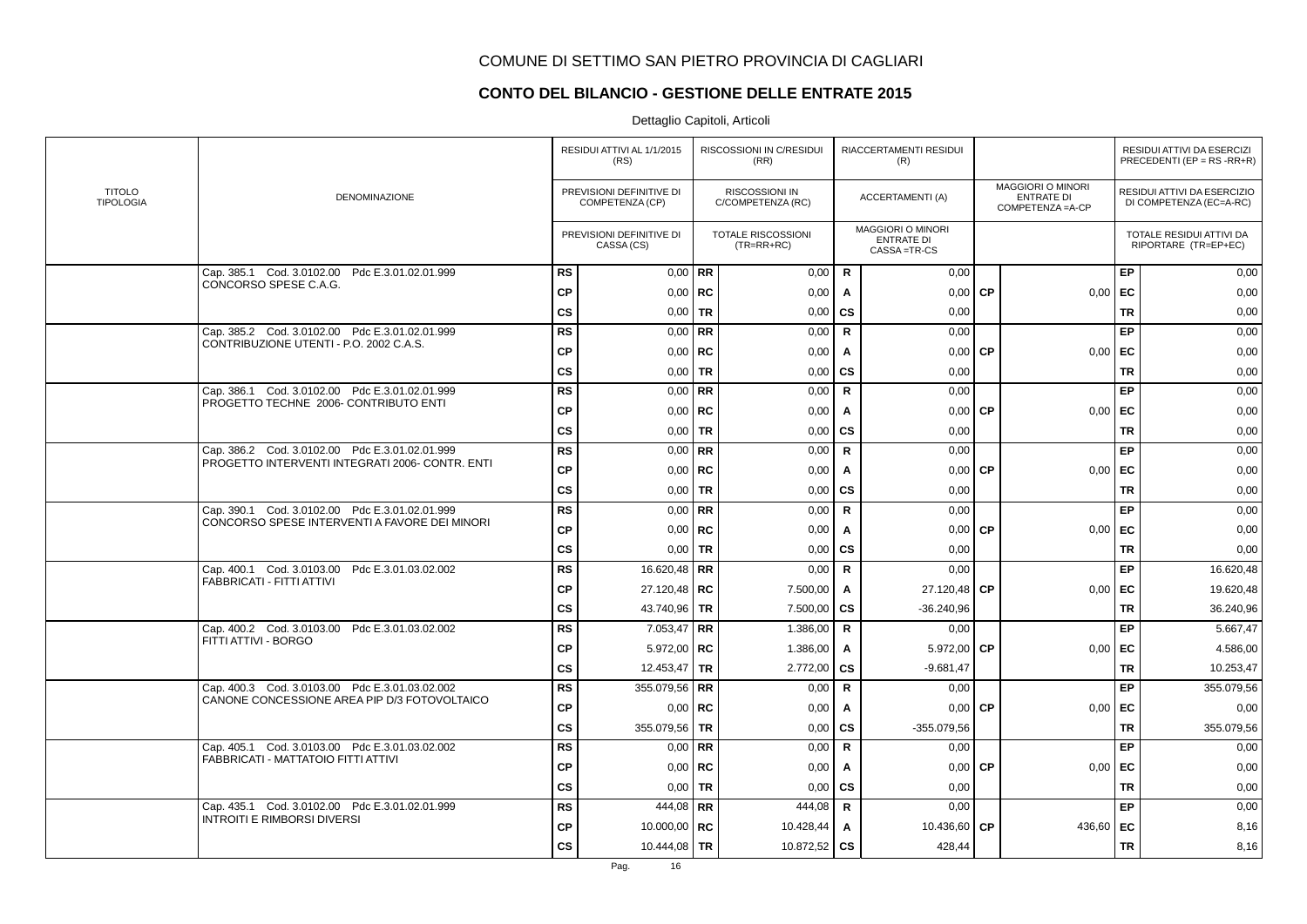### **CONTO DEL BILANCIO - GESTIONE DELLE ENTRATE 2015**

Dettaglio Capitoli, Articoli

|                                   |                                                  |               | RESIDUI ATTIVI AL 1/1/2015<br>(RS)          |           | <b>RISCOSSIONI IN C/RESIDUI</b><br>(RR)    |              | <b>RIACCERTAMENTI RESIDUI</b><br>(R)                           |                                                                    |           | RESIDUI ATTIVI DA ESERCIZI<br>PRECEDENTI (EP = $RS$ - $RR+R$ ) |
|-----------------------------------|--------------------------------------------------|---------------|---------------------------------------------|-----------|--------------------------------------------|--------------|----------------------------------------------------------------|--------------------------------------------------------------------|-----------|----------------------------------------------------------------|
| <b>TITOLO</b><br><b>TIPOLOGIA</b> | <b>DENOMINAZIONE</b>                             |               | PREVISIONI DEFINITIVE DI<br>COMPETENZA (CP) |           | <b>RISCOSSIONI IN</b><br>C/COMPETENZA (RC) |              | <b>ACCERTAMENTI (A)</b>                                        | <b>MAGGIORI O MINORI</b><br><b>ENTRATE DI</b><br>COMPETENZA = A-CP |           | RESIDUI ATTIVI DA ESERCIZIO<br>DI COMPETENZA (EC=A-RC)         |
|                                   |                                                  |               | PREVISIONI DEFINITIVE DI<br>CASSA (CS)      |           | <b>TOTALE RISCOSSIONI</b><br>$(TR=RR+RC)$  |              | <b>MAGGIORI O MINORI</b><br><b>ENTRATE DI</b><br>CASSA = TR-CS |                                                                    |           | TOTALE RESIDUI ATTIVI DA<br>RIPORTARE (TR=EP+EC)               |
| 30300                             | Tipologia 300: Interessi attivi                  | <b>RS</b>     | $0,00$ RR                                   |           | 0,00                                       | R            | 0,00                                                           |                                                                    | EP        | 0,00                                                           |
|                                   |                                                  | <b>CP</b>     | 1.000,00   RC                               |           | 245,37                                     | $\mathsf{A}$ | $279.29$ CP                                                    | $-720,71$                                                          | EC        | 33,92                                                          |
|                                   |                                                  | <b>CS</b>     | 1.000,00 TR                                 |           | 245,37                                     | <b>CS</b>    | $-754,63$                                                      |                                                                    | <b>TR</b> | 33,92                                                          |
|                                   | Cap. 415.1 Cod. 3.0303.00 Pdc E.3.03.03.04.001   | <b>RS</b>     |                                             | $0,00$ RR | 0,00                                       | $\mathsf{R}$ | 0,00                                                           |                                                                    | EP        | 0,00                                                           |
|                                   | <b>GIACENZE DI CASSA - INTERESSI ATTIV I</b>     | <b>CP</b>     | 1.000,00   RC                               |           | 245,37                                     | Α            | $279.29$ CP                                                    | $-720,71$                                                          | EC        | 33,92                                                          |
|                                   |                                                  | <b>CS</b>     | 1.000,00 TR                                 |           | 245,37                                     | <b>CS</b>    | $-754,63$                                                      |                                                                    | <b>TR</b> | 33,92                                                          |
| 30500                             | Tipologia 500: Rimborsi e altre entrate correnti | <b>RS</b>     | 9.398,21 RR                                 |           | 0,00                                       | $\mathsf{R}$ | 0,00                                                           |                                                                    | EP        | 9.398,21                                                       |
|                                   |                                                  | <b>CP</b>     | $0,00$ RC                                   |           | 0,00                                       | Α            | $0.00$ CP                                                      | 0,00                                                               | EC        | 0,00                                                           |
|                                   |                                                  | <b>CS</b>     | 9.398,21   TR                               |           | 0,00                                       | <b>CS</b>    | $-9.398,21$                                                    |                                                                    | <b>TR</b> | 9.398,21                                                       |
|                                   | Cap. 330.1 Cod. 3.0502.00 Pdc E.3.05.02.03.002   | <b>RS</b>     | 9.398,21 RR                                 |           | 0,00                                       | R            | 0,00                                                           |                                                                    | EP        | 9.398,21                                                       |
|                                   | ELEZIONI AMMINISTRATIVE REGIONALI RIMBORSO SPESE | <b>CP</b>     | 0,00                                        | l RC      | 0,00                                       | $\mathsf{A}$ | $0.00$ CP                                                      | 0,00                                                               | EC        | 0,00                                                           |
|                                   |                                                  | cs            | 9.398,21 TR                                 |           | 0,00                                       | CS           | $-9.398,21$                                                    |                                                                    | <b>TR</b> | 9.398,21                                                       |
| 30000                             | Totale TITOLO 3 ENTRATE EXTRATRIBUTARIE          | <b>RS</b>     | 596.101,25   RR                             |           | 121.670,43                                 | $\mathsf{R}$ | 508,27                                                         |                                                                    | EP        | 474.939,09                                                     |
|                                   |                                                  | CP            | 350.896,88   RC                             |           | 133.275,28                                 | A            | 250.151,76 CP                                                  | $-100.745,12$ EC                                                   |           | 116.876,48                                                     |
|                                   |                                                  | $\mathsf{cs}$ | 927.161,50 TR                               |           | 254.945,71                                 | l CS.        | $-672.215.79$                                                  |                                                                    | <b>TR</b> | 591.815,57                                                     |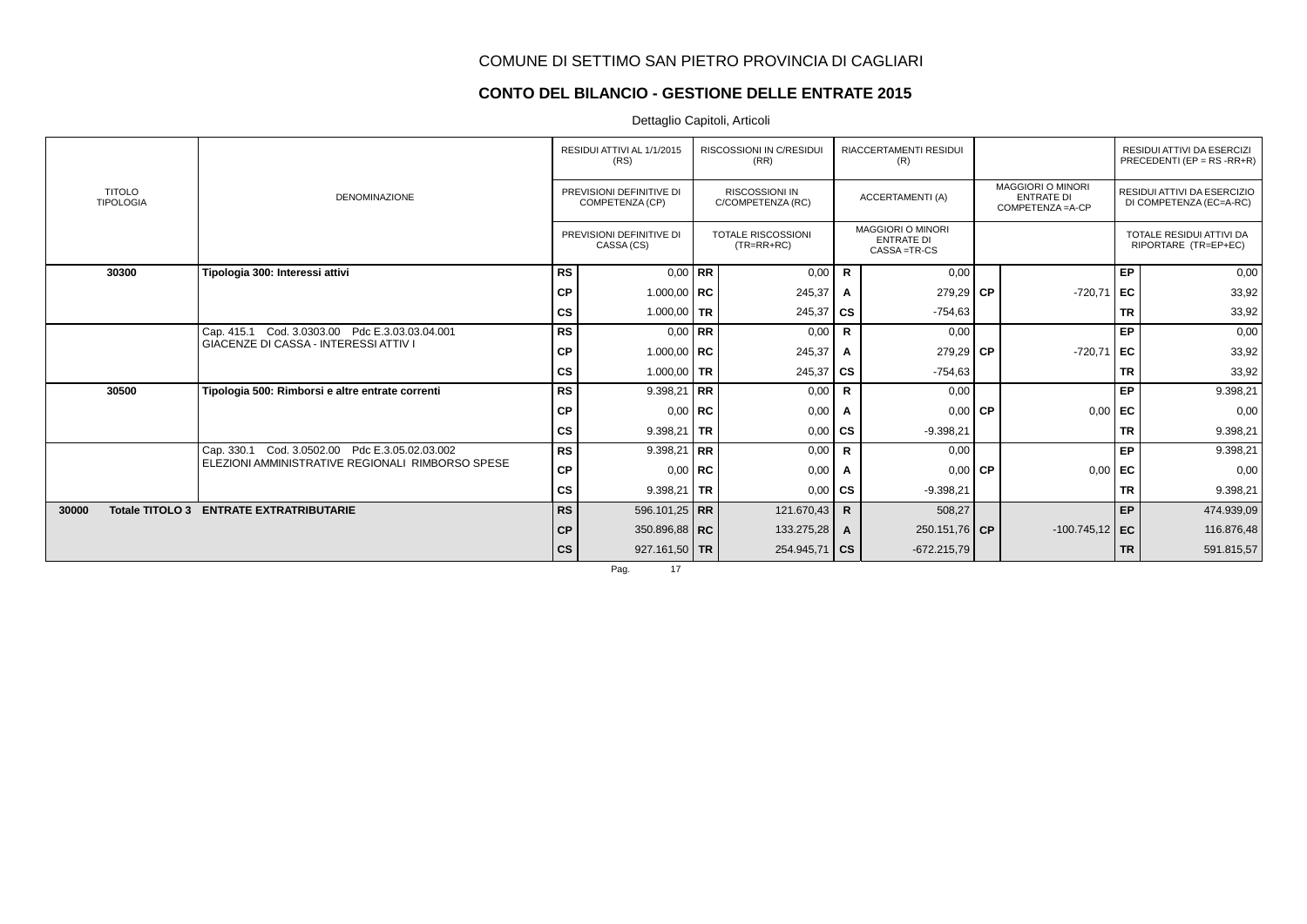### **CONTO DEL BILANCIO - GESTIONE DELLE ENTRATE 2015**

|                                   |                                                                                                       |           | RESIDUI ATTIVI AL 1/1/2015<br>(RS)          |             | RISCOSSIONI IN C/RESIDUI<br>(RR)           |              | RIACCERTAMENTI RESIDUI<br>(R)                                  |           |                                                                    |           | RESIDUI ATTIVI DA ESERCIZI<br>PRECEDENTI (EP = $RS$ -RR+R) |
|-----------------------------------|-------------------------------------------------------------------------------------------------------|-----------|---------------------------------------------|-------------|--------------------------------------------|--------------|----------------------------------------------------------------|-----------|--------------------------------------------------------------------|-----------|------------------------------------------------------------|
| <b>TITOLO</b><br><b>TIPOLOGIA</b> | <b>DENOMINAZIONE</b>                                                                                  |           | PREVISIONI DEFINITIVE DI<br>COMPETENZA (CP) |             | <b>RISCOSSIONI IN</b><br>C/COMPETENZA (RC) |              | <b>ACCERTAMENTI (A)</b>                                        |           | <b>MAGGIORI O MINORI</b><br><b>ENTRATE DI</b><br>COMPETENZA = A-CP |           | RESIDUI ATTIVI DA ESERCIZIO<br>DI COMPETENZA (EC=A-RC)     |
|                                   |                                                                                                       |           | PREVISIONI DEFINITIVE DI<br>CASSA (CS)      |             | TOTALE RISCOSSIONI<br>$(TR=RR+RC)$         |              | <b>MAGGIORI O MINORI</b><br><b>ENTRATE DI</b><br>CASSA = TR-CS |           |                                                                    |           | TOTALE RESIDUI ATTIVI DA<br>RIPORTARE (TR=EP+EC)           |
| <b>TITOLO 4</b>                   | <b>ENTRATE IN CONTO CAPITALE</b>                                                                      |           |                                             |             |                                            |              |                                                                |           |                                                                    |           |                                                            |
| 40100                             | Tipologia 100: Tributi in conto capitale                                                              | <b>RS</b> | $20.863,13$ RR                              |             | 20.863,13                                  | R            | 0,00                                                           |           |                                                                    | EP        | 0,00                                                       |
|                                   |                                                                                                       | <b>CP</b> | 300.000,00   RC                             |             | 223.978,60                                 | $\mathsf{A}$ | 231.605,77                                                     | <b>CP</b> | $-68.394.23$                                                       | EC        | 7.627,17                                                   |
|                                   |                                                                                                       | CS        | 220.863,13 TR                               |             | 244.841,73                                 | <b>CS</b>    | 23.978,60                                                      |           |                                                                    | <b>TR</b> | 7.627,17                                                   |
|                                   | Cap. 630.1 Cod. 4.0101.00 Pdc E.4.01.01.01.001                                                        | <b>RS</b> |                                             | $0.00$ RR   | 0,00                                       | $\mathbf R$  | 0.00                                                           |           |                                                                    | EP        | 0,00                                                       |
|                                   | PROVENTI DAL CONDONO EDILIZIO                                                                         | <b>CP</b> |                                             | $0,00$ RC   | 0,00                                       | A            | 0,00                                                           | <b>CP</b> | 0,00                                                               | EC        | 0,00                                                       |
|                                   |                                                                                                       | CS        |                                             | $0,00$ TR   | 0,00                                       | cs           | 0,00                                                           |           |                                                                    | <b>TR</b> | 0,00                                                       |
|                                   | Cap. 630.2 Cod. 4.0101.00 Pdc E.4.01.01.01.001                                                        | <b>RS</b> |                                             | $0.00$ RR   | 0,00                                       | $\mathbf R$  | 0,00                                                           |           |                                                                    | EP        | 0,00                                                       |
|                                   | PROVENTI DESTINATI A FINANZIAMENTO DI MANUTENZIONI<br>ORDINARIE DEGLI IMM OBILI                       | <b>CP</b> |                                             | $0,00$ RC   | 0,00                                       | $\mathsf{A}$ | 0,00                                                           | <b>CP</b> | 0,00                                                               | EC        | 0,00                                                       |
|                                   |                                                                                                       | CS        |                                             | $0,00$ TR   | 0,00                                       | <b>CS</b>    | 0,00                                                           |           |                                                                    | <b>TR</b> | 0,00                                                       |
|                                   | Cap. 630.3 Cod. 4.0101.00 Pdc E.4.01.01.01.001                                                        | <b>RS</b> |                                             | $0,00$ RR   | 0,00                                       | $\mathbf R$  | 0,00                                                           |           |                                                                    | EP        | 0,00                                                       |
|                                   | QUOTE ONERI DI URBANIZZAZIONE DESTI NATE ALL'EDILIZIA<br>PER IL CULTO                                 | <b>CP</b> |                                             | $0,00$ RC   | 0,00                                       | $\mathsf{A}$ | 0,00                                                           | <b>CP</b> | 0,00                                                               | EC        | 0,00                                                       |
|                                   |                                                                                                       | cs        |                                             | $0,00$ TR   | 0,00                                       | <b>CS</b>    | 0,00                                                           |           |                                                                    | <b>TR</b> | 0,00                                                       |
|                                   | Cap. 655.1 Cod. 4.0101.00 Pdc E.4.01.01.01.001                                                        | <b>RS</b> | $20.863,13$ RR                              |             | 20.863,13                                  | R            | 0,00                                                           |           |                                                                    | EP        | 0,00                                                       |
|                                   | PROVENTI ORDINARI                                                                                     | <b>CP</b> | 300.000,00   RC                             |             | 220.228,60                                 | $\mathsf{A}$ | 227.855,77                                                     | <b>CP</b> | $-72.144.23$                                                       | EC        | 7.627,17                                                   |
|                                   |                                                                                                       | CS        | 220.863,13   TR                             |             | 241.091,73                                 | <b>CS</b>    | 20.228,60                                                      |           |                                                                    | <b>TR</b> | 7.627,17                                                   |
|                                   | Cap. 655.2 Cod. 4.0101.00 Pdc E.4.01.01.01.001<br>PROVENTI SUPERFICI A PARCHEGGIO                     | <b>RS</b> |                                             | $0,00$ RR   | 0,00                                       | <b>R</b>     | 0,00                                                           |           |                                                                    | EP        | 0,00                                                       |
|                                   |                                                                                                       | <b>CP</b> |                                             | $0,00$   RC | 3.750,00                                   | A            | 3.750,00                                                       | <b>CP</b> | 3.750,00                                                           | EC        | 0,00                                                       |
|                                   |                                                                                                       | СS        |                                             | $0,00$   TR | 3.750,00                                   | cs           | 3.750,00                                                       |           |                                                                    | <b>TR</b> | 0,00                                                       |
| 40200                             | Tipologia 200: Contributi agli investimenti                                                           | <b>RS</b> | 5.680.170,38 RR                             |             | 0,00                                       | $\mathbf R$  | $-5.416.360.97$                                                |           |                                                                    | EP        | 263.809,41                                                 |
|                                   |                                                                                                       | <b>CP</b> | $9.370.827,91$ RC                           |             | 2.294.889,48                               | A            | 2.309.889,48                                                   | <b>CP</b> | $-7.060.938.43$                                                    | EC        | 15.000,00                                                  |
|                                   |                                                                                                       | CS        | 10.648.804,19   TR                          |             | 2.294.889,48                               | <b>CS</b>    | $-8.353.914.71$                                                |           |                                                                    | <b>TR</b> | 278.809,41                                                 |
|                                   | Cap. 495.1 Cod. 4.0201.00 Pdc E.4.02.01.01.001<br>FINANZ.L.662/96-PATTI TERRITORIALI                  | <b>RS</b> |                                             | $0.00$ RR   | 0,00                                       | $\mathbf R$  | 0,00                                                           |           |                                                                    | EP        | 0,00                                                       |
|                                   |                                                                                                       | <b>CP</b> |                                             | $0,00$   RC | 0,00                                       | A            | 0,00                                                           | <b>CP</b> | 0,00                                                               | EC        | 0,00                                                       |
|                                   |                                                                                                       | cs        |                                             | $0,00$ TR   | 0,00                                       | CS           | 0,00                                                           |           |                                                                    | TR        | 0,00                                                       |
|                                   | Cap. 495.2 Cod. 4.0201.00 Pdc E.4.02.01.01.001<br>CONTRIBUTO STATALE LAVORI EDIFICI SCOLASTICI-SCUOLA | <b>RS</b> | 35.448,00 RR                                |             | 0,00                                       | $\mathbf R$  | 0,00                                                           |           |                                                                    | EP        | 35.448,00                                                  |
|                                   | <b>MEDIA</b>                                                                                          | <b>CP</b> |                                             | $0,00$   RC | 0,00                                       | Α            | 0,00                                                           | <b>CP</b> | 0,00                                                               | EC        | 0,00                                                       |
|                                   |                                                                                                       | CS        | 35.448,00   TR                              |             | 0,00                                       | <b>CS</b>    | $-35.448,00$                                                   |           |                                                                    | <b>TR</b> | 35.448,00                                                  |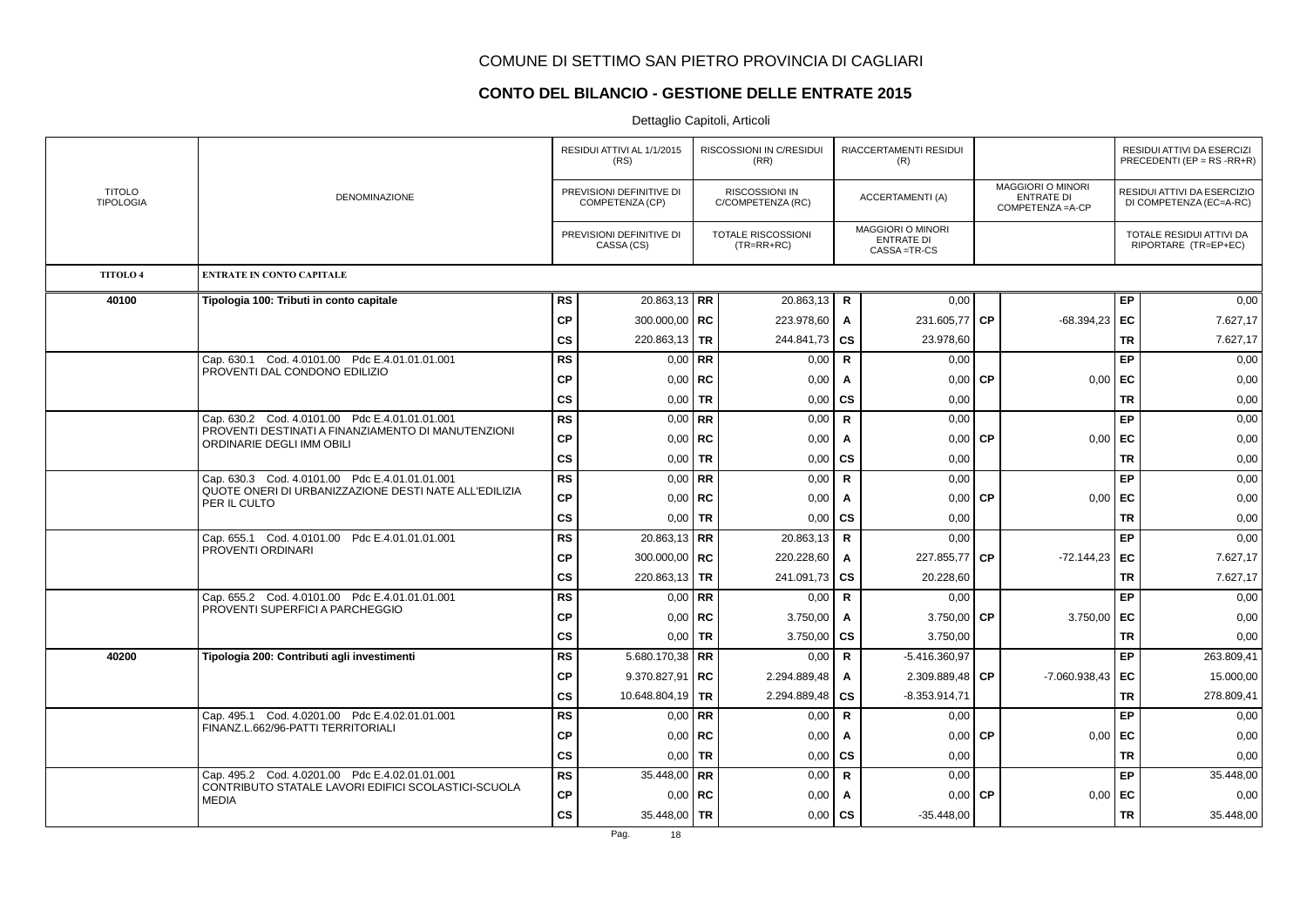# **CONTO DEL BILANCIO - GESTIONE DELLE ENTRATE 2015**

|                                   |                                                                       |               | RESIDUI ATTIVI AL 1/1/2015<br>(RS)          |             | RISCOSSIONI IN C/RESIDUI<br>(RR)          |              | RIACCERTAMENTI RESIDUI<br>(R)                                |           |                                                                    |           | RESIDUI ATTIVI DA ESERCIZI<br>PRECEDENTI (EP = RS -RR+R) |
|-----------------------------------|-----------------------------------------------------------------------|---------------|---------------------------------------------|-------------|-------------------------------------------|--------------|--------------------------------------------------------------|-----------|--------------------------------------------------------------------|-----------|----------------------------------------------------------|
| <b>TITOLO</b><br><b>TIPOLOGIA</b> | <b>DENOMINAZIONE</b>                                                  |               | PREVISIONI DEFINITIVE DI<br>COMPETENZA (CP) |             | RISCOSSIONI IN<br>C/COMPETENZA (RC)       |              | <b>ACCERTAMENTI (A)</b>                                      |           | <b>MAGGIORI O MINORI</b><br><b>ENTRATE DI</b><br>COMPETENZA = A-CP |           | RESIDUI ATTIVI DA ESERCIZIO<br>DI COMPETENZA (EC=A-RC)   |
|                                   |                                                                       |               | PREVISIONI DEFINITIVE DI<br>CASSA (CS)      |             | <b>TOTALE RISCOSSIONI</b><br>$(TR=RR+RC)$ |              | <b>MAGGIORI O MINORI</b><br><b>ENTRATE DI</b><br>CASSA=TR-CS |           |                                                                    |           | TOTALE RESIDUI ATTIVI DA<br>RIPORTARE (TR=EP+EC)         |
|                                   | Cap. 500.1 Cod. 4.0201.00 Pdc E.4.02.01.02.001                        | <b>RS</b>     | 134.019,14 RR                               |             | 0,00                                      | $\mathbf R$  | $-134.019.14$                                                |           |                                                                    | EP        | 0,00                                                     |
|                                   | CONTRIBUTO REGIONALE PROGETTO BIDDAS                                  | <b>CP</b>     |                                             | $0,00$   RC | 0,00                                      | A            | 0.00                                                         | <b>CP</b> | 0,00                                                               | EC        | 0,00                                                     |
|                                   |                                                                       | <b>CS</b>     | 0,00                                        | <b>TR</b>   | 0,00                                      | <b>CS</b>    | 0.00                                                         |           |                                                                    | <b>TR</b> | 0,00                                                     |
|                                   | Cap. 500.2 Cod. 4.0201.00 Pdc E.4.02.01.02.001                        | <b>RS</b>     | 2.480.055,26   RR                           |             | 0,00                                      | $\mathsf{R}$ | $-2.480.055,26$                                              |           |                                                                    | EP        | 0,00                                                     |
|                                   | CONTRIBUTO REGIONALE CENTRO SOVRACOMUNALE<br>"SUPERHANDO" FONDI POR   | <b>CP</b>     | 674.888,39 RC                               |             | 439.889,48                                | A            | 439.889,48                                                   | <b>CP</b> | -234.998,91                                                        | EC        | 0,00                                                     |
|                                   |                                                                       | <b>CS</b>     | 2.480.055,26 TR                             |             | 439.889,48                                | <b>CS</b>    | $-2.040.165,78$                                              |           |                                                                    | <b>TR</b> | 0,00                                                     |
|                                   | Cap. 500.4 Cod. 4.0201.00 Pdc E.4.02.01.02.001                        | <b>RS</b>     | 1.134.000,00   RR                           |             | 0,00                                      | $\mathbf R$  | $-1.134.000.00$                                              |           |                                                                    | EP        | 0,00                                                     |
|                                   | CONTRIBUTO REGIONALE COMPLETAMENTO CENTRO<br>SOVRACOMUNALE SUPERHANDO | <b>CP</b>     | 945.000,00   RC                             |             | 945.000,00                                | A            | 945.000,00                                                   | <b>CP</b> | 0,00                                                               | EC        | 0,00                                                     |
|                                   |                                                                       | <b>CS</b>     | 1.134.000,00   TR                           |             | 945.000,00                                | <b>CS</b>    | $-189.000,00$                                                |           |                                                                    | <b>TR</b> | 0,00                                                     |
|                                   | Cap. 510.3 Cod. 4.0201.00 Pdc E.4.02.01.02.001                        | <b>RS</b>     | 196.274,10 RR                               |             | 0,00                                      | $\mathbf R$  | $-196.274,10$                                                |           |                                                                    | EP        | 0,00                                                     |
|                                   | CONTRIBUTO REGIONALE VIABILITA' RURALE-POR                            | <b>CP</b>     |                                             | $0,00$   RC | 0,00                                      | A            | 0,00                                                         | <b>CP</b> | 0,00                                                               | EC        | 0,00                                                     |
|                                   |                                                                       | <b>CS</b>     |                                             | $0.00$ TR   | 0,00                                      | CS           | 0,00                                                         |           |                                                                    | <b>TR</b> | 0,00                                                     |
|                                   | Cap. 510.4 Cod. 4.0201.00 Pdc E.4.02.01.02.001                        | <b>RS</b>     | 89.100,00 RR                                |             | 0,00                                      | $\mathbf R$  | $-89.100,00$                                                 |           |                                                                    | EP        | 0,00                                                     |
|                                   | CONTRIBUTO REG.LE MANUT. STRAORD, ILLUM, PUBBLICA                     | CP            |                                             | $0,00$ RC   | 0,00                                      | A            | 0,00                                                         | <b>CP</b> | 0,00                                                               | EC        | 0,00                                                     |
|                                   |                                                                       | <b>CS</b>     |                                             | $0,00$ TR   | 0,00                                      | <b>CS</b>    | 0,00                                                         |           |                                                                    | <b>TR</b> | 0,00                                                     |
|                                   | Cap. 510.5 Cod. 4.0201.00 Pdc E.4.02.01.02.001                        | <b>RS</b>     |                                             | $0.00$ RR   | 0,00                                      | $\mathbf R$  | 0,00                                                         |           |                                                                    | EP        | 0,00                                                     |
|                                   | CONTRIBUTO REG.LE RIQUALIFICAZIONE ILLUM. PUBBLICA                    | <b>CP</b>     | 750.000,00   RC                             |             | 750.000,00                                | A            | 750.000,00                                                   | l CP      | 0.00                                                               | EC        | 0,00                                                     |
|                                   |                                                                       | $\mathsf{cs}$ | 750.000,00 TR                               |             | 750.000,00                                | <b>CS</b>    | 0,00                                                         |           |                                                                    | <b>TR</b> | 0,00                                                     |
|                                   | Cap. 510.6 Cod. 4.0201.00 Pdc E.4.02.01.02.001                        | <b>RS</b>     |                                             | $0.00$ RR   | 0,00                                      | $\mathbf R$  | 0,00                                                         |           |                                                                    | EP        | 0,00                                                     |
|                                   | CONTRIBUTO REG.LE ABITARE SOLIDALE                                    | <b>CP</b>     | 1.290.000,00   RC                           |             | 0,00                                      | A            | 0,00                                                         | <b>CP</b> | $-1.290.000,00$                                                    | EC        | 0,00                                                     |
|                                   |                                                                       | <b>CS</b>     | 0.001                                       | <b>TR</b>   | 0,00                                      | <b>CS</b>    | 0.00                                                         |           |                                                                    | <b>TR</b> | 0,00                                                     |
|                                   | Cap. 515.1 Cod. 4.0201.00 Pdc E.4.02.01.02.001                        | <b>RS</b>     | 13.417,14   RR                              |             | 0,00                                      | R            | $-13.417,14$                                                 |           |                                                                    | EP        | 0,00                                                     |
|                                   | CONTRIBUTO L.R. 37/98 ART. 19 - ANNUALITA' 2000                       | <b>CP</b>     |                                             | $0.00$ RC   | 0,00                                      | A            | 0,00                                                         | <b>CP</b> | 0,00                                                               | EC        | 0,00                                                     |
|                                   |                                                                       | <b>CS</b>     |                                             | $0.00$ TR   | 0,00                                      | <b>CS</b>    | 0.00                                                         |           |                                                                    | <b>TR</b> | 0,00                                                     |
|                                   | Cap. 515.2 Cod. 4.0201.00 Pdc E.4.02.01.02.001                        | <b>RS</b>     | 580.939,52 RR                               |             | 0,00                                      | $\mathsf{R}$ | -580.939,52                                                  |           |                                                                    | EP        | 0,00                                                     |
|                                   | CONTRIBUTO REGIONALE CENTRO SOVRACOMUNALE<br>SUPERHANDO (F.CIPE)      | <b>CP</b>     | 445.939,52 RC                               |             | 0,00                                      | A            | 0,00                                                         | <b>CP</b> | -445.939,52                                                        | EC        | 0,00                                                     |
|                                   |                                                                       | <b>CS</b>     | 580.939,52 TR                               |             | 0,00                                      | <b>CS</b>    | -580.939,52                                                  |           |                                                                    | <b>TR</b> | 0,00                                                     |
|                                   | Cap. 515.7 Cod. 4.0201.00 Pdc E.4.02.01.02.001                        | <b>RS</b>     | 15.143,69 RR                                |             | 0,00                                      | $\mathbf R$  | $-15.143.69$                                                 |           |                                                                    | EP        | 0,00                                                     |
|                                   | CONTRIBUTO LR. 37 ANNUALITA' 2005                                     | <b>CP</b>     |                                             | $0.00$ RC   | 0,00                                      | A            | 0,00                                                         | <b>CP</b> | 0,00                                                               | EC        | 0,00                                                     |
|                                   |                                                                       | <b>CS</b>     |                                             | $0,00$ TR   | 0,00                                      | <b>CS</b>    | 0,00                                                         |           |                                                                    | <b>TR</b> | 0,00                                                     |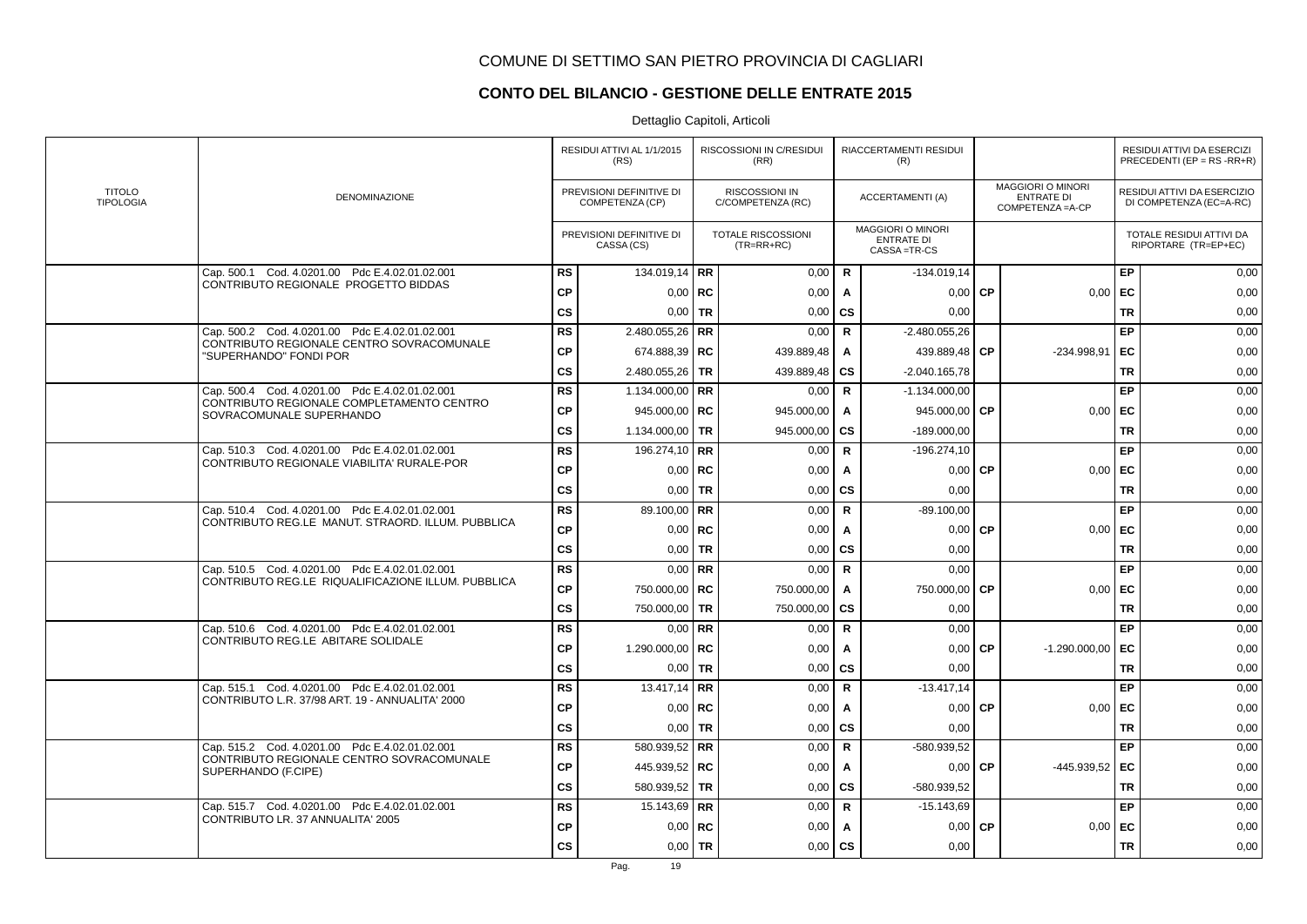# **CONTO DEL BILANCIO - GESTIONE DELLE ENTRATE 2015**

|                                   |                                                                                               |               | RESIDUI ATTIVI AL 1/1/2015<br>(RS)          |           | RISCOSSIONI IN C/RESIDUI<br>(RR)           |              | RIACCERTAMENTI RESIDUI<br>(R)                                |           |                                                                    |           | RESIDUI ATTIVI DA ESERCIZI<br>PRECEDENTI (EP = $RS$ -RR+R) |
|-----------------------------------|-----------------------------------------------------------------------------------------------|---------------|---------------------------------------------|-----------|--------------------------------------------|--------------|--------------------------------------------------------------|-----------|--------------------------------------------------------------------|-----------|------------------------------------------------------------|
| <b>TITOLO</b><br><b>TIPOLOGIA</b> | <b>DENOMINAZIONE</b>                                                                          |               | PREVISIONI DEFINITIVE DI<br>COMPETENZA (CP) |           | <b>RISCOSSIONI IN</b><br>C/COMPETENZA (RC) |              | <b>ACCERTAMENTI (A)</b>                                      |           | <b>MAGGIORI O MINORI</b><br><b>ENTRATE DI</b><br>COMPETENZA = A-CP |           | RESIDUI ATTIVI DA ESERCIZIO<br>DI COMPETENZA (EC=A-RC)     |
|                                   |                                                                                               |               | PREVISIONI DEFINITIVE DI<br>CASSA (CS)      |           | <b>TOTALE RISCOSSIONI</b><br>$(TR=RR+RC)$  |              | <b>MAGGIORI O MINORI</b><br><b>ENTRATE DI</b><br>CASSA=TR-CS |           |                                                                    |           | TOTALE RESIDUI ATTIVI DA<br>RIPORTARE (TR=EP+EC)           |
|                                   | Cap. 516.1 Cod. 4.0201.00 Pdc E.4.02.01.02.001                                                | <b>RS</b>     | 32.636,26   RR                              |           | 0,00                                       | R            | $-7.363,77$                                                  |           |                                                                    | EP        | 25.272,49                                                  |
|                                   | CONTRIBUTO REG.LE ADEGUAMENTO STRUMENTI URBANISTICI                                           | СP            | $0,00$ RC                                   |           | 0,00                                       | A            | 0,00                                                         | <b>CP</b> | 0,00                                                               | EC        | 0,00                                                       |
|                                   |                                                                                               | <b>CS</b>     | $25.272,49$ TR                              |           | 0,00                                       | <b>CS</b>    | $-25.272,49$                                                 |           |                                                                    | <b>TR</b> | 25.272,49                                                  |
|                                   | Cap. 516.2 Cod. 4.0201.00 Pdc E.4.02.01.02.001                                                | <b>RS</b>     | 86.310,00   RR                              |           | 0,00                                       | $\mathbf R$  | $-86.310,00$                                                 |           |                                                                    | EP        | 0,00                                                       |
|                                   | CONTRIBUTO REGIONALE RESTAURO PAVIMENTO MOSAICATO<br>PARCO ARCHEOLOGICO                       | CP            | $0,00$   RC                                 |           | 0,00                                       | A            | 0,00                                                         | <b>CP</b> | 0,00                                                               | EC        | 0,00                                                       |
|                                   |                                                                                               | <b>CS</b>     | 0,00                                        | <b>TR</b> | 0,00                                       | CS           | 0,00                                                         |           |                                                                    | <b>TR</b> | 0,00                                                       |
|                                   | Cap. 520.1 Cod. 4.0201.00 Pdc E.4.02.01.02.001                                                | <b>RS</b>     | 11.620,28 RR                                |           | 0,00                                       | $\mathbf R$  | $-11.620,28$                                                 |           |                                                                    | EP        | 0,00                                                       |
|                                   | CONTRIBUTO REGIONALE POTENZIAMENTO DEPURATORE<br><b>FOGNARIO</b>                              | <b>CP</b>     | $0.00$ RC                                   |           | 0,00                                       | A            | 0,00                                                         | <b>CP</b> | 0.00                                                               | EC        | 0,00                                                       |
|                                   |                                                                                               | $\mathsf{cs}$ | $0,00$ TR                                   |           | 0,00                                       | <b>CS</b>    | 0,00                                                         |           |                                                                    | <b>TR</b> | 0,00                                                       |
|                                   | Cap. 525.1 Cod. 4.0201.00 Pdc E.4.02.01.02.001                                                | <b>RS</b>     | 11.620,28 RR                                |           | 0,00                                       | $\mathbf R$  | $-11.620,28$                                                 |           |                                                                    | EP        | 0,00                                                       |
|                                   | CONTRIBUTO REG.LE PER ACQUISIZIONE E URBANIZZAZIONE<br>PRIMARIA AREE EDIF ICABILI PIANO DI ZO | <b>CP</b>     | $0,00$   RC                                 |           | 0,00                                       | A            | 0,00                                                         | <b>CP</b> | 0,00                                                               | EC        | 0,00                                                       |
|                                   |                                                                                               | <b>CS</b>     | $0.00$ TR                                   |           | 0,00                                       | <b>CS</b>    | 0,00                                                         |           |                                                                    | <b>TR</b> | 0,00                                                       |
|                                   | Cap. 530.1 Cod. 4.0201.00 Pdc E.4.02.01.02.001                                                | <b>RS</b>     | 28.315,05   RR                              |           | 0,00                                       | $\mathbf R$  | 0,00                                                         |           |                                                                    | EP        | 28.315,05                                                  |
|                                   | CONTRIBUTO REG.LE RESTAURO CHIESA PARROCCHIALE                                                | <b>CP</b>     | $0,00$ RC                                   |           | 0,00                                       | A            | 0,00                                                         | <b>CP</b> | 0,00                                                               | EC        | 0,00                                                       |
|                                   |                                                                                               | $\mathsf{cs}$ | 28.315,05   TR                              |           | 0,00                                       | CS           | $-28.315.05$                                                 |           |                                                                    | <b>TR</b> | 28.315,05                                                  |
|                                   | Cap. 530.2 Cod. 4.0201.00 Pdc E.4.02.01.02.001                                                | <b>RS</b>     | $7.800,00$ RR                               |           | 0,00                                       | $\mathbf R$  | 0.00                                                         |           |                                                                    | EP        | 7.800,00                                                   |
|                                   | CONTRIB. REG.LE COMPLETAMENTO ORATORIO PARROCCHIALE                                           | <b>CP</b>     | $0,00$ RC                                   |           | 0,00                                       | Α            | $0,00$ CP                                                    |           | 0,00                                                               | EC        | 0,00                                                       |
|                                   |                                                                                               | $\mathsf{cs}$ | 7.800,00 TR                                 |           | 0,00                                       | CS           | $-7.800,00$                                                  |           |                                                                    | <b>TR</b> | 7.800,00                                                   |
|                                   | Cap. 535.1 Cod. 4.0201.00 Pdc E.4.02.01.02.001                                                | <b>RS</b>     | $2.697,01$ RR                               |           | 0,00                                       | $\mathbf R$  | $-2.697,01$                                                  |           |                                                                    | EP        | 0,00                                                       |
|                                   | CONTRIBUTO REG.LE PROGETTO RECUPERO URBANO -PEEP<br><b>VIA SINNAI</b>                         | <b>CP</b>     | $0,00$ RC                                   |           | 0,00                                       | A            | 0,00                                                         | <b>CP</b> | 0,00                                                               | EC        | 0,00                                                       |
|                                   |                                                                                               | <b>CS</b>     | $0.00$ TR                                   |           | 0,00                                       | CS           | 0,00                                                         |           |                                                                    | <b>TR</b> | 0,00                                                       |
|                                   | Cap. 540.1 Cod. 4.0201.00 Pdc E.4.02.01.02.001                                                | <b>RS</b>     | 135.000,00 RR                               |           | 0,00                                       | R            | 0.00                                                         |           |                                                                    | EP        | 135.000,00                                                 |
|                                   | CONTRIBUTO REG.LE COMPL. E AMPL. CIMITERO COMUNALE                                            | <b>CP</b>     | $0,00$   RC                                 |           | 0,00                                       | A            | 0.00                                                         | <b>CP</b> | 0,00                                                               | EC        | 0,00                                                       |
|                                   |                                                                                               | <b>CS</b>     | 135.000,00 TR                               |           | 0,00                                       | <b>CS</b>    | $-135.000,00$                                                |           |                                                                    | <b>TR</b> | 135.000,00                                                 |
|                                   | Cap. 555.1 Cod. 4.0201.00 Pdc E.4.02.01.02.001                                                | <b>RS</b>     | 229.950,00 RR                               |           | 0,00                                       | $\mathsf{R}$ | $-229.950,00$                                                |           |                                                                    | EP        | 0,00                                                       |
|                                   | CONTRIBUTO REGIONALE LAVORI RISTRUTTURAZIONE<br>S.MATERNA VIA SARDEGNA                        | <b>CP</b>     | $0.00$ RC                                   |           | 0,00                                       | A            | 0,00                                                         | <b>CP</b> | 0,00                                                               | EC        | 0,00                                                       |
|                                   |                                                                                               | <b>CS</b>     | $0,00$   TR                                 |           | 0,00                                       | <b>CS</b>    | 0,00                                                         |           |                                                                    | <b>TR</b> | 0,00                                                       |
|                                   | Cap. 555.2 Cod. 4.0201.00 Pdc E.4.02.01.02.001                                                | <b>RS</b>     | $0,00$ RR                                   |           | 0,00                                       | $\mathbf R$  | 0,00                                                         |           |                                                                    | EP        | 0,00                                                       |
|                                   | CONTRIBUTO REGIONALE EDILIZIA SCOLASTICA                                                      | <b>CP</b>     | $0,00$ RC                                   |           | 0,00                                       | A            | 0,00                                                         | <b>CP</b> | 0,00                                                               | EC        | 0,00                                                       |
|                                   |                                                                                               | <b>CS</b>     | $0,00$   TR                                 |           | 0,00                                       | <b>CS</b>    | 0,00                                                         |           |                                                                    | <b>TR</b> | 0,00                                                       |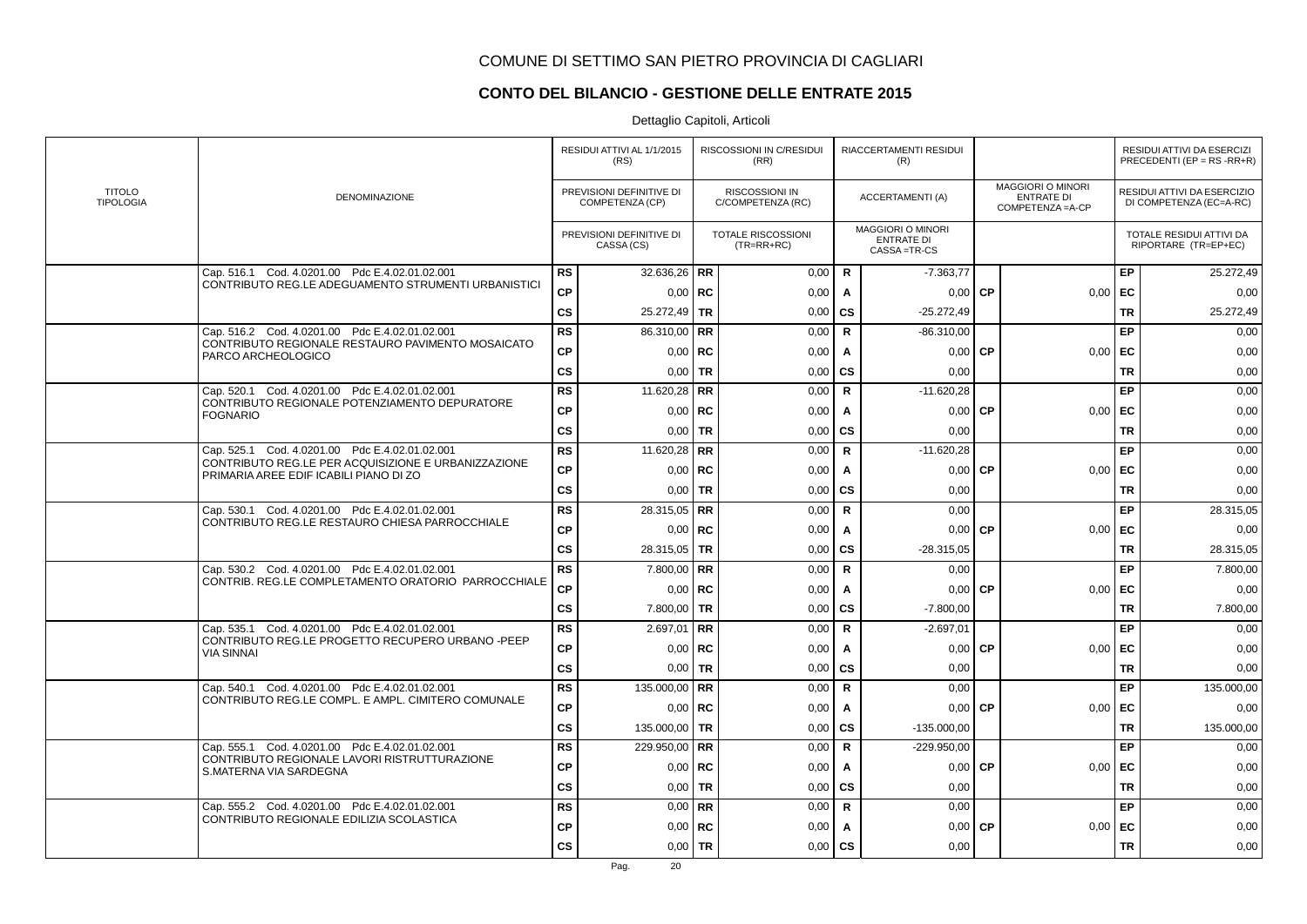# **CONTO DEL BILANCIO - GESTIONE DELLE ENTRATE 2015**

|                                   |                                                                                  |               | RESIDUI ATTIVI AL 1/1/2015<br>(RS)          |             | RISCOSSIONI IN C/RESIDUI<br>(RR)           |              | RIACCERTAMENTI RESIDUI<br>(R)                                |           |                                                                    |           | RESIDUI ATTIVI DA ESERCIZI<br>PRECEDENTI (EP = $RS$ -RR+R) |
|-----------------------------------|----------------------------------------------------------------------------------|---------------|---------------------------------------------|-------------|--------------------------------------------|--------------|--------------------------------------------------------------|-----------|--------------------------------------------------------------------|-----------|------------------------------------------------------------|
| <b>TITOLO</b><br><b>TIPOLOGIA</b> | DENOMINAZIONE                                                                    |               | PREVISIONI DEFINITIVE DI<br>COMPETENZA (CP) |             | <b>RISCOSSIONI IN</b><br>C/COMPETENZA (RC) |              | <b>ACCERTAMENTI (A)</b>                                      |           | <b>MAGGIORI O MINORI</b><br><b>ENTRATE DI</b><br>COMPETENZA = A-CP |           | RESIDUI ATTIVI DA ESERCIZIO<br>DI COMPETENZA (EC=A-RC)     |
|                                   |                                                                                  |               | PREVISIONI DEFINITIVE DI<br>CASSA (CS)      |             | <b>TOTALE RISCOSSIONI</b><br>$(TR=RR+RC)$  |              | <b>MAGGIORI O MINORI</b><br><b>ENTRATE DI</b><br>CASSA=TR-CS |           |                                                                    |           | TOTALE RESIDUI ATTIVI DA<br>RIPORTARE (TR=EP+EC)           |
|                                   | Cap. 555.3 Cod. 4.0201.00 Pdc E.4.02.01.02.001                                   | <b>RS</b>     |                                             | $0,00$ RR   | 0,00                                       | $\mathbf R$  | 0.00                                                         |           |                                                                    | EP        | 0,00                                                       |
|                                   | CONTRIBUTO REGIONALE PROGETTO MESSA A NORMA SCUOLA<br><b>MEDIA</b>               | СP            |                                             | $0,00$ RC   | 0,00                                       | A            | 0,00                                                         | <b>CP</b> | 0,00                                                               | EC        | 0,00                                                       |
|                                   |                                                                                  | <b>CS</b>     | 0,00                                        | <b>TR</b>   | 0,00                                       | <b>CS</b>    | 0,00                                                         |           |                                                                    | <b>TR</b> | 0,00                                                       |
|                                   | Cap. 555.4 Cod. 4.0201.00 Pdc E.4.02.01.02.001                                   | <b>RS</b>     |                                             | $0,00$ RR   | 0,00                                       | $\mathbf R$  | 0,00                                                         |           |                                                                    | EP        | 0,00                                                       |
|                                   | CONTRIBUTO REGIONALE EDILIZIA SCOLASTICA ISCOL@                                  | <b>CP</b>     | 165.000,00 RC                               |             | 75.000,00                                  | A            | 75.000,00                                                    | <b>CP</b> | $-90.000,00$                                                       | EC        | 0,00                                                       |
|                                   |                                                                                  | cs            | 340.000,00 TR                               |             | 75.000,00                                  | <b>CS</b>    | $-265.000,00$                                                |           |                                                                    | <b>TR</b> | 0,00                                                       |
|                                   | Cap. 565.2 Cod. 4.0201.00 Pdc E.4.02.01.02.001                                   | <b>RS</b>     | 100.000,00 RR                               |             | 0,00                                       | $\mathbf R$  | $-100.000,00$                                                |           |                                                                    | EP        | 0,00                                                       |
|                                   | CONTRIBUTO REGIONALE TIRO A VOLO                                                 | <b>CP</b>     | 100.000,00   RC                             |             | 85.000,00                                  | A            | 100.000,00                                                   | <b>CP</b> | 0,00                                                               | EC        | 15.000,00                                                  |
|                                   |                                                                                  | <b>CS</b>     | 100.000,00 TR                               |             | 85.000,00                                  | <b>CS</b>    | $-15.000,00$                                                 |           |                                                                    | <b>TR</b> | 15.000,00                                                  |
|                                   | Cap. 585.1 Cod. 4.0201.00 Pdc E.4.02.01.02.001                                   | <b>RS</b>     | 20.335,49 RR                                |             | 0,00                                       | $\mathbf R$  | 0.00                                                         |           |                                                                    | EP        | 20.335,49                                                  |
|                                   | RISTRUTTURAZIONE C.A.S. CON FONDI L.R. N. 9/97 E L.R. N.<br>14/97.               | <b>CP</b>     |                                             | $0,00$   RC | 0,00                                       | A            | 0,00                                                         | <b>CP</b> | 0,00                                                               | EC        | 0,00                                                       |
|                                   |                                                                                  | <b>CS</b>     | 20.335,49   TR                              |             | 0,00                                       | CS           | $-20.335,49$                                                 |           |                                                                    | <b>TR</b> | 20.335,49                                                  |
|                                   | Cap. 610.2 Cod. 4.0201.00 Pdc E.4.02.01.02.001                                   | <b>RS</b>     | 289.600,00 RR                               |             | 0,00                                       | $\mathbf R$  | $-289.600,00$                                                |           |                                                                    | EP        | 0,00                                                       |
|                                   | CONTRIBUTO REG.LE COLLEGAMENTO D/3 STRADA<br>PROVINCIALE N. 12                   | <b>CP</b>     |                                             | $0,00$ RC   | 0,00                                       | A            | 0,00                                                         | <b>CP</b> | 0,00                                                               | EC        | 0,00                                                       |
|                                   |                                                                                  | $\mathsf{cs}$ |                                             | $0,00$ TR   | 0,00                                       | <b>CS</b>    | 0,00                                                         |           |                                                                    | <b>TR</b> | 0,00                                                       |
|                                   | Cap. 610.3 Cod. 4.0201.00 Pdc E.4.02.01.02.001                                   | <b>RS</b>     |                                             | $0.00$ RR   | 0,00                                       | $\mathbf R$  | 0,00                                                         |           |                                                                    | EP        | 0,00                                                       |
|                                   | CONTRIBUTO REG.LE REALIZZAZIONE STRADA<br>CIRCONVALLAZIONE ABITATO               | <b>CP</b>     | $5.000.000,00$ RC                           |             | 0,00                                       | A            | $0.00$ CP                                                    |           | $-5.000.000,00$                                                    | EC        | 0,00                                                       |
|                                   |                                                                                  | CS            | 5.000.000,00 TR                             |             | 0,00                                       | CS           | $-5.000.000,00$                                              |           |                                                                    | <b>TR</b> | 0,00                                                       |
|                                   | Cap. 620.2 Cod. 4.0201.00 Pdc E.4.02.01.02.001                                   | <b>RS</b>     | 3.240,78   RR                               |             | 0,00                                       | R            | 0,00                                                         |           |                                                                    | EP        | 3.240,78                                                   |
|                                   | CONTRIBUTO REG.LE POR-PIANO STRATEGICO                                           | <b>CP</b>     |                                             | $0,00$ RC   | 0,00                                       | Α            | $0,00$ CP                                                    |           | 0,00                                                               | EC        | 0,00                                                       |
|                                   |                                                                                  | <b>CS</b>     | 3.240,78   TR                               |             | 0,00                                       | CS           | $-3.240,78$                                                  |           |                                                                    | <b>TR</b> | 3.240,78                                                   |
|                                   | Cap. 627.1 Cod. 4.0201.00 Pdc E.4.02.01.02.999                                   | <b>RS</b>     | 12.928,38   RR                              |             | 0,00                                       | $\mathbf R$  | $-12.928,38$                                                 |           |                                                                    | EP        | 0,00                                                       |
|                                   | CONTRIBUTO CONSORZIO AUTORITA' AMBITO LAVORI<br>SOSTITUZIONE RETE IDRICA ABITATO | CP            |                                             | $0,00$ RC   | 0,00                                       | A            | 0,00                                                         | <b>CP</b> | 0.00                                                               | EC        | 0,00                                                       |
|                                   |                                                                                  | $\mathsf{cs}$ |                                             | $0,00$ TR   | 0,00                                       | CS           | 0,00                                                         |           |                                                                    | <b>TR</b> | 0,00                                                       |
|                                   | Cap. 627.2 Cod. 4.0201.00 Pdc E.4.02.01.02.002                                   | <b>RS</b>     | 20.000,00   RR                              |             | 0,00                                       | $\mathsf{R}$ | $-20.000,00$                                                 |           |                                                                    | EP        | 0,00                                                       |
|                                   | CONTRIBUTO PROV.LE MESSA IN SICUREZZA POZZO SACRO                                | <b>CP</b>     |                                             | $0,00$ RC   | 0,00                                       | A            | 0,00                                                         | <b>CP</b> | 0,00                                                               | EC        | 0,00                                                       |
|                                   |                                                                                  | cs            |                                             | $0,00$   TR | 0,00                                       | <b>CS</b>    | 0.00                                                         |           |                                                                    | <b>TR</b> | 0,00                                                       |
|                                   | Cap. 627.3 Cod. 4.0201.00 Pdc E.4.02.01.02.002                                   | <b>RS</b>     | 9.720,00 RR                                 |             | 0,00                                       | R            | $-1.322,40$                                                  |           |                                                                    | EP        | 8.397,60                                                   |
|                                   | CONTRIBUTO PROVINCIALE BONIFICA AMIANTO                                          | <b>CP</b>     |                                             | $0,00$ RC   | 0,00                                       | A            | 0,00                                                         | <b>CP</b> | 0,00                                                               | EC        | 0,00                                                       |
|                                   |                                                                                  | <b>CS</b>     | 8.397,60   TR                               |             | 0,00                                       | CS           | $-8.397,60$                                                  |           |                                                                    | <b>TR</b> | 8.397,60                                                   |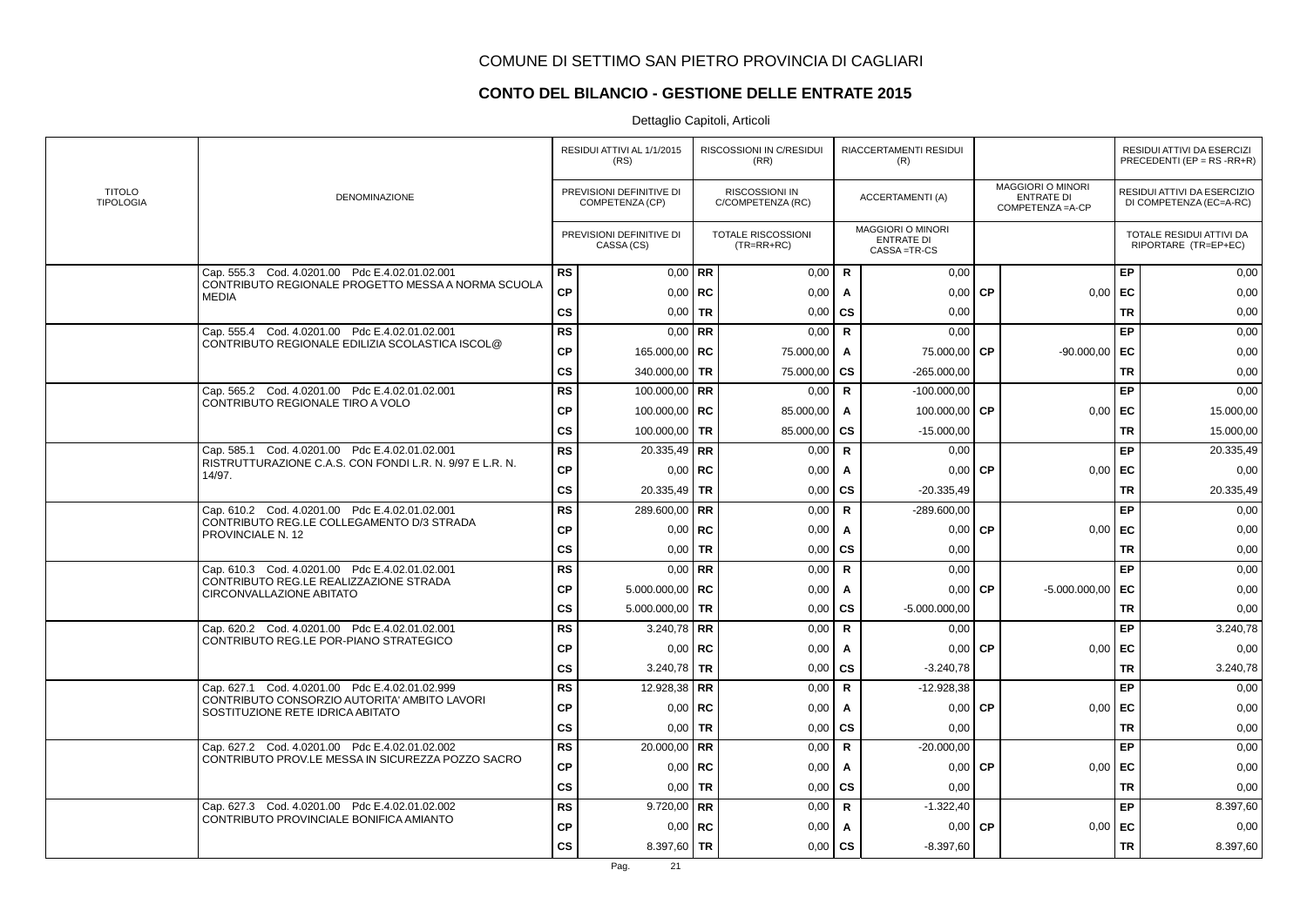# **CONTO DEL BILANCIO - GESTIONE DELLE ENTRATE 2015**

|                                   |                                                                        |               | RESIDUI ATTIVI AL 1/1/2015<br>(RS)          |             | RISCOSSIONI IN C/RESIDUI<br>(RR)    |              | RIACCERTAMENTI RESIDUI<br>(R)                                |           |                                                                    |           | RESIDUI ATTIVI DA ESERCIZI<br>PRECEDENTI (EP = $RS$ -RR+R) |
|-----------------------------------|------------------------------------------------------------------------|---------------|---------------------------------------------|-------------|-------------------------------------|--------------|--------------------------------------------------------------|-----------|--------------------------------------------------------------------|-----------|------------------------------------------------------------|
| <b>TITOLO</b><br><b>TIPOLOGIA</b> | DENOMINAZIONE                                                          |               | PREVISIONI DEFINITIVE DI<br>COMPETENZA (CP) |             | RISCOSSIONI IN<br>C/COMPETENZA (RC) |              | <b>ACCERTAMENTI (A)</b>                                      |           | <b>MAGGIORI O MINORI</b><br><b>ENTRATE DI</b><br>COMPETENZA = A-CP |           | RESIDUI ATTIVI DA ESERCIZIO<br>DI COMPETENZA (EC=A-RC)     |
|                                   |                                                                        |               | PREVISIONI DEFINITIVE DI<br>CASSA (CS)      |             | TOTALE RISCOSSIONI<br>$(TR=RR+RC)$  |              | <b>MAGGIORI O MINORI</b><br><b>ENTRATE DI</b><br>CASSA=TR-CS |           |                                                                    |           | TOTALE RESIDUI ATTIVI DA<br>RIPORTARE (TR=EP+EC)           |
|                                   | Cap. 628.1 Cod. 4.0201.00 Pdc E.4.02.01.01.999                         | <b>RS</b>     | $0.00$ RR                                   |             | 0,00                                | $\mathbf R$  | 0.00                                                         |           |                                                                    | EP        | 0,00                                                       |
|                                   | CONTRIBUTO CEI RESTAURO CHIESA PARROCCHIALE                            | <b>CP</b>     |                                             | $0.00$ RC   | 0,00                                | A            | 0,00                                                         | <b>CP</b> | 0,00                                                               | EC        | 0,00                                                       |
|                                   |                                                                        | <b>CS</b>     | 0,00                                        | <b>TR</b>   | 0,00                                | <b>CS</b>    | 0,00                                                         |           |                                                                    | <b>TR</b> | 0,00                                                       |
| 40400                             | Tipologia 400: Entrate da alienazione di beni materiali e immateriali  | <b>RS</b>     | 924.950,45   RR                             |             | 3.604,14                            | $\mathbf R$  | -883.325,80                                                  |           |                                                                    | EP        | 38.020,51                                                  |
|                                   |                                                                        | <b>CP</b>     | 159.616,28   RC                             |             | 225.657,01                          | A            | 225.857,01                                                   | <b>CP</b> | 66.240,73                                                          | ∣ EC      | 200,00                                                     |
|                                   |                                                                        | <b>CS</b>     | 596.318,87   TR                             |             | 229.261,15                          | <b>CS</b>    | $-367.057,72$                                                |           |                                                                    | <b>TR</b> | 38.220,51                                                  |
|                                   | Cap. 460.2 Cod. 4.0401.00 Pdc E.4.04.01.05.999                         | <b>RS</b>     |                                             | $0,00$ RR   | 0,00                                | $\mathbf R$  | 0,00                                                         |           |                                                                    | EP        | 0,00                                                       |
|                                   | ALIENAZIONE AUTOMEZZI                                                  | <b>CP</b>     |                                             | $0,00$ RC   | 0,00                                | A            | 0,00                                                         | <b>CP</b> | 0,00                                                               | EC        | 0,00                                                       |
|                                   |                                                                        | <b>CS</b>     |                                             | $0.00$ TR   | 0,00                                | CS           | 0,00                                                         |           |                                                                    | <b>TR</b> | 0,00                                                       |
|                                   | Cap. 465.2 Cod. 4.0401.00 Pdc E.4.04.01.08.002                         | <b>RS</b>     | 38.020,51 RR                                |             | 0,00                                | $\mathbf R$  | 0.00                                                         |           |                                                                    | EP        | 38.020,51                                                  |
|                                   | <b>IVA IMMOBILE MATTATOIO</b>                                          | <b>CP</b>     |                                             | $0,00$   RC | 0,00                                | A            | 0,00                                                         | <b>CP</b> | 0,00                                                               | EC        | 0,00                                                       |
|                                   |                                                                        | <b>CS</b>     | 38.020,51   TR                              |             | 0,00                                | CS           | $-38.020,51$                                                 |           |                                                                    | <b>TR</b> | 38.020,51                                                  |
|                                   | Cap. 470.1 Cod. 4.0401.00 Pdc E.4.04.02.01.999                         | <b>RS</b>     | 27.680,85   RR                              |             | 0,00                                | $\mathbf R$  | $-27.680.85$                                                 |           |                                                                    | EP        | 0,00                                                       |
|                                   | AREE PER EDILIZIA ECONOMICA E POPOL ARE - COMPARTO C/4<br>-ALIENAZIONI | <b>CP</b>     |                                             | $0,00$ RC   | 0,00                                | A            | 0,00                                                         | <b>CP</b> | 0,00                                                               | EC        | 0,00                                                       |
|                                   |                                                                        | $\mathsf{cs}$ |                                             | $0,00$ TR   | 0,00                                | CS           | 0,00                                                         |           |                                                                    | <b>TR</b> | 0,00                                                       |
|                                   | Cap. 470.2 Cod. 4.0401.00 Pdc E.4.04.02.01.999                         | <b>RS</b>     | $2.530,01$ RR                               |             | 0,00                                | $\mathbf R$  | $-2.530,01$                                                  |           |                                                                    | EP        | 0,00                                                       |
|                                   | P.E.E.P. COMPARTO C/8 - ALIENAZIONE                                    | <b>CP</b>     |                                             | $0,00$ RC   | 0,00                                | A            | 0,00                                                         | <b>CP</b> | 0,00                                                               | EC        | 0,00                                                       |
|                                   |                                                                        | <b>CS</b>     | $0,00$ TR                                   |             | 0,00                                | CS           | 0.00                                                         |           |                                                                    | <b>TR</b> | 0,00                                                       |
|                                   | Cap. 470.3 Cod. 4.0401.00 Pdc E.4.04.02.01.999                         | <b>RS</b>     | 24.574,90 RR                                |             | 0,00                                | $\mathbf R$  | $-24.574,90$                                                 |           |                                                                    | EP        | 0,00                                                       |
|                                   | P.E.E.P. COMPARTO C/15 - ALIENAZIONE                                   | <b>CP</b>     |                                             | $0,00$ RC   | 0,00                                | Α            | 0,00                                                         | <b>CP</b> | 0,00                                                               | EC        | 0,00                                                       |
|                                   |                                                                        | <b>CS</b>     | 0,00                                        | <b>TR</b>   | 0,00                                | CS           | 0,00                                                         |           |                                                                    | <b>TR</b> | 0,00                                                       |
|                                   | Cap. 470.4 Cod. 4.0401.00 Pdc E.4.04.02.01.999                         | <b>RS</b>     |                                             | $0,00$ RR   | 0,00                                | $\mathbf R$  | 0.00                                                         |           |                                                                    | EP        | 0,00                                                       |
|                                   | PIANO INDUSTRIALE COMPARTO D/3 - (SU PARDU)                            | CP            |                                             | $0.00$ RC   | 24.897,60                           | A            | 24.897.60                                                    | <b>CP</b> | 24.897,60                                                          | EC        | 0,00                                                       |
|                                   |                                                                        | $\mathsf{cs}$ | 0,00                                        | <b>TR</b>   | 24.897,60                           | <b>CS</b>    | 24.897,60                                                    |           |                                                                    | <b>TR</b> | 0,00                                                       |
|                                   | Cap. 470.5 Cod. 4.0401.00 Pdc E.4.04.02.01.999                         | <b>RS</b>     |                                             | $0.00$ RR   | 0,00                                | $\mathsf{R}$ | 0,00                                                         |           |                                                                    | EP        | 0,00                                                       |
|                                   | PEEP COMPARTO C/1 "SAN PIETRO" ALIENAZIONE                             | <b>CP</b>     | 0,00                                        | RC          | 0,00                                | A            | 0,00                                                         | <b>CP</b> | 0,00                                                               | EC        | 0,00                                                       |
|                                   |                                                                        | <b>CS</b>     |                                             | $0,00$ TR   | 0,00                                | <b>CS</b>    | 0.00                                                         |           |                                                                    | <b>TR</b> | 0,00                                                       |
|                                   | Cap. 470.6 Cod. 4.0401.00 Pdc E.4.04.02.01.999                         | <b>RS</b>     | 10.325,69   RR                              |             | 0,00                                | R            | $-10.325,69$                                                 |           |                                                                    | EP        | 0,00                                                       |
|                                   | PEEP COMPARTO C/1 " I MANDORLI" ALIENAZIONE                            | <b>CP</b>     |                                             | $0,00$ RC   | 5.551,65                            | A            | 5.551,65                                                     | <b>CP</b> | 5.551,65                                                           | EC        | 0,00                                                       |
|                                   |                                                                        | <b>CS</b>     | $0,00$   TR                                 |             | 5.551,65                            | <b>CS</b>    | 5.551,65                                                     |           |                                                                    | <b>TR</b> | 0,00                                                       |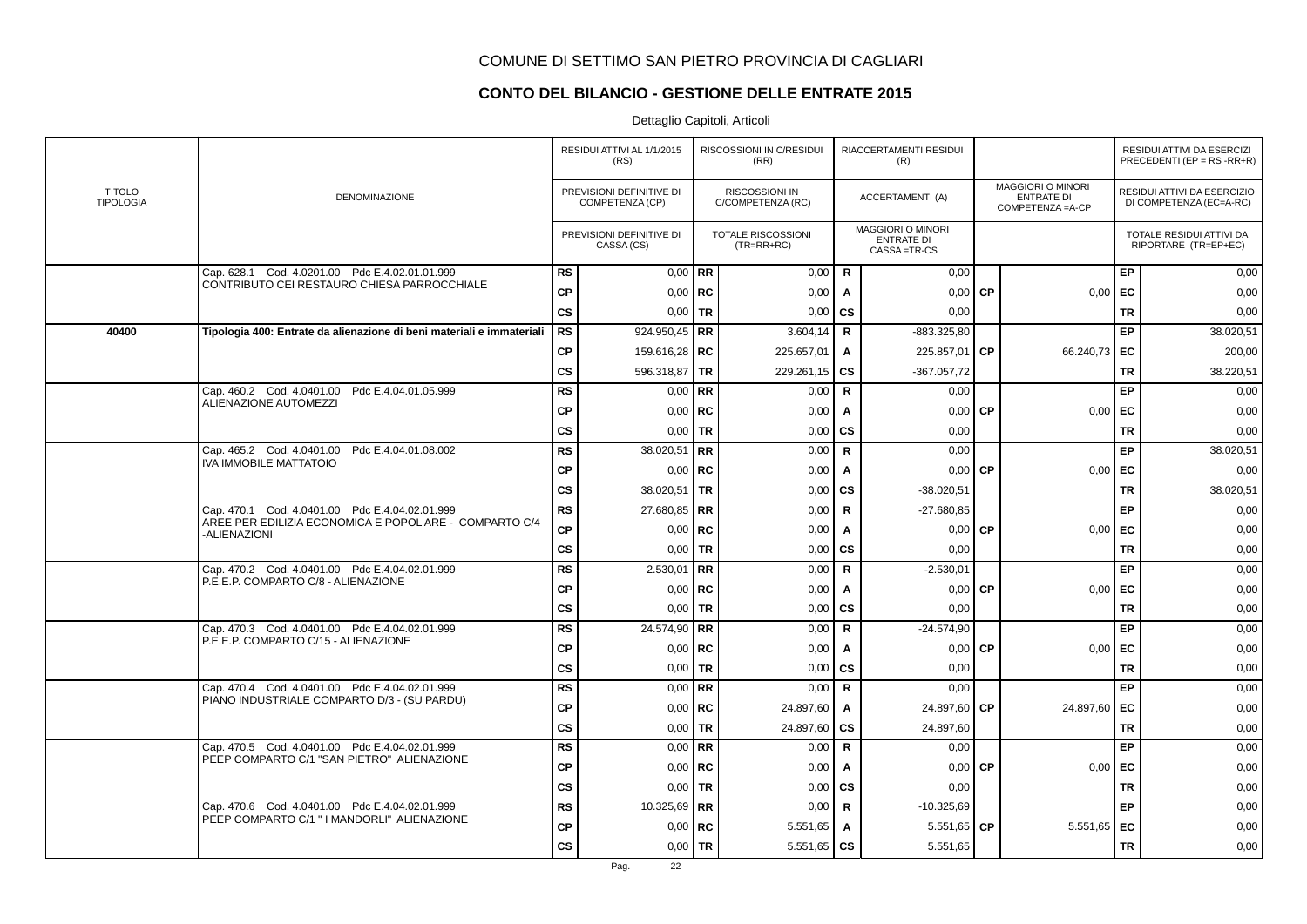# **CONTO DEL BILANCIO - GESTIONE DELLE ENTRATE 2015**

|                                   |                                                         |               | RESIDUI ATTIVI AL 1/1/2015<br>(RS)          |           | RISCOSSIONI IN C/RESIDUI<br>(RR)           |              | RIACCERTAMENTI RESIDUI<br>(R)                                |           |                                                                    |           | RESIDUI ATTIVI DA ESERCIZI<br>PRECEDENTI (EP = $RS$ -RR+R) |
|-----------------------------------|---------------------------------------------------------|---------------|---------------------------------------------|-----------|--------------------------------------------|--------------|--------------------------------------------------------------|-----------|--------------------------------------------------------------------|-----------|------------------------------------------------------------|
| <b>TITOLO</b><br><b>TIPOLOGIA</b> | DENOMINAZIONE                                           |               | PREVISIONI DEFINITIVE DI<br>COMPETENZA (CP) |           | <b>RISCOSSIONI IN</b><br>C/COMPETENZA (RC) |              | <b>ACCERTAMENTI (A)</b>                                      |           | <b>MAGGIORI O MINORI</b><br><b>ENTRATE DI</b><br>COMPETENZA = A-CP |           | RESIDUI ATTIVI DA ESERCIZIO<br>DI COMPETENZA (EC=A-RC)     |
|                                   |                                                         |               | PREVISIONI DEFINITIVE DI<br>CASSA (CS)      |           | <b>TOTALE RISCOSSIONI</b><br>$(TR=RR+RC)$  |              | <b>MAGGIORI O MINORI</b><br><b>ENTRATE DI</b><br>CASSA=TR-CS |           |                                                                    |           | TOTALE RESIDUI ATTIVI DA<br>RIPORTARE (TR=EP+EC)           |
|                                   | Cap. 470.7 Cod. 4.0401.00 Pdc E.4.04.02.01.999          | <b>RS</b>     | $0.00$ RR                                   |           | 0,00                                       | $\mathsf{R}$ | 0,00                                                         |           |                                                                    | EP        | 0,00                                                       |
|                                   | PEEP COMPARTO C/7 - LE SPIGHE DI GRANO ALIENAZIONE      | <b>CP</b>     | $0,00$ RC                                   |           | 0,00                                       | A            | 0.00                                                         | <b>CP</b> | 0,00                                                               | EC        | 0,00                                                       |
|                                   |                                                         | <b>CS</b>     |                                             | $0.00$ TR | 0,00                                       | CS           | 0,00                                                         |           |                                                                    | <b>TR</b> | 0,00                                                       |
|                                   | Cap. 470.8 Cod. 4.0401.00 Pdc E.4.04.02.01.999          | <b>RS</b>     | 160.451,00 RR                               |           | 0,00                                       | $\mathsf{R}$ | $-160.451,00$                                                |           |                                                                    | EP        | 0,00                                                       |
|                                   | ALIENAZIONE LOTTI COMPARTO G/13                         | <b>CP</b>     | $0,00$   RC                                 |           | 0,00                                       | A            | 0,00                                                         | <b>CP</b> | 0,00                                                               | EC        | 0,00                                                       |
|                                   |                                                         | $\mathsf{cs}$ | $0,00$ TR                                   |           | 0,00                                       | CS           | 0,00                                                         |           |                                                                    | <b>TR</b> | 0,00                                                       |
|                                   | Cap. 470.9 Cod. 4.0401.00 Pdc E.4.04.02.01.999          | RS            | 69.082,60   RR                              |           | 0,00                                       | $\mathbf R$  | $-69.082.60$                                                 |           |                                                                    | EP        | 0,00                                                       |
|                                   | PEEP COMPARTO C/18-LE MIMOSE- ALIENAZIONI               | СP            | 27.849,88   RC                              |           | 27.849,88                                  | A            | 27.849,88                                                    | <b>CP</b> | 0,00                                                               | EC        | 0,00                                                       |
|                                   |                                                         | <b>CS</b>     | $0,00$ TR                                   |           | 27.849,88                                  | <b>CS</b>    | 27.849,88                                                    |           |                                                                    | <b>TR</b> | 0,00                                                       |
|                                   | Cap. 470.10 Cod. 4.0401.00 Pdc E.4.04.02.01.999         | <b>RS</b>     | 503.048,22   RR                             |           | 0,00                                       | $\mathbf R$  | $-503.048.22$                                                |           |                                                                    | EP        | 0,00                                                       |
|                                   | PEEP COMP. C/1 E LOTIZZ. "LA GENZIANELLA" - ALIENAZIONI | <b>CP</b>     | 80.120,40   RC                              |           | 80.120,40                                  | $\mathbf{A}$ | 80.120,40                                                    | <b>CP</b> | 0,00                                                               | EC        | 0,00                                                       |
|                                   |                                                         | <b>CS</b>     | 503.048,22 TR                               |           | 80.120,40                                  | <b>CS</b>    | -422.927,82                                                  |           |                                                                    | <b>TR</b> | 0,00                                                       |
|                                   | Cap. 475.1 Cod. 4.0401.00 Pdc E.4.04.02.01.999          | <b>RS</b>     | $0,00$ RR                                   |           | 0,00                                       | $\mathbf R$  | 0,00                                                         |           |                                                                    | EP        | 0,00                                                       |
|                                   | PROVENTI CONGUAGLI LOTTI PEEP VIA SINNAI                | <b>CP</b>     |                                             | $0,00$ RC | 11.360,58                                  | A            | 11.560,58                                                    | <b>CP</b> | 11.560,58 EC                                                       |           | 200,00                                                     |
|                                   |                                                         | CS            |                                             | $0,00$ TR | 11.360,58                                  | <b>CS</b>    | 11.360,58                                                    |           |                                                                    | <b>TR</b> | 200,00                                                     |
|                                   | Cap. 480.1 Cod. 4.0401.00 Pdc E.4.04.01.08.999          | <b>RS</b>     |                                             | $0,00$ RR | 0,00                                       | $\mathsf{R}$ | 0,00                                                         |           |                                                                    | EP        | 0,00                                                       |
|                                   | ALIENAZIONE IMMOBILE EREDITA'                           | <b>CP</b>     | $0,00$ RC                                   |           | 0,00                                       | A            | 0,00                                                         | CP        | 0,00                                                               | EC        | 0,00                                                       |
|                                   |                                                         | <b>CS</b>     | $0,00$ TR                                   |           | 0,00                                       | CS           | 0,00                                                         |           |                                                                    | <b>TR</b> | 0,00                                                       |
|                                   | Cap. 480.3 Cod. 4.0401.00 Pdc E.4.04.02.01.999          | <b>RS</b>     |                                             | $0,00$ RR | 0,00                                       | $\mathsf{R}$ | 0.00                                                         |           |                                                                    | EP        | 0,00                                                       |
|                                   | ALIENAZIONE AREE ZONA B VIA CUCCURU NURAXI              | <b>CP</b>     | $0.00$ RC                                   |           | 0,00                                       | A            | 0.00                                                         | <b>CP</b> | 0.00                                                               | EC        | 0,00                                                       |
|                                   |                                                         | CS            |                                             | $0,00$ TR | 0,00                                       | CS           | 0,00                                                         |           |                                                                    | <b>TR</b> | 0,00                                                       |
|                                   | Cap. 480.4 Cod. 4.0401.00 Pdc E.4.04.02.01.999          | <b>RS</b>     | $0,00$ RR                                   |           | 0,00                                       | $\mathsf{R}$ | 0,00                                                         |           |                                                                    | EP        | 0,00                                                       |
|                                   | ALIENAZIONE AREA F.16 MAPP.2011                         | <b>CP</b>     | $0,00$ RC                                   |           | 0,00                                       | A            | 0,00                                                         | <b>CP</b> | 0,00                                                               | EC        | 0,00                                                       |
|                                   |                                                         | <b>CS</b>     | $0,00$ TR                                   |           | 0,00                                       | CS           | 0,00                                                         |           |                                                                    | <b>TR</b> | 0,00                                                       |
|                                   | Cap. 480.5 Cod. 4.0401.00 Pdc E.4.04.02.01.999          | <b>RS</b>     | $0,00$ RR                                   |           | 0,00                                       | $\mathbf R$  | 0.00                                                         |           |                                                                    | EP        | 0,00                                                       |
|                                   | ALIENAZIONE AREA "MAGAZZINO COMUNALE"                   | <b>CP</b>     | $0,00$ RC                                   |           | 0,00                                       | A            | 0,00                                                         | <b>CP</b> | 0,00                                                               | EC        | 0,00                                                       |
|                                   |                                                         | CS            | $0,00$ TR                                   |           | 0,00                                       | CS           | 0,00                                                         |           |                                                                    | <b>TR</b> | 0,00                                                       |
|                                   | Cap. 485.1 Cod. 4.0401.00 Pdc E.4.04.01.10.001          | <b>RS</b>     | 3.604,14 RR                                 |           | 3.604,14                                   | $\mathbf R$  | 0,00                                                         |           |                                                                    | EP        | 0,00                                                       |
|                                   | CONCESSIONI CIMITERIALI (AREE, LOC ULI) - PROVENTI      | <b>CP</b>     | 51.646,00   RC                              |           | 42.455,52                                  | A            | 42.455,52                                                    | <b>CP</b> | $-9.190,48$                                                        | EC        | 0,00                                                       |
|                                   |                                                         | CS            | 55.250,14   TR                              |           | 46.059,66                                  | <b>CS</b>    | $-9.190,48$                                                  |           |                                                                    | <b>TR</b> | 0,00                                                       |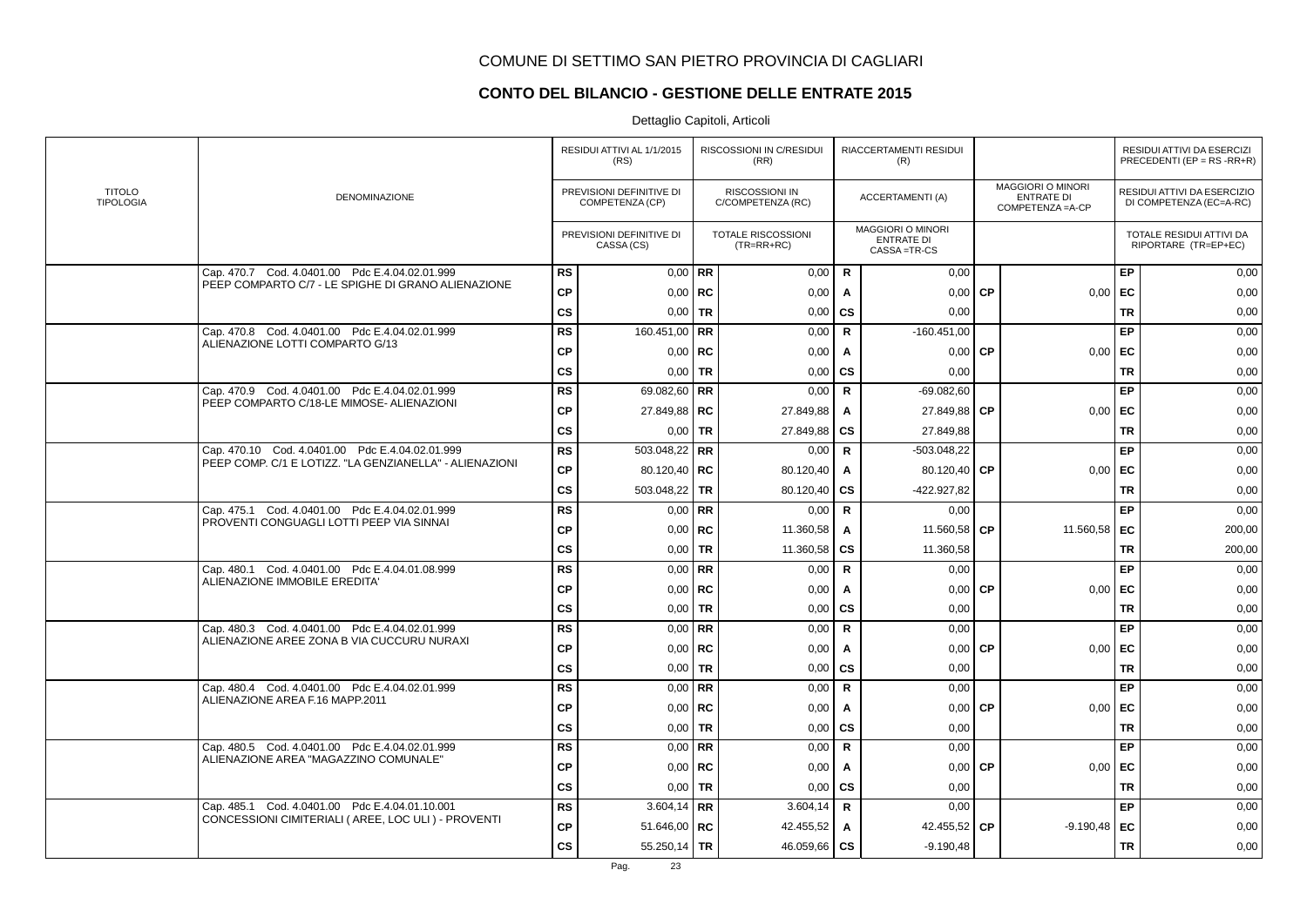### **CONTO DEL BILANCIO - GESTIONE DELLE ENTRATE 2015**

Dettaglio Capitoli, Articoli

|                                   | RESIDUI ATTIVI AL 1/1/2015<br><b>RISCOSSIONI IN C/RESIDUI</b><br>(RS)<br>(RR)<br>(R) |               |                                             | RIACCERTAMENTI RESIDUI |                                            |              | RESIDUI ATTIVI DA ESERCIZI<br>PRECEDENTI (EP = $RS$ - $RR+R$ ) |                                                                    |           |                                                        |
|-----------------------------------|--------------------------------------------------------------------------------------|---------------|---------------------------------------------|------------------------|--------------------------------------------|--------------|----------------------------------------------------------------|--------------------------------------------------------------------|-----------|--------------------------------------------------------|
| <b>TITOLO</b><br><b>TIPOLOGIA</b> | <b>DENOMINAZIONE</b>                                                                 |               | PREVISIONI DEFINITIVE DI<br>COMPETENZA (CP) |                        | <b>RISCOSSIONI IN</b><br>C/COMPETENZA (RC) |              | ACCERTAMENTI (A)                                               | <b>MAGGIORI O MINORI</b><br><b>ENTRATE DI</b><br>COMPETENZA = A-CP |           | RESIDUI ATTIVI DA ESERCIZIO<br>DI COMPETENZA (EC=A-RC) |
|                                   |                                                                                      |               | PREVISIONI DEFINITIVE DI<br>CASSA (CS)      |                        | TOTALE RISCOSSIONI<br>$(TR=RR+RC)$         |              | <b>MAGGIORI O MINORI</b><br><b>ENTRATE DI</b><br>CASSA = TR-CS |                                                                    |           | TOTALE RESIDUI ATTIVI DA<br>RIPORTARE (TR=EP+EC)       |
|                                   | Cap. 640.1 Cod. 4.0401.00 Pdc E.4.04.02.01.999                                       | <b>RS</b>     | 18.030,16 RR                                |                        | 0,00                                       | R.           | $-18.030,16$                                                   |                                                                    | EP        | 0,00                                                   |
|                                   | PROVENTI LOTTI P.I.P.-                                                               | <b>CP</b>     |                                             | $0,00$   RC            | 0,00                                       |              | $0.00$ CP                                                      | 0,00                                                               | EC        | 0,00                                                   |
|                                   |                                                                                      | cs            | $0.00$ TR                                   |                        | 0,00                                       | <b>CS</b>    | 0.00                                                           |                                                                    | <b>TR</b> | 0,00                                                   |
|                                   | Cap. 645.1 Cod. 4.0401.00 Pdc E.4.04.02.01.999                                       | RS            | 67.602,37 RR                                |                        | 0,00                                       | $\mathsf{R}$ | $-67.602,37$                                                   |                                                                    | EP        | 0,00                                                   |
|                                   | PROVENTI LOTTI P.I.A.                                                                | СP            | $0.00$ RC                                   |                        | 33.421,38                                  | A            | $33.421.38$ CP                                                 | 33.421,38 EC                                                       |           | 0,00                                                   |
|                                   |                                                                                      | CS            | $0.00$ TR                                   |                        | $33.421,38$ $\overline{\text{CS}}$         |              | 33.421,38                                                      |                                                                    | <b>TR</b> | 0,00                                                   |
| 40000<br>Totale TITOLO 4          | <b>ENTRATE IN CONTO CAPITALE</b>                                                     | <b>RS</b>     | 6.625.983,96   RR                           |                        | 24.467,27                                  | $\mathbf R$  | $-6.299.686,77$                                                |                                                                    | EP        | 301.829,92                                             |
|                                   |                                                                                      | <b>CP</b>     | $9.830.444,19$ RC                           |                        | 2.744.525,09                               | $\mathsf{A}$ | 2.767.352,26 CP                                                | $-7.063.091,93$ EC                                                 |           | 22.827,17                                              |
|                                   |                                                                                      | $\mathsf{cs}$ | 11.465.986,19   TR                          |                        | $2.768.992.36$ CS                          |              | $-8.696.993,83$                                                |                                                                    | <b>TR</b> | 324.657,09                                             |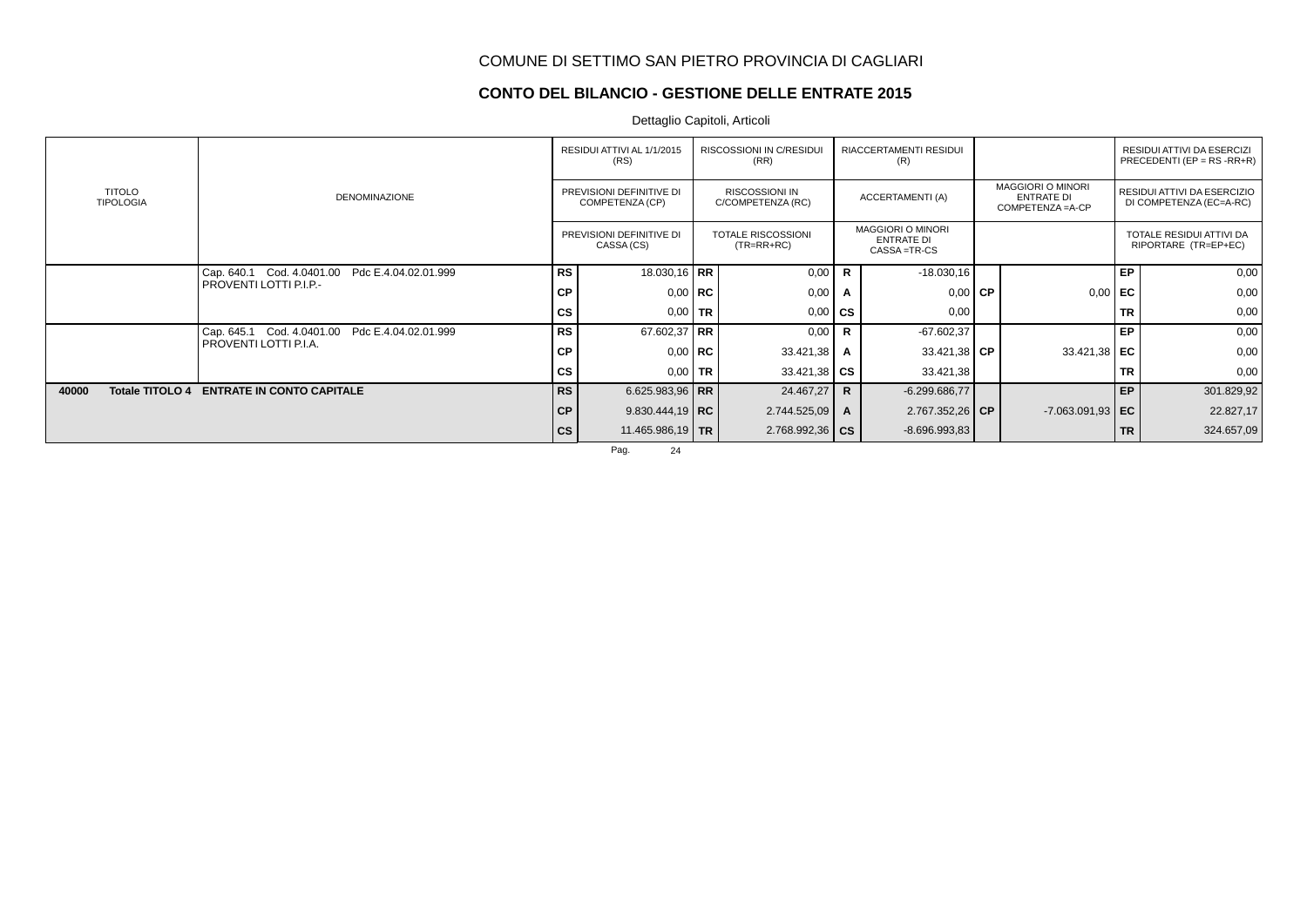### **CONTO DEL BILANCIO - GESTIONE DELLE ENTRATE 2015**

|                                   | <b>DENOMINAZIONE</b>                                                                                  | RESIDUI ATTIVI AL 1/1/2015<br>(RS)          |                                        |             | RISCOSSIONI IN C/RESIDUI<br>(RR)           |              | <b>RIACCERTAMENTI RESIDUI</b><br>(R)                         |                                                                    |           | RESIDUI ATTIVI DA ESERCIZI<br>PRECEDENTI (EP = $RS$ -RR+R) |      |
|-----------------------------------|-------------------------------------------------------------------------------------------------------|---------------------------------------------|----------------------------------------|-------------|--------------------------------------------|--------------|--------------------------------------------------------------|--------------------------------------------------------------------|-----------|------------------------------------------------------------|------|
| <b>TITOLO</b><br><b>TIPOLOGIA</b> |                                                                                                       | PREVISIONI DEFINITIVE DI<br>COMPETENZA (CP) |                                        |             | <b>RISCOSSIONI IN</b><br>C/COMPETENZA (RC) |              | ACCERTAMENTI (A)                                             | <b>MAGGIORI O MINORI</b><br><b>ENTRATE DI</b><br>COMPETENZA = A-CP |           | RESIDUI ATTIVI DA ESERCIZIO<br>DI COMPETENZA (EC=A-RC)     |      |
|                                   |                                                                                                       |                                             | PREVISIONI DEFINITIVE DI<br>CASSA (CS) |             | TOTALE RISCOSSIONI<br>$(TR=RR+RC)$         |              | <b>MAGGIORI O MINORI</b><br><b>ENTRATE DI</b><br>CASSA=TR-CS |                                                                    |           | TOTALE RESIDUI ATTIVI DA<br>RIPORTARE (TR=EP+EC)           |      |
| <b>TITOLO 5</b>                   | <b>ENTRATE DA RIDUZIONE DI ATTIVITA' FINANZIARIE</b>                                                  |                                             |                                        |             |                                            |              |                                                              |                                                                    |           |                                                            |      |
| 50300                             | Tipologia 300: Riscossione crediti di medio-lungo termine                                             | <b>RS</b>                                   |                                        | $0.00$ RR   | 0,00                                       | $\mathsf{R}$ | 0,00                                                         |                                                                    |           | EP                                                         | 0,00 |
|                                   |                                                                                                       | <b>CP</b>                                   |                                        | $0,00$ RC   | 0,00                                       | Α            | 0,00                                                         | <b>CP</b>                                                          | 0,00      | EC                                                         | 0,00 |
|                                   |                                                                                                       | $\mathsf{cs}$                               | 0,00                                   | <b>TR</b>   | 0,00                                       | CS           | 0,00                                                         |                                                                    |           | <b>TR</b>                                                  | 0,00 |
|                                   | Cap. 510.1 Cod. 5.0313.00 Pdc E.5.03.13.99.999<br>CONTRIBUTO REGIONALE RECUPERO AMBIENTALE            | <b>RS</b>                                   |                                        | $0,00$ RR   | 0,00                                       | $\mathsf{R}$ | 0,00                                                         |                                                                    |           | EP                                                         | 0,00 |
|                                   |                                                                                                       | <b>CP</b>                                   |                                        | $0,00$   RC | 0,00                                       | Α            | 0,00                                                         | <b>CP</b>                                                          | 0,00      | EC                                                         | 0,00 |
|                                   |                                                                                                       | cs                                          |                                        | $0,00$ TR   | 0,00                                       | <b>CS</b>    | 0,00                                                         |                                                                    |           | <b>TR</b>                                                  | 0,00 |
|                                   | Cap. 510.2 Cod. 5.0313.00 Pdc E.5.03.13.99.999<br>CONTRIBUTO REGIONALE CENTRO SUPPORTO FAMIGLIA       | <b>RS</b>                                   |                                        | $0.00$ RR   | 0,00                                       | $\mathsf{R}$ | 0,00                                                         |                                                                    |           | <b>EP</b>                                                  | 0,00 |
|                                   |                                                                                                       | <b>CP</b>                                   | 0,00                                   | RC          | 0,00                                       | A            | 0,00                                                         | <b>CP</b>                                                          | $0,00$ EC |                                                            | 0,00 |
|                                   |                                                                                                       | CS                                          |                                        | $0,00$ TR   | 0,00                                       | <b>CS</b>    | 0,00                                                         |                                                                    |           | TR                                                         | 0,00 |
|                                   | Cap. 515.3 Cod. 5.0313.00 Pdc E.5.03.13.99.999<br>CONTRIBUTO REGIONALE DOMOTICA                       | RS                                          |                                        | $0,00$ RR   | 0,00                                       | $\mathsf{R}$ | 0.00                                                         |                                                                    |           | EP                                                         | 0,00 |
|                                   |                                                                                                       | <b>CP</b>                                   |                                        | $0,00$ RC   | 0,00                                       | A            | 0,00                                                         | <b>CP</b>                                                          | $0,00$ EC |                                                            | 0,00 |
|                                   |                                                                                                       | CS                                          |                                        | $0,00$ TR   | 0,00                                       | <b>CS</b>    | 0,00                                                         |                                                                    |           | TR                                                         | 0,00 |
|                                   | Cap. 515.4 Cod. 5.0313.00 Pdc E.5.03.13.99.999<br>CONTRIBUTO L.R. 37/98 ART. 19 - ANNUALITA' 2003     | <b>RS</b>                                   |                                        | $0,00$ RR   | 0,00                                       | $\mathsf{R}$ | 0,00                                                         |                                                                    |           | EP                                                         | 0,00 |
|                                   |                                                                                                       | <b>CP</b>                                   |                                        | $0,00$ RC   | 0,00                                       | $\mathbf{A}$ | 0,00                                                         | <b>CP</b>                                                          | $0,00$ EC |                                                            | 0,00 |
|                                   |                                                                                                       | $\mathsf{cs}$                               |                                        | $0,00$ TR   | 0,00                                       | <b>CS</b>    | 0,00                                                         |                                                                    |           | <b>TR</b>                                                  | 0,00 |
|                                   | Cap. 515.5 Cod. 5.0313.00 Pdc E.5.03.13.99.999<br>CONTRIBUTO L.R. 37 ANNUALITA' 1999- INTERESSI       | <b>RS</b>                                   |                                        | $0,00$ RR   | 0,00                                       | $\mathsf{R}$ | 0,00                                                         |                                                                    |           | <b>EP</b>                                                  | 0,00 |
|                                   |                                                                                                       | <b>CP</b>                                   |                                        | $0,00$ RC   | 0,00                                       | $\mathsf{A}$ | 0,00                                                         | <b>CP</b>                                                          | $0,00$ EC |                                                            | 0,00 |
|                                   |                                                                                                       | <b>CS</b>                                   |                                        | $0,00$ TR   | 0,00                                       | <b>CS</b>    | 0,00                                                         |                                                                    |           | <b>TR</b>                                                  | 0,00 |
|                                   | Cap. 515.6 Cod. 5.0313.00 Pdc E.5.03.13.99.999<br>CONTRIBUTO L.R. 37 ANNUALITA' 2004                  | <b>RS</b>                                   |                                        | $0.00$ RR   | 0,00                                       | $\mathsf{R}$ | 0,00                                                         |                                                                    |           | EP                                                         | 0,00 |
|                                   |                                                                                                       | <b>CP</b>                                   |                                        | $0,00$ RC   | 0,00                                       | A            | 0,00                                                         | <b>CP</b>                                                          | $0,00$ EC |                                                            | 0,00 |
|                                   |                                                                                                       | cs                                          |                                        | $0,00$   TR | 0,00                                       | <b>CS</b>    | 0,00                                                         |                                                                    |           | <b>TR</b>                                                  | 0,00 |
|                                   | Cap. 545.1 Cod. 5.0313.00 Pdc E.5.03.13.99.999<br>ACQUISIZIONE E URBANIZZAZIONE DI AR EE - CONTRIBUTO | <b>RS</b>                                   |                                        | $0,00$ RR   | 0,00                                       | $\mathbf R$  | 0,00                                                         |                                                                    |           | EP                                                         | 0,00 |
|                                   | <b>DELLA REGIONE</b>                                                                                  | <b>CP</b>                                   |                                        | $0,00$ RC   | 0,00                                       | Α            | $0,00$ CP                                                    |                                                                    | $0,00$ EC |                                                            | 0,00 |
|                                   |                                                                                                       | cs                                          |                                        | $0,00$   TR | 0,00                                       | CS           | 0,00                                                         |                                                                    |           | TR                                                         | 0,00 |
|                                   | Cap. 550.1 Cod. 5.0313.00 Pdc E.5.03.13.99.999<br>CONTRIBUTO REGIONALE PER COMPLETA- MENTO P.I.P.     | <b>RS</b>                                   |                                        | $0.00$ RR   | 0,00                                       | $\mathbf R$  | 0,00                                                         |                                                                    |           | EP                                                         | 0,00 |
|                                   |                                                                                                       | CP                                          | 0,00                                   | RC          | 0,00                                       | A            | 0,00                                                         | <b>CP</b>                                                          | $0,00$ EC |                                                            | 0,00 |
|                                   |                                                                                                       | cs                                          |                                        | $0,00$ TR   | 0,00                                       | <b>CS</b>    | 0,00                                                         |                                                                    |           | TR                                                         | 0,00 |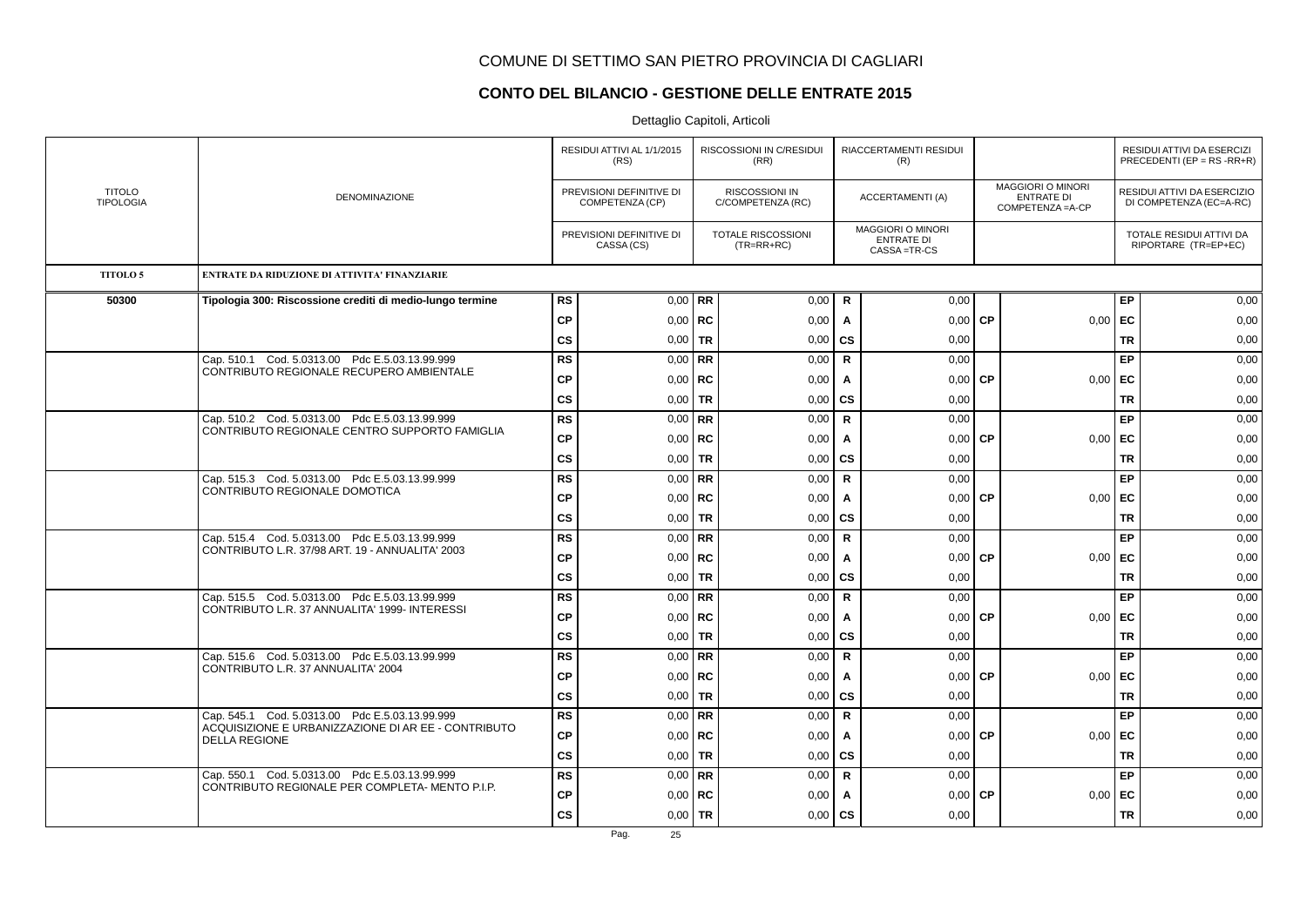# **CONTO DEL BILANCIO - GESTIONE DELLE ENTRATE 2015**

|                                   |                                                                                           |               | RESIDUI ATTIVI AL 1/1/2015<br>(RS)          |             | RISCOSSIONI IN C/RESIDUI<br>(RR)          |              | RIACCERTAMENTI RESIDUI<br>(R)                                  |                                                                    |           |                                                        | RESIDUI ATTIVI DA ESERCIZI<br>PRECEDENTI (EP = $RS$ -RR+R) |
|-----------------------------------|-------------------------------------------------------------------------------------------|---------------|---------------------------------------------|-------------|-------------------------------------------|--------------|----------------------------------------------------------------|--------------------------------------------------------------------|-----------|--------------------------------------------------------|------------------------------------------------------------|
| <b>TITOLO</b><br><b>TIPOLOGIA</b> | DENOMINAZIONE                                                                             |               | PREVISIONI DEFINITIVE DI<br>COMPETENZA (CP) |             | RISCOSSIONI IN<br>C/COMPETENZA (RC)       |              | <b>ACCERTAMENTI (A)</b>                                        | <b>MAGGIORI O MINORI</b><br><b>ENTRATE DI</b><br>COMPETENZA = A-CP |           | RESIDUI ATTIVI DA ESERCIZIO<br>DI COMPETENZA (EC=A-RC) |                                                            |
|                                   |                                                                                           |               | PREVISIONI DEFINITIVE DI<br>CASSA (CS)      |             | <b>TOTALE RISCOSSIONI</b><br>$(TR=RR+RC)$ |              | <b>MAGGIORI O MINORI</b><br><b>ENTRATE DI</b><br>CASSA = TR-CS |                                                                    |           |                                                        | TOTALE RESIDUI ATTIVI DA<br>RIPORTARE (TR=EP+EC)           |
|                                   | Cap. 560.1 Cod. 5.0313.00 Pdc E.5.03.13.99.999                                            | <b>RS</b>     | $0.00$ RR                                   |             | 0,00                                      | $\mathsf{R}$ | 0,00                                                           |                                                                    |           | EP                                                     | 0,00                                                       |
|                                   | CONTRIBUTO REG.LE PER ACQUISTO E RI STRUTTURAZIONE<br><b>IMMOBILI.</b>                    | <b>CP</b>     | $0,00$ RC                                   |             | 0,00                                      | $\mathbf{A}$ | 0,00                                                           | <b>CP</b>                                                          | 0,00      | EC                                                     | 0,00                                                       |
|                                   |                                                                                           | <b>CS</b>     |                                             | $0.00$ TR   | 0,00                                      | <b>CS</b>    | 0,00                                                           |                                                                    |           | <b>TR</b>                                              | 0,00                                                       |
|                                   | Cap. 575.1 Cod. 5.0313.00 Pdc E.5.03.13.99.999                                            | <b>RS</b>     |                                             | $0.00$ RR   | 0,00                                      | $\mathbf R$  | 0.00                                                           |                                                                    |           | EP                                                     | 0,00                                                       |
|                                   | RESTAURO CAMPANILE CHIESA PARROCCHI ALE - CONTRIBUTO<br><b>REGIONALE</b>                  | <b>CP</b>     |                                             | $0,00$   RC | 0,00                                      | A            | 0,00                                                           | <b>CP</b>                                                          | 0,00      | EC                                                     | 0,00                                                       |
|                                   |                                                                                           | <b>CS</b>     | $0.00$ TR                                   |             | 0,00                                      | CS           | 0,00                                                           |                                                                    |           | <b>TR</b>                                              | 0,00                                                       |
|                                   | Cap. 580.1 Cod. 5.0313.00 Pdc E.5.03.13.99.999                                            | <b>RS</b>     |                                             | $0.00$ RR   | 0,00                                      | $\mathbf R$  | 0,00                                                           |                                                                    |           | EP                                                     | 0,00                                                       |
|                                   | RESTAURO, CONSOLIDAMENTO, EMERGENZE SAGGI DI SCAVO<br>CUCCURU NURAXI CONTRIBUTO REGIONALE | <b>CP</b>     | $0.00$ RC                                   |             | 0,00                                      | A            | 0,00                                                           | <b>CP</b>                                                          | 0,00      | EC                                                     | 0,00                                                       |
|                                   |                                                                                           | $\mathsf{cs}$ | $0,00$ TR                                   |             | 0,00                                      | <b>CS</b>    | 0,00                                                           |                                                                    |           | <b>TR</b>                                              | 0,00                                                       |
|                                   | Cap. 585.2 Cod. 5.0313.00 Pdc E.5.03.13.99.999                                            | <b>RS</b>     |                                             | $0,00$ RR   | 0,00                                      | $\mathsf{R}$ | 0,00                                                           |                                                                    |           | EP                                                     | 0,00                                                       |
|                                   | CONTRIBUTO REG.LE ACQUISTO ARREDI C.A.S.                                                  | <b>CP</b>     | $0,00$   RC                                 |             | 0,00                                      | A            | 0,00                                                           | <b>CP</b>                                                          | 0,00      | EC                                                     | 0,00                                                       |
|                                   |                                                                                           | <b>CS</b>     | $0.00$ TR                                   |             | 0,00                                      | <b>CS</b>    | 0,00                                                           |                                                                    |           | <b>TR</b>                                              | 0,00                                                       |
|                                   | Cap. 590.1 Cod. 5.0313.00 Pdc E.5.03.13.99.999                                            | <b>RS</b>     |                                             | $0.00$ RR   | 0,00                                      | $\mathsf{R}$ | 0,00                                                           |                                                                    |           | EP                                                     | 0,00                                                       |
|                                   | CONTRIBUTO REG.LE PER ADEGUAMENTO LOCALI UFFICI.                                          | <b>CP</b>     |                                             | $0,00$ RC   | 0,00                                      | A            | 0,00                                                           | <b>CP</b>                                                          | 0,00      | EC                                                     | 0,00                                                       |
|                                   |                                                                                           | <b>CS</b>     |                                             | $0,00$   TR | 0,00                                      | CS           | 0,00                                                           |                                                                    |           | <b>TR</b>                                              | 0,00                                                       |
|                                   | Cap. 595.1 Cod. 5.0313.00 Pdc E.5.03.13.99.999                                            | <b>RS</b>     |                                             | $0,00$ RR   | 0,00                                      | $\mathbf R$  | 0.00                                                           |                                                                    |           | EP                                                     | 0,00                                                       |
|                                   | CONTRIB.REG.LE ADEGUAMENTO NORME SC.ELEM.VIA LUSSU                                        | <b>CP</b>     |                                             | $0,00$ RC   | 0,00                                      | $\mathbf{A}$ | $0,00$ CP                                                      |                                                                    | $0,00$ EC |                                                        | 0,00                                                       |
|                                   |                                                                                           | $\mathsf{cs}$ |                                             | $0.00$ TR   | 0,00                                      | CS           | 0,00                                                           |                                                                    |           | <b>TR</b>                                              | 0,00                                                       |
|                                   | Cap. 596.1 Cod. 5.0313.00 Pdc E.5.03.13.99.999                                            | <b>RS</b>     |                                             | $0.00$ RR   | 0,00                                      | $\mathsf{R}$ | 0.00                                                           |                                                                    |           | EP                                                     | 0,00                                                       |
|                                   | CONTRIBUTO REGIONALE MANUTENZIONE STRAORDINARIA<br>SCUOLA MEDIA VIA CARDUCCI              | <b>CP</b>     |                                             | $0,00$ RC   | 0,00                                      | A            | 0,00                                                           | l CP                                                               | 0,00      | EC                                                     | 0,00                                                       |
|                                   |                                                                                           | <b>CS</b>     | $0,00$ TR                                   |             | 0,00                                      | <b>CS</b>    | 0,00                                                           |                                                                    |           | <b>TR</b>                                              | 0,00                                                       |
|                                   | Cap. 600.1 Cod. 5.0313.00 Pdc E.5.03.13.99.999                                            | <b>RS</b>     |                                             | $0,00$ RR   | 0,00                                      | $\mathsf{R}$ | 0,00                                                           |                                                                    |           | EP                                                     | 0,00                                                       |
|                                   | CONTRIB.REG.LE SIST.RIO CUNGIAUS                                                          | <b>CP</b>     | $0,00$   RC                                 |             | 0,00                                      | A            | 0,00                                                           | <b>CP</b>                                                          | $0,00$ EC |                                                        | 0,00                                                       |
|                                   |                                                                                           | <b>CS</b>     |                                             | $0.00$ TR   | 0,00                                      | <b>CS</b>    | 0.00                                                           |                                                                    |           | <b>TR</b>                                              | 0,00                                                       |
|                                   | Cap. 600.2 Cod. 5.0313.00 Pdc E.5.03.13.99.999                                            | <b>RS</b>     |                                             | $0,00$ RR   | 0,00                                      | $\mathsf{R}$ | 0,00                                                           |                                                                    |           | EP                                                     | 0,00                                                       |
|                                   | CONTRIBUTO POR SISTEM. RIO CUNGIAUS                                                       | <b>CP</b>     | $0,00$ RC                                   |             | 0,00                                      | A            | 0,00                                                           | <b>CP</b>                                                          | 0,00      | EC                                                     | 0,00                                                       |
|                                   |                                                                                           | <b>CS</b>     | $0,00$   TR                                 |             | 0,00                                      | <b>CS</b>    | 0,00                                                           |                                                                    |           | <b>TR</b>                                              | 0,00                                                       |
|                                   | Cap. 605.1 Cod. 5.0313.00 Pdc E.5.03.13.99.999                                            | <b>RS</b>     | $0,00$ RR                                   |             | 0,00                                      | $\mathbf R$  | 0,00                                                           |                                                                    |           | EP                                                     | 0,00                                                       |
|                                   | CONTRIB.REG.LE LAVORI PROL. VIA I MAGGIO                                                  | <b>CP</b>     |                                             | $0,00$ RC   | 0,00                                      | A            | 0,00                                                           | <b>CP</b>                                                          | 0,00      | EC                                                     | 0,00                                                       |
|                                   |                                                                                           | <b>CS</b>     | $0,00$   TR                                 |             | 0,00                                      | <b>CS</b>    | 0,00                                                           |                                                                    |           | <b>TR</b>                                              | 0,00                                                       |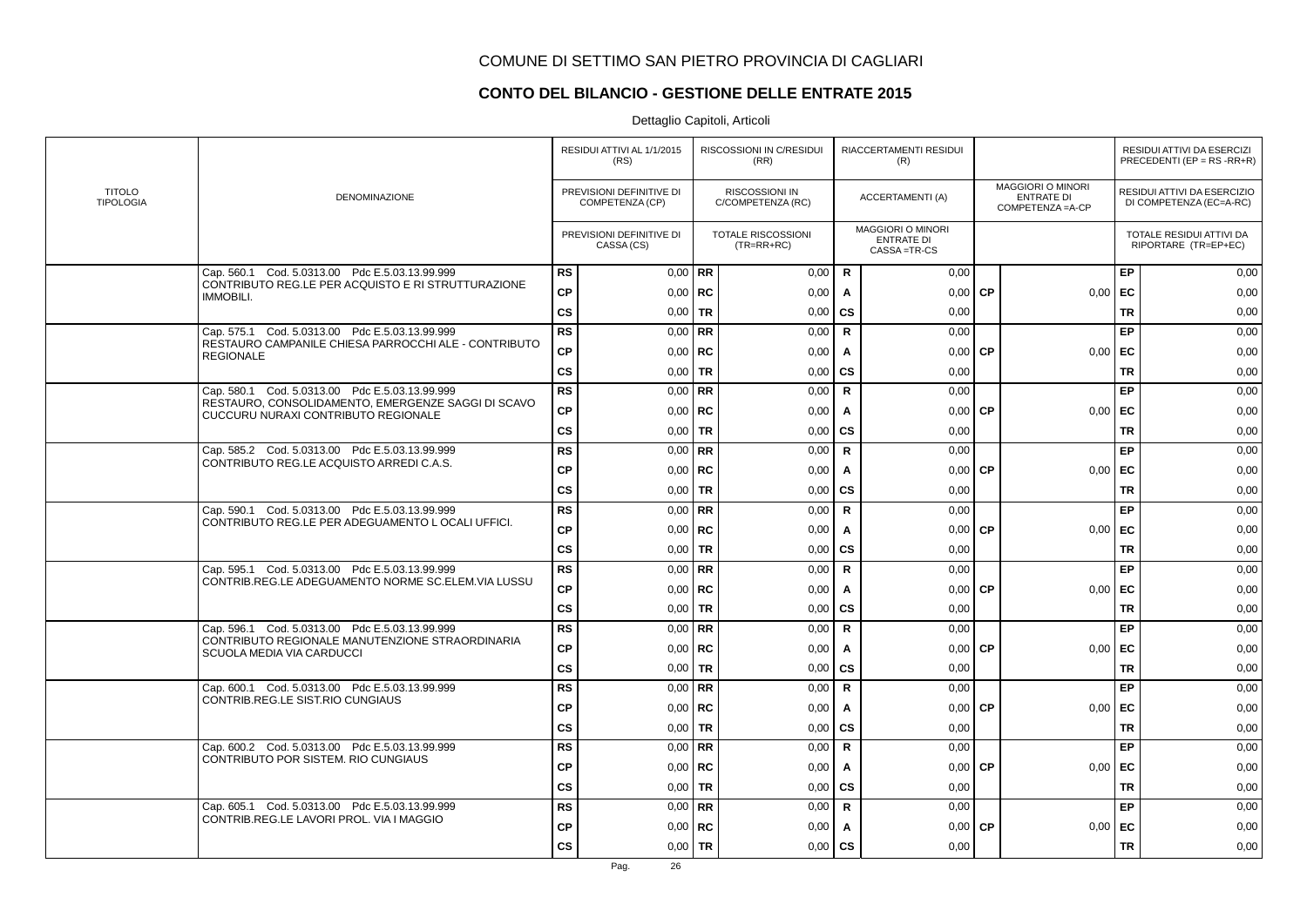### **CONTO DEL BILANCIO - GESTIONE DELLE ENTRATE 2015**

Dettaglio Capitoli, Articoli

|                                   | <b>DENOMINAZIONE</b>                                                                                               | RESIDUI ATTIVI AL 1/1/2015<br>(RS)          |           | RISCOSSIONI IN C/RESIDUI<br>(RR)           | <b>RIACCERTAMENTI RESIDUI</b><br>(R) |                                                                |      |                                                                  |           | <b>RESIDUI ATTIVI DA ESERCIZI</b><br>PRECEDENTI (EP = $RS$ -RR+R) |
|-----------------------------------|--------------------------------------------------------------------------------------------------------------------|---------------------------------------------|-----------|--------------------------------------------|--------------------------------------|----------------------------------------------------------------|------|------------------------------------------------------------------|-----------|-------------------------------------------------------------------|
| <b>TITOLO</b><br><b>TIPOLOGIA</b> |                                                                                                                    | PREVISIONI DEFINITIVE DI<br>COMPETENZA (CP) |           | <b>RISCOSSIONI IN</b><br>C/COMPETENZA (RC) |                                      | <b>ACCERTAMENTI (A)</b>                                        |      | <b>MAGGIORI O MINORI</b><br><b>ENTRATE DI</b><br>COMPETENZA=A-CP |           | RESIDUI ATTIVI DA ESERCIZIO<br>DI COMPETENZA (EC=A-RC)            |
|                                   |                                                                                                                    | PREVISIONI DEFINITIVE DI<br>CASSA (CS)      |           | <b>TOTALE RISCOSSIONI</b><br>$(TR=RR+RC)$  |                                      | <b>MAGGIORI O MINORI</b><br><b>ENTRATE DI</b><br>CASSA = TR-CS |      |                                                                  |           | <b>TOTALE RESIDUI ATTIVI DA</b><br>RIPORTARE (TR=EP+EC)           |
|                                   | Cap. 610.1 Cod. 5.0313.00 Pdc E.5.03.13.99.999                                                                     | <b>RS</b>                                   | $0.00$ RR | 0,00                                       | R                                    | 0,00                                                           |      |                                                                  | EP        | 0,00                                                              |
|                                   | CONTRIB.REG.LE COLLEG. SU PARDU-S.S. 387                                                                           | СP                                          | $0.00$ RC | 0,00                                       | A                                    | 0,00                                                           | l CP | 0,00                                                             | l EC      | 0,00                                                              |
|                                   |                                                                                                                    | <b>CS</b>                                   | $0.00$ TR | 0,00                                       | <b>CS</b>                            | 0,00                                                           |      |                                                                  | <b>TR</b> | 0,00                                                              |
|                                   | Cap. 615.1 Cod. 5.0313.00 Pdc E.5.03.13.99.999<br>CONTRIB.REG.LE COMOL.RETE ACQUE BIANCHE CENTRO<br><b>ABITATO</b> | <b>RS</b>                                   | $0.00$ RR | 0,00                                       | $\mathsf{R}$                         | 0,00                                                           |      |                                                                  | EP        | 0,00                                                              |
|                                   |                                                                                                                    | <b>CP</b>                                   | $0.00$ RC | 0,00                                       | A                                    | $0.00$ CP                                                      |      | 0,00                                                             | EC        | 0,00                                                              |
|                                   |                                                                                                                    | <b>CS</b>                                   | $0.00$ TR | 0,00                                       | <b>CS</b>                            | 0,00                                                           |      |                                                                  | <b>TR</b> | 0,00                                                              |
|                                   | Cap. 620.1 Cod. 5.0313.00 Pdc E.5.03.13.99.999                                                                     | <b>RS</b>                                   | $0.00$ RR | 0,00                                       | $\mathsf{R}$                         | 0,00                                                           |      |                                                                  | EP        | 0,00                                                              |
|                                   | CONTRIB.REG.LE P.O.R. REALIZZ. UNITA INTROD.CUCCURU<br><b>NURAXI</b>                                               | СP                                          | $0.00$ RC | 0,00                                       | A                                    | $0.00$ CP                                                      |      | 0,00                                                             | EC        | 0,00                                                              |
|                                   |                                                                                                                    | cs                                          | $0,00$ TR | 0,00                                       | cs                                   | 0,00                                                           |      |                                                                  | <b>TR</b> | 0,00                                                              |
|                                   | Cap. 625.1 Cod. 5.0313.00 Pdc E.5.03.13.99.999                                                                     | <b>RS</b>                                   | $0.00$ RR | 0,00                                       | $\mathsf{R}$                         | 0,00                                                           |      |                                                                  | EP        | 0,00                                                              |
|                                   | CONTRIB REG.LE REALIZZAZIONE PARCHEGGIO STAZIONE FF.SS.                                                            | CP                                          | $0.00$ RC | 0,00                                       | A                                    | $0.00$ CP                                                      |      | 0,00                                                             | l EC      | 0,00                                                              |
|                                   |                                                                                                                    | cs                                          | $0.00$ TR | 0,00                                       | $\mathbf{c}\mathbf{s}$               | 0,00                                                           |      |                                                                  | <b>TR</b> | 0,00                                                              |
| 50000                             | Totale TITOLO 5 ENTRATE DA RIDUZIONE DI ATTIVITA' FINANZIARIE                                                      | <b>RS</b>                                   | $0.00$ RR | 0,00                                       | R.                                   | 0,00                                                           |      |                                                                  | EP        | 0,00                                                              |
|                                   |                                                                                                                    | <b>CP</b>                                   | $0,00$ RC | 0,00                                       |                                      | $0,00$ CP                                                      |      | 0,00                                                             | EC        | 0,00                                                              |
|                                   |                                                                                                                    | <b>CS</b>                                   | $0,00$ TR | 0,00                                       | <b>CS</b>                            | 0,00                                                           |      |                                                                  | <b>TR</b> | 0,00                                                              |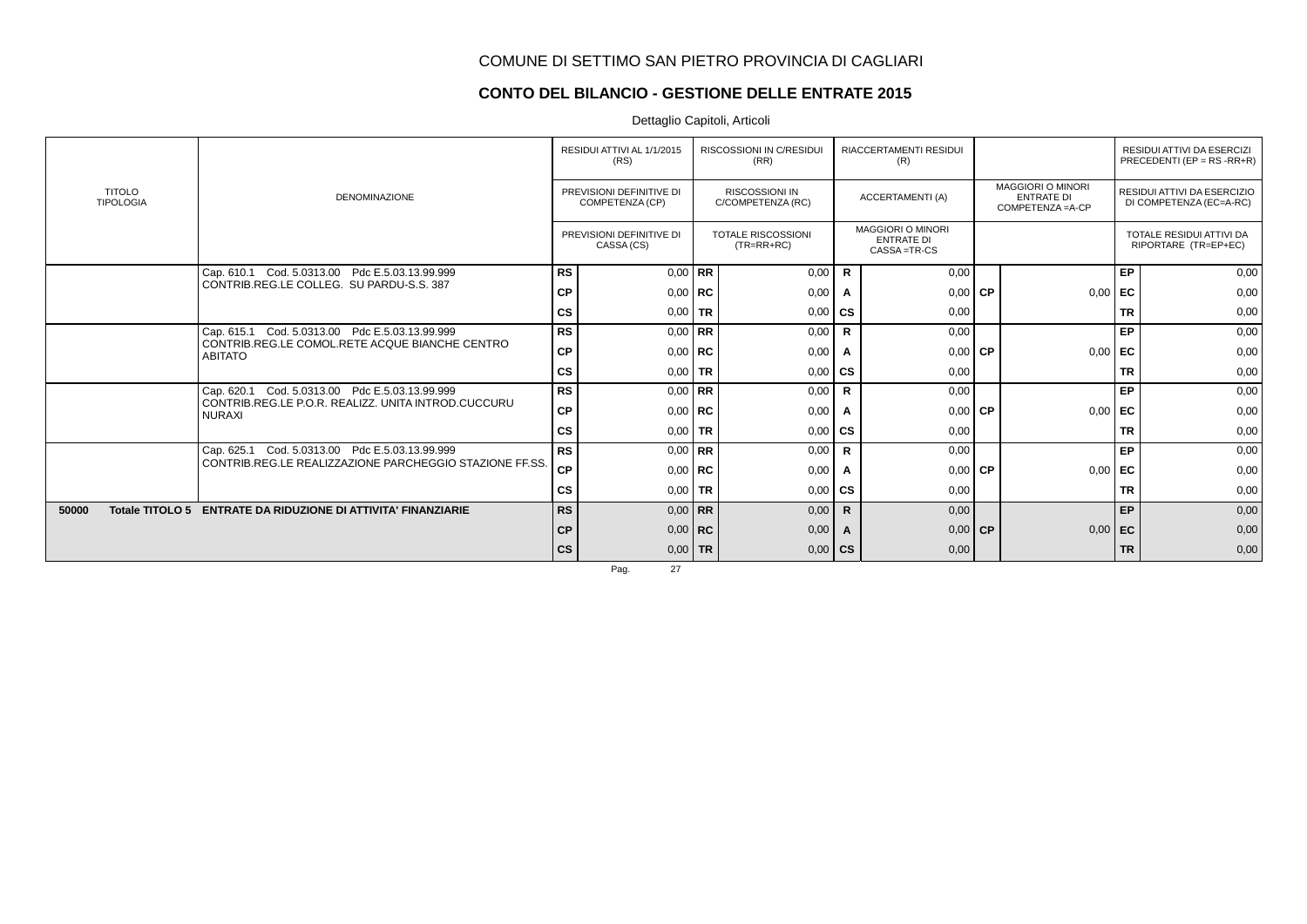### **CONTO DEL BILANCIO - GESTIONE DELLE ENTRATE 2015**

Dettaglio Capitoli, Articoli

|                                   | <b>DENOMINAZIONE</b>                                                                  | RESIDUI ATTIVI AL 1/1/2015<br>(RS) |                                             |             | <b>RISCOSSIONI IN C/RESIDUI</b><br>(RR)    | <b>RIACCERTAMENTI RESIDUI</b><br>(R) |                                                                |           |                                                                    |                                                        | RESIDUI ATTIVI DA ESERCIZI<br>PRECEDENTI (EP = $RS$ -RR+R) |
|-----------------------------------|---------------------------------------------------------------------------------------|------------------------------------|---------------------------------------------|-------------|--------------------------------------------|--------------------------------------|----------------------------------------------------------------|-----------|--------------------------------------------------------------------|--------------------------------------------------------|------------------------------------------------------------|
| <b>TITOLO</b><br><b>TIPOLOGIA</b> |                                                                                       |                                    | PREVISIONI DEFINITIVE DI<br>COMPETENZA (CP) |             | <b>RISCOSSIONI IN</b><br>C/COMPETENZA (RC) |                                      | <b>ACCERTAMENTI (A)</b>                                        |           | <b>MAGGIORI O MINORI</b><br><b>ENTRATE DI</b><br>COMPETENZA = A-CP | RESIDUI ATTIVI DA ESERCIZIO<br>DI COMPETENZA (EC=A-RC) |                                                            |
|                                   |                                                                                       |                                    | PREVISIONI DEFINITIVE DI<br>CASSA (CS)      |             | <b>TOTALE RISCOSSIONI</b><br>$(TR=RR+RC)$  |                                      | <b>MAGGIORI O MINORI</b><br><b>ENTRATE DI</b><br>CASSA = TR-CS |           |                                                                    |                                                        | TOTALE RESIDUI ATTIVI DA<br>RIPORTARE (TR=EP+EC)           |
| TITOLO 6                          | <b>ACCENSIONE PRESTITI</b>                                                            |                                    |                                             |             |                                            |                                      |                                                                |           |                                                                    |                                                        |                                                            |
| 60300                             | Tipologia 300: Accensione Mutui e altri finanziamenti a medio lungo                   | RS.                                | 11.546,44 RR                                |             | 0,00                                       | R                                    | $-11.546,44$                                                   |           |                                                                    | EP                                                     | 0,00                                                       |
|                                   | termine                                                                               | <b>CP</b>                          |                                             | $0.00$ RC   | 0,00                                       | A                                    | 0,00                                                           | <b>CP</b> | 0,00                                                               | l EC                                                   | 0,00                                                       |
|                                   |                                                                                       | CS                                 |                                             | $0.00$ TR   | 0,00                                       | <b>CS</b>                            | 0,00                                                           |           |                                                                    | <b>TR</b>                                              | 0,00                                                       |
|                                   | Cap. 675.1 Cod. 6.0301.00 Pdc E.6.03.01.04.003                                        | <b>RS</b>                          |                                             | $0.00$ RR   | 0,00                                       | $\mathbf R$                          | 0,00                                                           |           |                                                                    | EP                                                     | 0,00                                                       |
|                                   | MUTUO PER ADEGUAMENTO NORME DI SICU REZZA IGIENE E<br>ABITABILITA' SCUOLE ELEMENTARI. | <b>CP</b>                          |                                             | $0.00$ RC   | 0,00                                       | A                                    | $0,00$ CP                                                      |           | 0,00                                                               | l EC                                                   | 0,00                                                       |
|                                   |                                                                                       | cs                                 |                                             | $0,00$ TR   | 0,00                                       | <b>CS</b>                            | 0,00                                                           |           |                                                                    | <b>TR</b>                                              | 0,00                                                       |
|                                   | Cap. 675.6 Cod. 6.0301.00 Pdc E.6.03.01.04.003                                        | <b>RS</b>                          |                                             | $0.00$ RR   | 0,00                                       | $\mathbf R$                          | 0,00                                                           |           |                                                                    | EP                                                     | 0,00                                                       |
|                                   | MUTUO PER REALIZZAZIONE PIAZZA VIA CARDUCCI.                                          | <b>CP</b>                          |                                             | $0.00$   RC | 0,00                                       | A                                    | 0,00                                                           | <b>CP</b> | 0,00                                                               | EC                                                     | 0,00                                                       |
|                                   |                                                                                       | cs                                 |                                             | $0,00$ TR   | 0,00                                       | $\mathbf{c}\mathbf{s}$               | 0,00                                                           |           |                                                                    | <b>TR</b>                                              | 0,00                                                       |
|                                   | Cap. 675.7 Cod. 6.0301.00 Pdc E.6.03.01.04.003                                        | <b>RS</b>                          | 6.829,82 RR                                 |             | 0,00                                       | R                                    | $-6.829.82$                                                    |           |                                                                    | EP                                                     | 0,00                                                       |
|                                   | MUTUO PER SISTEMAZIONE STRADE INTER NE E ILLUMINAZIONE<br>PUBBLICA.                   | СP                                 |                                             | $0,00$ RC   | 0,00                                       | A                                    | 0,00                                                           | <b>CP</b> | 0,00                                                               | l EC                                                   | 0,00                                                       |
|                                   |                                                                                       | $\mathsf{cs}$                      |                                             | $0.00$ TR   | 0,00                                       | $\mathbf{c}\mathbf{s}$               | 0,00                                                           |           |                                                                    | <b>TR</b>                                              | 0,00                                                       |
|                                   | Cap. 675.8 Cod. 6.0301.00 Pdc E.6.03.01.04.003                                        | <b>RS</b>                          | 4.716,62   RR                               |             | 0,00                                       | $\mathsf{R}$                         | $-4.716.62$                                                    |           |                                                                    | EP                                                     | 0,00                                                       |
|                                   | MUTUO PER AMPLIAMENTO RETE FOGNARIA POS. 414995100 A<br><b>CARICO DELLO STATO</b>     | <b>CP</b>                          |                                             | $0.00$   RC | 0,00                                       | A                                    | $0.00 \mid$                                                    | l CP      | 0,00                                                               | l EC                                                   | 0,00                                                       |
|                                   |                                                                                       | cs                                 |                                             | $0.00$ TR   | 0,00                                       | l cs                                 | 0.00                                                           |           |                                                                    | <b>TR</b>                                              | 0,00                                                       |
| 60000                             | Totale TITOLO 6 ACCENSIONE PRESTITI                                                   | <b>RS</b>                          | 11.546,44   RR                              |             | 0,00                                       | $\mathbf R$                          | $-11.546,44$                                                   |           |                                                                    | EP                                                     | 0,00                                                       |
|                                   |                                                                                       | <b>CP</b>                          |                                             | $0,00$ RC   | 0,00                                       | A                                    | 0,00                                                           | <b>CP</b> | 0,00                                                               | l EC.                                                  | 0,00                                                       |
|                                   |                                                                                       | cs                                 |                                             | $0,00$ TR   | 0,00                                       | $\mathsf{cs}$                        | 0,00                                                           |           |                                                                    | <b>TR</b>                                              | 0,00                                                       |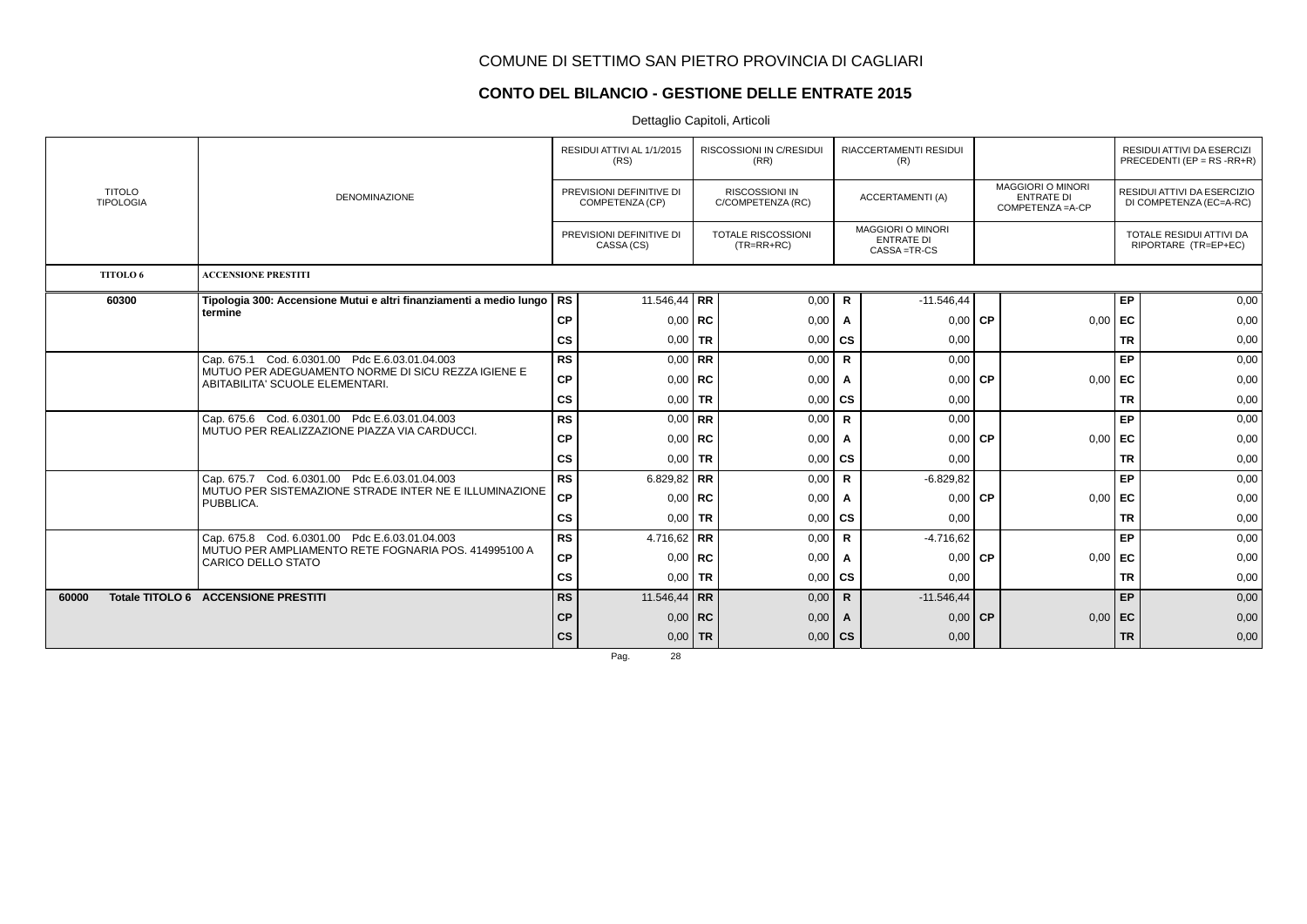### **CONTO DEL BILANCIO - GESTIONE DELLE ENTRATE 2015**

Dettaglio Capitoli, Articoli

|                                   |                                                                              | RESIDUI ATTIVI AL 1/1/2015<br>(RS)          |                   |  | RISCOSSIONI IN C/RESIDUI<br>(RR)    | RIACCERTAMENTI RESIDUI<br>(R) |                                                                |  |                                                                    | RESIDUI ATTIVI DA ESERCIZI<br>PRECEDENTI (EP = $RS$ -RR+R) |                                                        |  |  |
|-----------------------------------|------------------------------------------------------------------------------|---------------------------------------------|-------------------|--|-------------------------------------|-------------------------------|----------------------------------------------------------------|--|--------------------------------------------------------------------|------------------------------------------------------------|--------------------------------------------------------|--|--|
| <b>TITOLO</b><br><b>TIPOLOGIA</b> | <b>DENOMINAZIONE</b>                                                         | PREVISIONI DEFINITIVE DI<br>COMPETENZA (CP) |                   |  | RISCOSSIONI IN<br>C/COMPETENZA (RC) |                               | ACCERTAMENTI (A)                                               |  | <b>MAGGIORI O MINORI</b><br><b>ENTRATE DI</b><br>COMPETENZA = A-CP |                                                            | RESIDUI ATTIVI DA ESERCIZIO<br>DI COMPETENZA (EC=A-RC) |  |  |
|                                   |                                                                              | PREVISIONI DEFINITIVE DI<br>CASSA (CS)      |                   |  | TOTALE RISCOSSIONI<br>$(TR=RR+RC)$  |                               | <b>MAGGIORI O MINORI</b><br><b>ENTRATE DI</b><br>CASSA = TR-CS |  |                                                                    |                                                            | TOTALE RESIDUI ATTIVI DA<br>RIPORTARE (TR=EP+EC)       |  |  |
| <b>TITOLO 7</b>                   | ANTICIPAZIONI DA ISTITUTO TESORIERE/CASSIERE                                 |                                             |                   |  |                                     |                               |                                                                |  |                                                                    |                                                            |                                                        |  |  |
| 70100                             | Tipologia 100: Anticipazioni da istituto tesoriere/cassiere                  | RS                                          | $0.00$ RR         |  | 0,00                                | $\mathbf R$                   | 0,00                                                           |  |                                                                    | EP                                                         | 0,00                                                   |  |  |
|                                   |                                                                              | СP                                          | 300.000,00   RC   |  | 0,00                                | A                             | $0,00$ CP                                                      |  | $-300.000,00$ EC                                                   |                                                            | 0,00                                                   |  |  |
|                                   |                                                                              | <b>CS</b>                                   | 300.000,00 TR     |  | 0,00                                | <b>CS</b>                     | $-300.000,00$                                                  |  |                                                                    | <b>TR</b>                                                  | 0,00                                                   |  |  |
|                                   | Cap. 665.1 Cod. 7.0101.00 Pdc E.7.01.01.01.001<br>ANTICIPAZIONI DI TESORERIA | <b>RS</b>                                   | $0.00$ RR         |  | 0,00                                | $\mathbf R$                   | 0,00                                                           |  |                                                                    | EP                                                         | 0,00                                                   |  |  |
|                                   |                                                                              | СP                                          | 300.000,00   RC   |  | 0,00                                | A                             | $0,00$ CP                                                      |  | $-300.000,00$ EC                                                   |                                                            | 0,00                                                   |  |  |
|                                   |                                                                              | CS                                          | 300.000,00 TR     |  | 0,00                                | <b>CS</b>                     | $-300.000,00$                                                  |  |                                                                    | <b>TR</b>                                                  | 0,00                                                   |  |  |
| Totale TITOLO 7<br>70000          | ANTICIPAZIONI DA ISTITUTO TESORIERE/CASSIERE                                 | <b>RS</b>                                   | $0.00$ RR         |  | 0,00                                | $\mathbf R$                   | 0,00                                                           |  |                                                                    | EP                                                         | 0,00                                                   |  |  |
|                                   |                                                                              | СP                                          | 300.000,00   $RC$ |  | 0,00                                | A                             | $0,00$ CP                                                      |  | $-300.000,00$ EC                                                   |                                                            | 0,00                                                   |  |  |
|                                   |                                                                              | <b>CS</b>                                   | 300.000,00 TR     |  | 0,00                                | $\mathsf{cs}$                 | $-300.000,00$                                                  |  |                                                                    | <b>TR</b>                                                  | 0,00                                                   |  |  |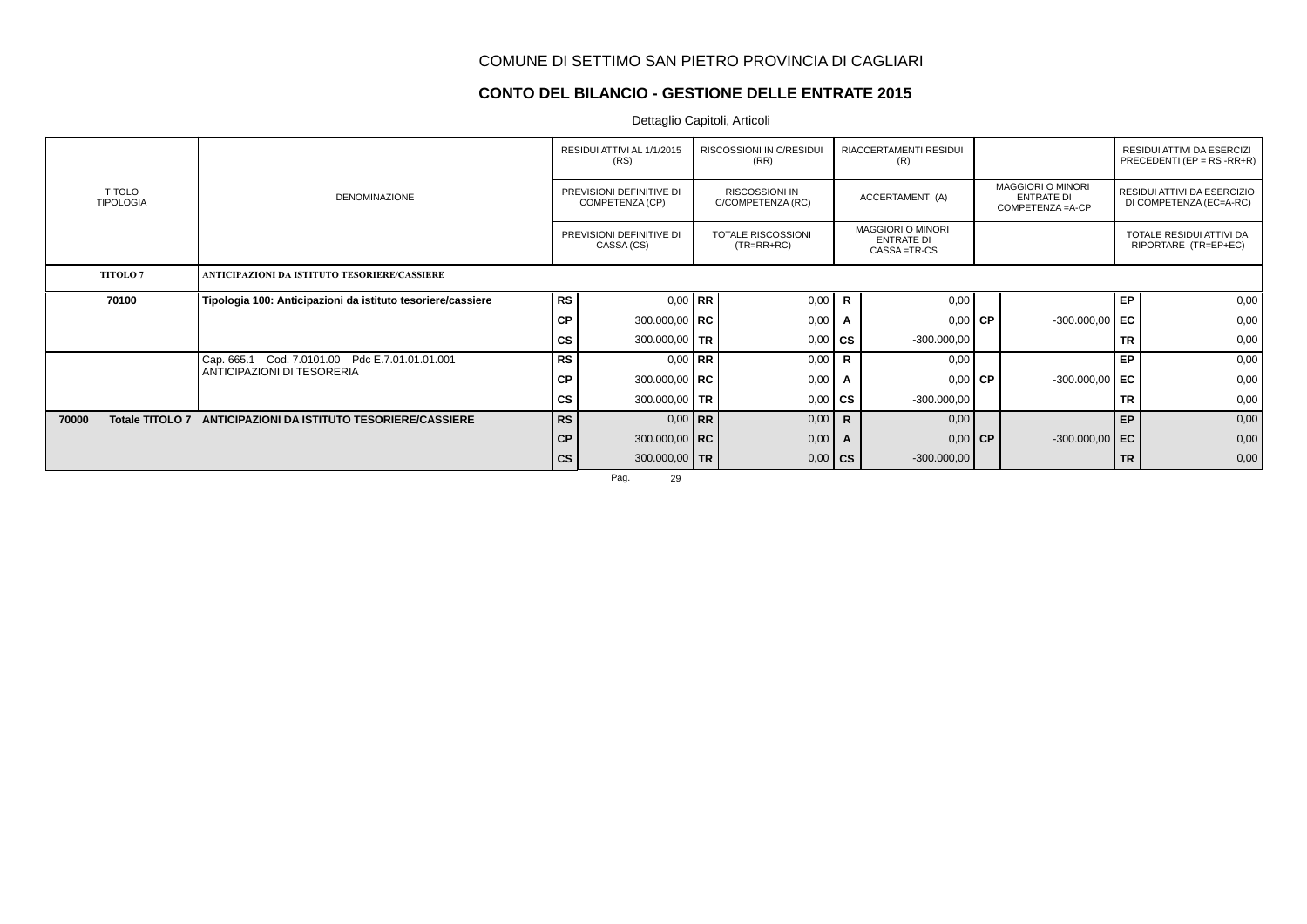### **CONTO DEL BILANCIO - GESTIONE DELLE ENTRATE 2015**

|                                   | <b>DENOMINAZIONE</b>                                                                             | RESIDUI ATTIVI AL 1/1/2015<br>(RS)<br>PREVISIONI DEFINITIVE DI<br>COMPETENZA (CP) |                                        | RISCOSSIONI IN C/RESIDUI<br>(RR) |                                            | RIACCERTAMENTI RESIDUI<br>(R) |                                                                |                                                                    |                  | RESIDUI ATTIVI DA ESERCIZI<br>PRECEDENTI (EP = $RS$ -RR+R) |                                                        |  |  |
|-----------------------------------|--------------------------------------------------------------------------------------------------|-----------------------------------------------------------------------------------|----------------------------------------|----------------------------------|--------------------------------------------|-------------------------------|----------------------------------------------------------------|--------------------------------------------------------------------|------------------|------------------------------------------------------------|--------------------------------------------------------|--|--|
| <b>TITOLO</b><br><b>TIPOLOGIA</b> |                                                                                                  |                                                                                   |                                        |                                  | <b>RISCOSSIONI IN</b><br>C/COMPETENZA (RC) |                               | <b>ACCERTAMENTI (A)</b>                                        | <b>MAGGIORI O MINORI</b><br><b>ENTRATE DI</b><br>COMPETENZA = A-CP |                  |                                                            | RESIDUI ATTIVI DA ESERCIZIO<br>DI COMPETENZA (EC=A-RC) |  |  |
|                                   |                                                                                                  |                                                                                   | PREVISIONI DEFINITIVE DI<br>CASSA (CS) |                                  | TOTALE RISCOSSIONI<br>$(TR=RR+RC)$         |                               | <b>MAGGIORI O MINORI</b><br><b>ENTRATE DI</b><br>CASSA = TR-CS |                                                                    |                  | TOTALE RESIDUI ATTIVI DA<br>RIPORTARE (TR=EP+EC)           |                                                        |  |  |
| TITOLO <sup>9</sup>               | <b>ENTRATE PER CONTO TERZI E PARTITE DI GIRO</b>                                                 |                                                                                   |                                        |                                  |                                            |                               |                                                                |                                                                    |                  |                                                            |                                                        |  |  |
| 90100                             | Tipologia 100: Entrate per partite di giro                                                       | <b>RS</b>                                                                         |                                        | $0.00$ RR                        | 0,00                                       | R                             | 0,00                                                           |                                                                    |                  | EP                                                         | 0,00                                                   |  |  |
|                                   |                                                                                                  | <b>CP</b>                                                                         | 737.200,00 RC                          |                                  | 317.167,71                                 | Α                             | 317.167,71                                                     | <b>CP</b>                                                          | $-420.032,29$    | EC                                                         | 0,00                                                   |  |  |
|                                   |                                                                                                  | CS                                                                                | 737.200,00 TR                          |                                  | 317.167,71                                 | <b>CS</b>                     | -420.032,29                                                    |                                                                    |                  | <b>TR</b>                                                  | 0,00                                                   |  |  |
|                                   | Cap. 710.1 Cod. 9.0102.00 Pdc E.9.01.02.02.001                                                   | RS                                                                                |                                        | $0.00$ RR                        | 0,00                                       | $\mathsf{R}$                  | 0.00                                                           |                                                                    |                  | EP                                                         | 0,00                                                   |  |  |
|                                   | RITENUTE PREVIDENZIALI E ASSISTENZI ALI AL PERSONALE                                             | CP                                                                                | 132.000,00   RC                        |                                  | 75.387,00                                  | A                             | 75.387,00                                                      | <b>CP</b>                                                          | $-56.613,00$     | EC                                                         | 0,00                                                   |  |  |
|                                   |                                                                                                  | $\mathsf{cs}$                                                                     | 132.000,00 TR                          |                                  | 75.387,00                                  | <b>CS</b>                     | $-56.613,00$                                                   |                                                                    |                  | <b>TR</b>                                                  | 0,00                                                   |  |  |
|                                   | Cap. 715.1 Cod. 9.0102.00 Pdc E.9.01.02.01.001                                                   | <b>RS</b>                                                                         |                                        | $0.00$ RR                        | 0,00                                       | $\mathsf{R}$                  | 0,00                                                           |                                                                    |                  | EP                                                         | 0,00                                                   |  |  |
|                                   | <b>RITENUTE ERARIALI</b>                                                                         | <b>CP</b>                                                                         | 600.000,00   RC                        |                                  | 236.580,71                                 | Α                             | 236.580,71                                                     | <b>CP</b>                                                          | $-363.419.29$ EC |                                                            | 0,00                                                   |  |  |
|                                   |                                                                                                  | CS                                                                                | 600.000,00 TR                          |                                  | 236.580,71                                 | <b>CS</b>                     | $-363.419.29$                                                  |                                                                    |                  | <b>TR</b>                                                  | 0,00                                                   |  |  |
|                                   | Cap. 735.1 Cod. 9.0199.00 Pdc E.9.01.99.03.001                                                   | RS                                                                                |                                        | $0,00$ RR                        | 0,00                                       | $\mathsf{R}$                  | 0,00                                                           |                                                                    |                  | EP                                                         | 0,00                                                   |  |  |
|                                   | RIMBORSO DI ANTICIPAZIONE DI FONDI PER IL SERVIZIO<br><b>ECONOMATO</b>                           | <b>CP</b>                                                                         | 5.200,00   RC                          |                                  | 5.200,00                                   | A                             | 5.200,00                                                       | <b>CP</b>                                                          | 0,00             | EC                                                         | 0,00                                                   |  |  |
|                                   |                                                                                                  | CS                                                                                | 5.200,00 TR                            |                                  | 5.200,00                                   | CS                            | 0,00                                                           |                                                                    |                  | TR                                                         | 0,00                                                   |  |  |
| 90200                             | Tipologia 200: Entrate per conto terzi                                                           | <b>RS</b>                                                                         | 198.726,58 RR                          |                                  | 73.299,39                                  | $\mathbf R$                   | $-110.899,54$                                                  |                                                                    |                  | <b>EP</b>                                                  | 14.527,65                                              |  |  |
|                                   |                                                                                                  | <b>CP</b>                                                                         | 765.000,00   RC                        |                                  | 521.127,96                                 | Α                             | 530.329,49                                                     | <b>CP</b>                                                          | $-234.670,51$    | EC                                                         | 9.201,53                                               |  |  |
|                                   |                                                                                                  | CS                                                                                | 752.827,04 TR                          |                                  | 594.427,35                                 | <b>CS</b>                     | -158.399,69                                                    |                                                                    |                  | <b>TR</b>                                                  | 23.729,18                                              |  |  |
|                                   | Cap. 720.1 Cod. 9.0202.00 Pdc E.9.01.02.99.999<br><b>QUOTE SINDACALI</b>                         | <b>RS</b>                                                                         |                                        | $0,00$ RR                        | 0,00                                       | R                             | 0,00                                                           |                                                                    |                  | <b>EP</b>                                                  | 0,00                                                   |  |  |
|                                   |                                                                                                  | <b>CP</b>                                                                         | $5.000,00$ RC                          |                                  | 1.406,11                                   | A                             | 1.406,11                                                       | <b>CP</b>                                                          | $-3.593.89$ EC   |                                                            | 0,00                                                   |  |  |
|                                   |                                                                                                  | $\mathsf{cs}$                                                                     | 5.000,00 TR                            |                                  | 1.406,11                                   | CS                            | $-3.593,89$                                                    |                                                                    |                  | <b>TR</b>                                                  | 0,00                                                   |  |  |
|                                   | Cap. 720.2 Cod. 9.0202.00 Pdc E.9.01.02.99.999<br><b>CESSIONI STIPENDIO</b>                      | <b>RS</b>                                                                         |                                        | $0.00$ RR                        | 0,00                                       | $\mathsf{R}$                  | 0,00                                                           |                                                                    |                  | EP                                                         | 0,00                                                   |  |  |
|                                   |                                                                                                  | CP                                                                                | 30.000,00   RC                         |                                  | 25.489,83                                  | A                             | 25.489,83                                                      | <b>CP</b>                                                          | $-4.510,17$ EC   |                                                            | 0,00                                                   |  |  |
|                                   |                                                                                                  | CS                                                                                | 30.000,00 TR                           |                                  | 25.489,83                                  | <b>CS</b>                     | $-4.510,17$                                                    |                                                                    |                  | <b>TR</b>                                                  | 0,00                                                   |  |  |
|                                   | Cap. 725.1 Cod. 9.0204.00 Pdc E.9.02.04.02.001<br><b>DEPOSITI CAUZIONALI</b>                     | <b>RS</b>                                                                         | 950,20   RR                            |                                  | 950,20                                     | $\mathsf{R}$                  | 0,00                                                           |                                                                    |                  | EP                                                         | 0,00                                                   |  |  |
|                                   |                                                                                                  | <b>CP</b>                                                                         | 20.000,00   RC                         |                                  | 2.089,09                                   | A                             | 2.902,79 CP                                                    |                                                                    | $-17.097,21$     | EC                                                         | 813,70                                                 |  |  |
|                                   |                                                                                                  | $\mathsf{cs}$                                                                     | 20.950,20 TR                           |                                  | 3.039,29                                   | CS                            | $-17.910,91$                                                   |                                                                    |                  | <b>TR</b>                                                  | 813,70                                                 |  |  |
|                                   | Cap. 730.2 Cod. 9.0299.00 Pdc E.9.01.99.99.999<br>RIMBORSO SPESE PER SERVIZI PER CONT O DI TERZI | <b>RS</b>                                                                         | 197.776,38 RR                          |                                  | 72.349,19                                  | R                             | $-110.899,54$                                                  |                                                                    |                  | EP                                                         | 14.527,65                                              |  |  |
|                                   |                                                                                                  | <b>CP</b>                                                                         | 700.000,00   RC                        |                                  | 492.142,93                                 | A                             | 500.530,76   CP                                                |                                                                    | -199.469,24      | EC                                                         | 8.387,83                                               |  |  |
|                                   |                                                                                                  | cs                                                                                | 686.876,84   TR                        |                                  | 564.492,12   CS                            |                               | $-122.384,72$                                                  |                                                                    |                  | <b>TR</b>                                                  | 22.915,48                                              |  |  |